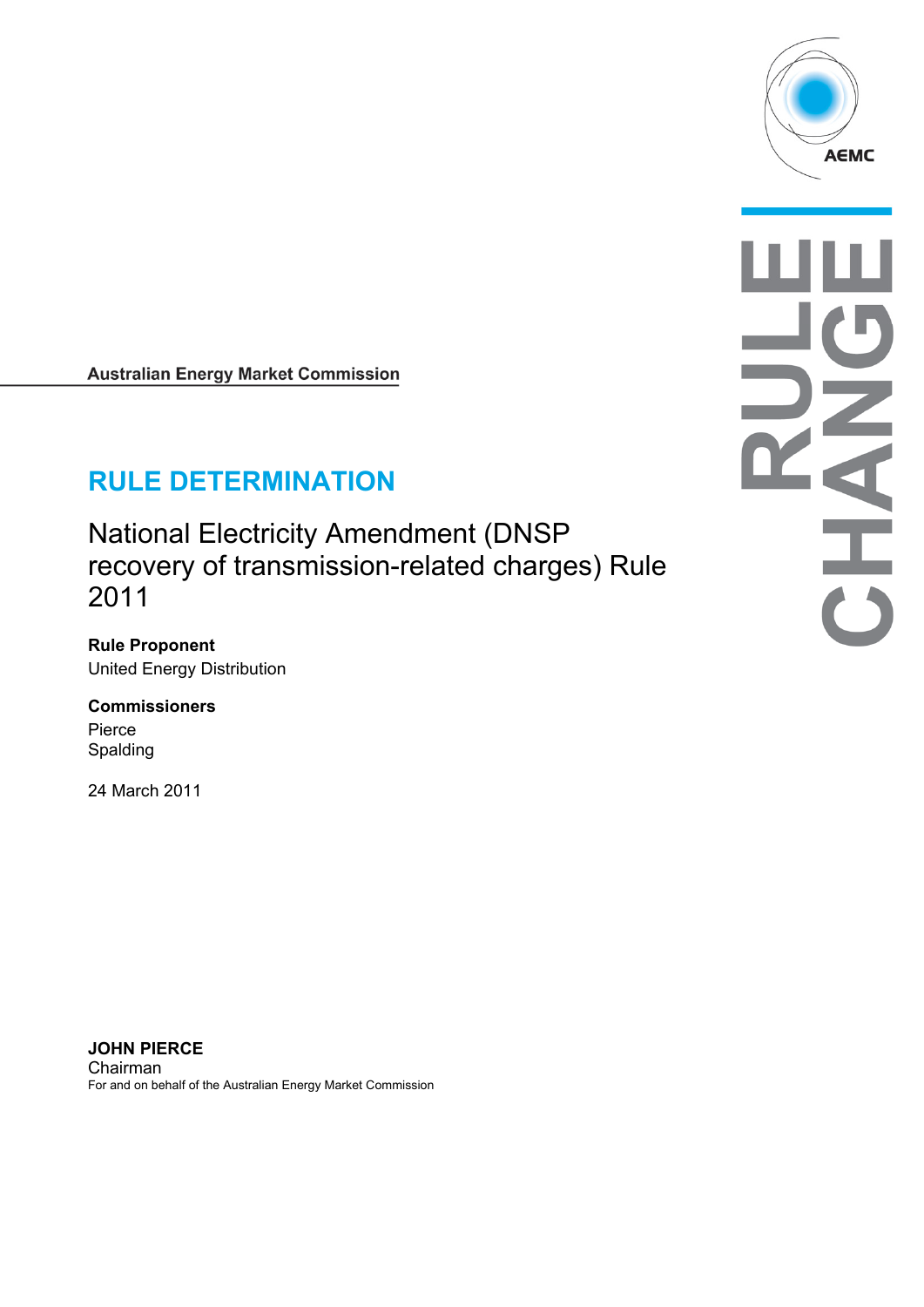#### **Inquiries**

Australian Energy Market Commission PO Box A2449 Sydney South NSW 1235

**E**: aemc@aemc.gov.au **T**: (02) 8296 7800 **F**: (02) 8296 7899

Reference: ERC0114

#### **Citation**

AEMC 2011, DNSP recovery of transmission-related charges, Rule Determination, 24 March 2011, Sydney

#### **About the AEMC**

The Council of Australian Governments, through its Ministerial Council on Energy (MCE), established the Australian Energy Market Commission (AEMC) in July 2005. The AEMC has two principal functions. To make and amend the national electricity and gas rules - and to conduct independent reviews of the energy markets for the MCE.

This work is copyright. The Copyright Act 1968 permits fair dealing for study, research, news reporting, criticism and review. Selected passages, tables or diagrams may be reproduced for such purposes provided acknowledgement of the source is included.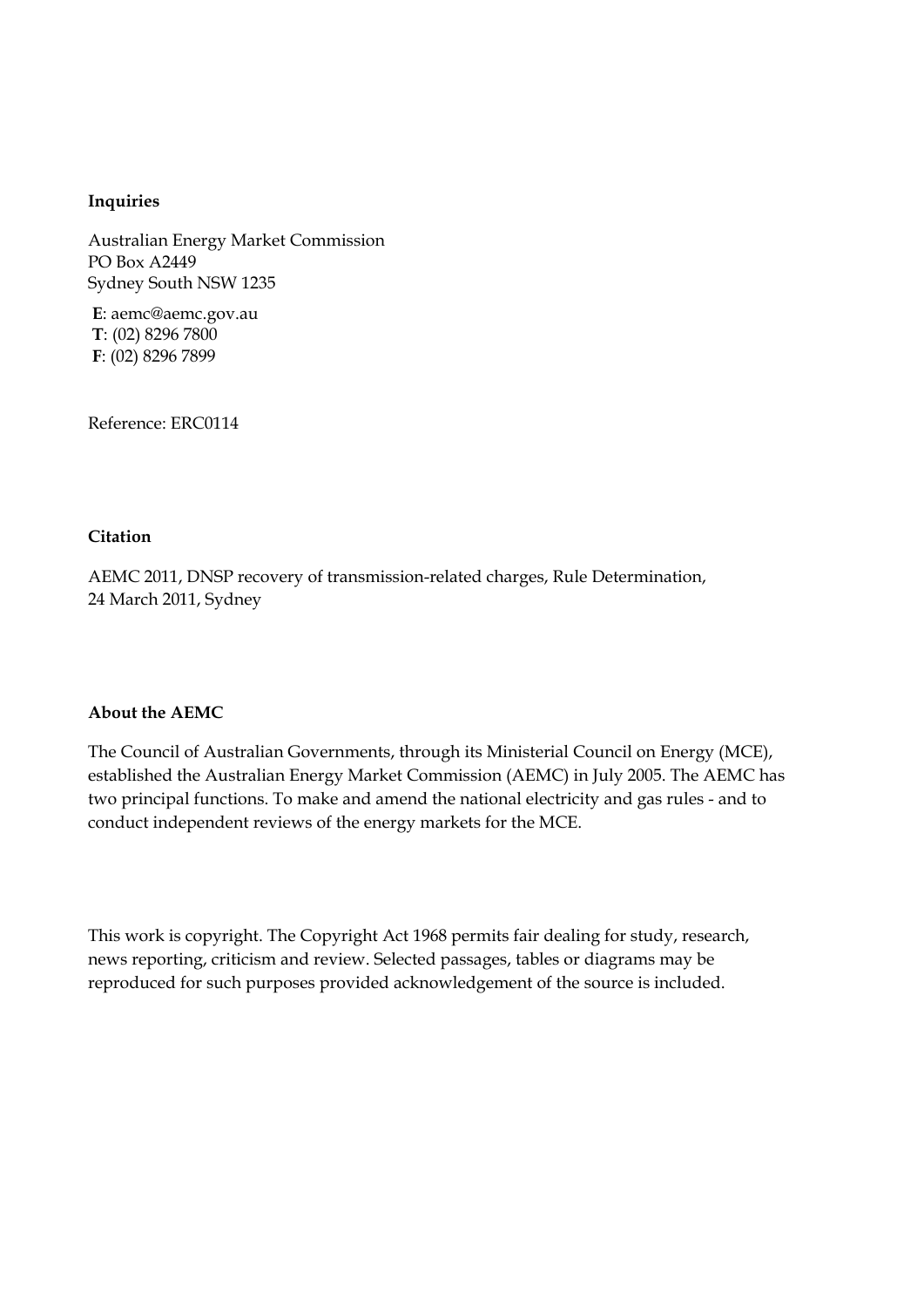## **Summary**

This Rule determination on United Energy Distribution's Rule change request (submitted on behalf of all Victorian Distribution Network Service Providers (DNSPs)) addresses how DNSPs can recover their costs incurred with respect to charges for transmission services, inter-DNSP payments, and avoided transmission use of system (TUOS) payments to embedded generators. The Rule as Made, which is a more preferable Rule, specifies the types of costs permitted to be recovered through the annual pricing proposal process under clause 6.18.7 of the National Electricity Rules (NER).

The Proponent sought a "broad" definition for transmission service charges to be recovered under the annual pricing proposal process. This would have included negotiated transmission service charges, non-regulated transmission service charges, and network support agreement payments. However, the Commission has decided that only specific charges that are outside the control of the DNSPs and/or subject to other regulatory processes, and which cannot be reasonably forecast by the DNSP at the time the Australian Energy Regulator (AER) makes the DNSPs' distribution determination should be recovered under the annual pricing proposal process. These charges include:

- prescribed exit services;
- prescribed common transmission services;
- prescribed TUOS services;
- avoided customer TUOS payments;
- payments between DNSPs for use of the distribution system which are charges for prescribed exit services, prescribed common transmission services and prescribed TUOS services; and
- charges for standard control services from other DNSPs that the DNSP incurs as a Distribution Customer.

This will ensure that only efficient costs are passed through the annual pricing proposal process, provide clarity to DNSPs, protect consumers, and ensure that the National Electricity Objective (NEO) is likely to be achieved in the long term interests of consumers.

For the other charges such as negotiated transmission service charges, non-regulated transmission service charges, and network support agreements, the Commission considered that it is more appropriate that the DNSPs seek to recover these costs under the distribution determination process or, in certain circumstances, as a cost pass through event. However, the Commission recognised that there are some justified exemptions to this principle and that transitional arrangements are needed in certain circumstances. This is to ensure that DNSPs continue to have the opportunity to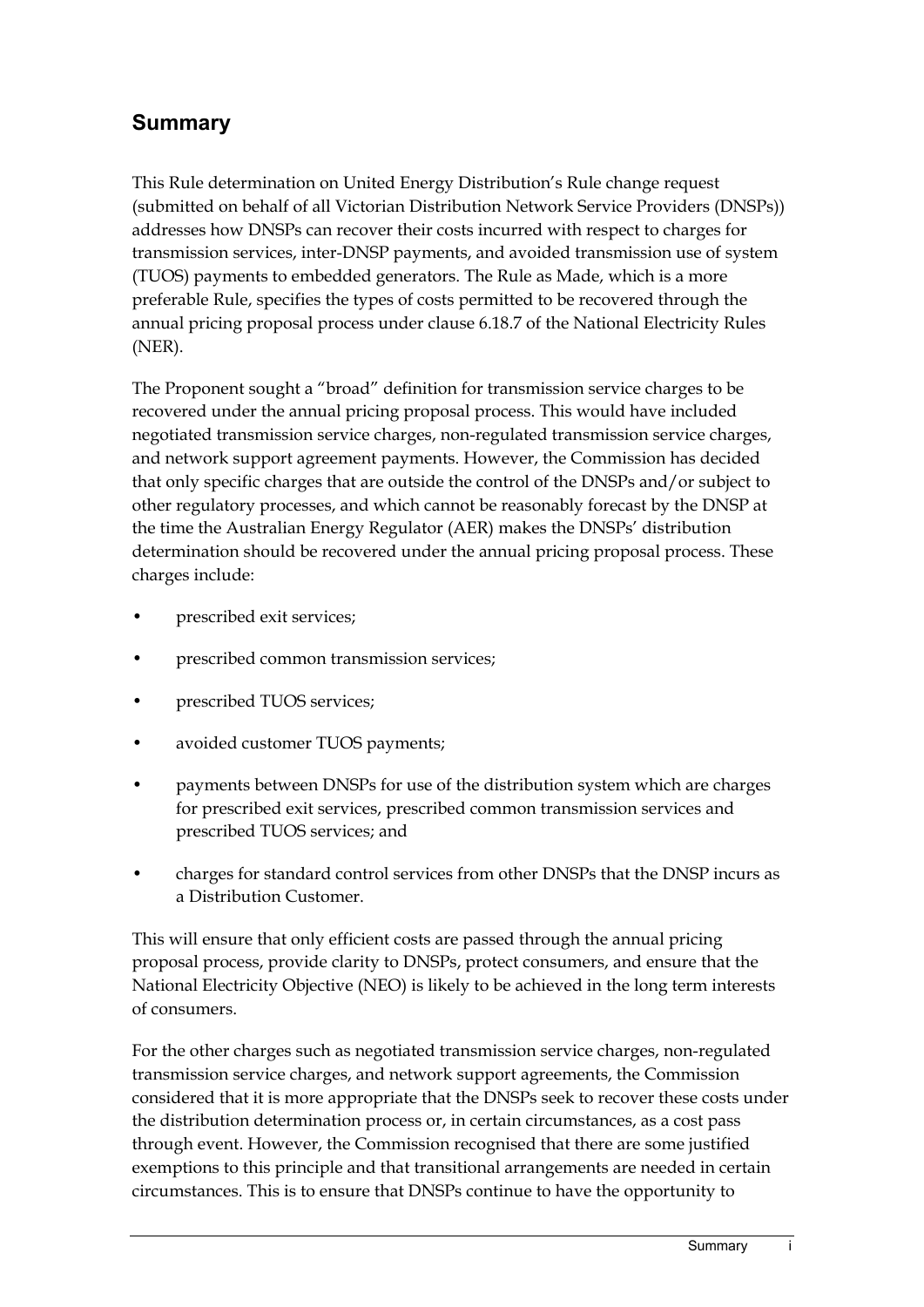recover efficient costs in accordance with the terms of the existing distribution determinations. These transitional provisions will allow:

- Victorian DNSPs to recover negotiated transmission service charges levied by the Australian Energy Market Operator (AEMO) for augmenting the relevant declared shared network to facilitate a network to network connection service, which will only apply for the current regulatory control period (1 January 2011 to 31 December 2015);
- SP AusNet to recover costs associated with SPI Electricity's network support agreement with Bairnsdale Power Station. This is to account for the ESC's previous approval of this network support agreement arrangement;
- Ergon Energy to recover for entry and exit charges that it incurs from Powerlink for four non-regulated connection points between Ergon Energy's distribution network and Powerlink's transmission network, which will only apply for the current regulatory control period (1 July 2010 to 30 June 2015);
- Ergon Energy to recover for charges incurred for using the non-regulated 220kV network which supplies the Cloncurry Township, which will only apply for the current regulatory control period (1 July 2010 to 30 June 2015); and
- ENERGEX to recover for entry and exit charges that it incurs from Powerlink for its non-regulated connection point between ENERGEX's distribution network and Powerlink's transmission network, which will only apply for the current regulatory control period (1 July 2010 to 30 June 2015).

The Rule as Made will provide more clarity on the appropriate process for DNSPs to recover costs they incur in supplying standard control services. If the Rule was not made, DNSPs may not be able to recover other efficient costs (in addition to prescribed TUOS services) which are outside of their control through the annual pricing proposal process. This would result in uncertainty to DNSPs and increased revenue risk as it can be difficult to accurately forecast these costs prior to the commencement of the regulatory control period. This may also result in inefficient investment for the provision of standard control services for the benefit of consumers.

To protect the interests of consumers and to meet the revenue and pricing principles, the Rule ensures that there is sufficient regulatory oversight on how the charges may be recovered by DNSPs. The Rule as Made will have a limited impact on consumers as it clarifies the process with which DNSPs are allowed to pass through costs to consumers, and not have an impact on the consumer's total bill. There may be minor administrative impacts on DNSPs and the AER as this Rule as Made only specifies existing processes for DNSPs to pass charges through to consumers.

The arrangements will commence for each DNSP in respect of its next regulatory year. Specific transitional provisions have been made for Victorian DNSPs, as they were unable to recover their permitted costs for this year because the Rule as Made will commence operation after their annual pricing proposals have been approved.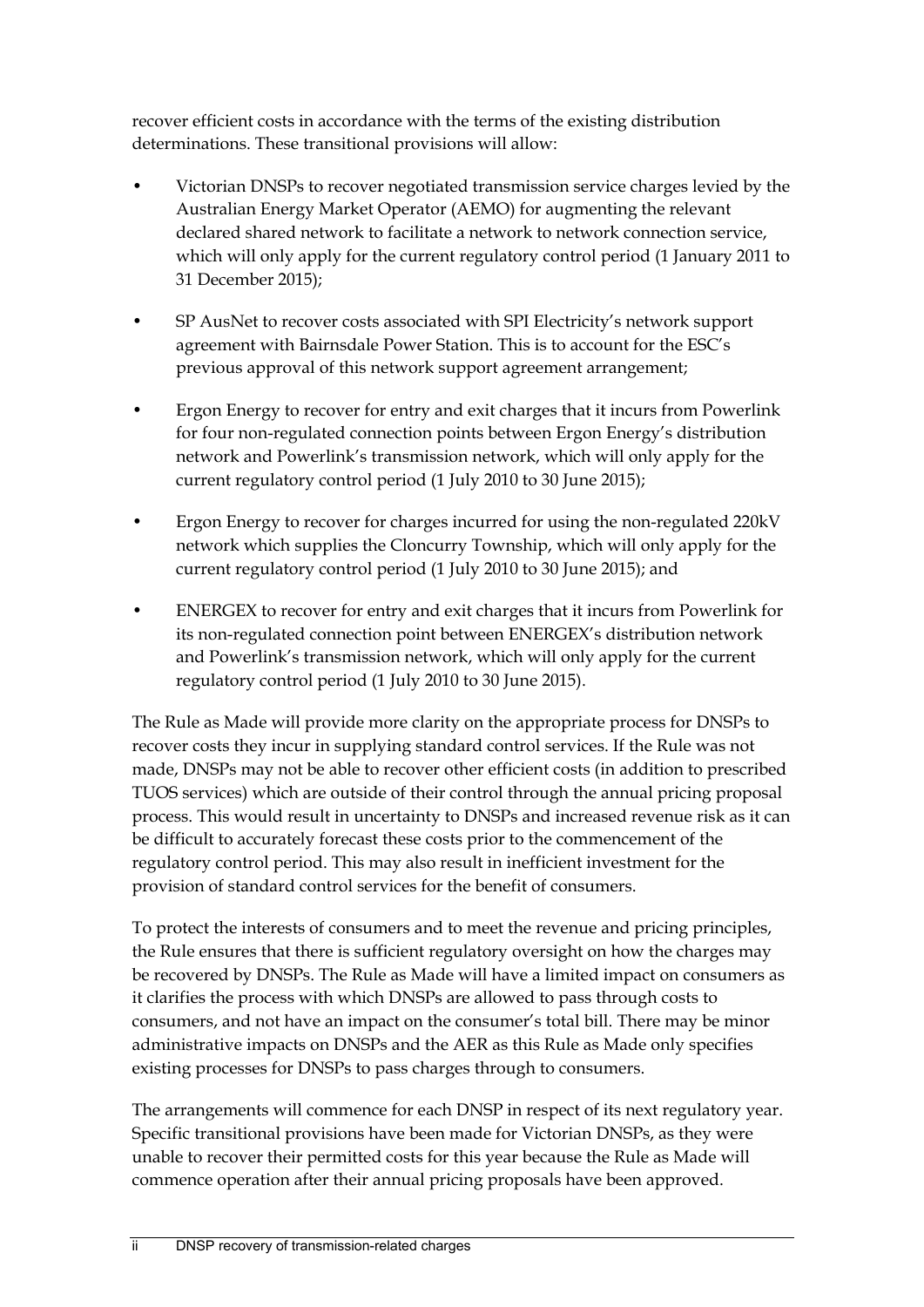## **Contents**

| $\mathbf{1}$   |     |                                                                               |  |
|----------------|-----|-------------------------------------------------------------------------------|--|
|                | 1.1 |                                                                               |  |
|                | 1.2 |                                                                               |  |
|                | 1.3 |                                                                               |  |
|                | 1.4 |                                                                               |  |
|                | 1.5 |                                                                               |  |
|                | 1.6 |                                                                               |  |
|                | 1.7 | Extended period for publication of final Rule determination and Rule as Made7 |  |
| $\overline{2}$ |     |                                                                               |  |
|                | 2.1 |                                                                               |  |
|                | 2.2 |                                                                               |  |
|                | 2.3 |                                                                               |  |
|                | 2.4 |                                                                               |  |
|                | 2.5 |                                                                               |  |
|                | 2.6 |                                                                               |  |
| 3              |     |                                                                               |  |
|                | 3.1 |                                                                               |  |
|                | 3.2 |                                                                               |  |
|                | 3.3 |                                                                               |  |
|                | 3.4 |                                                                               |  |
|                | 3.5 |                                                                               |  |
| 4              |     |                                                                               |  |
| 5              |     |                                                                               |  |
|                | 5.1 |                                                                               |  |
|                | 5.2 |                                                                               |  |
|                | 5.3 |                                                                               |  |
|                | 5.4 |                                                                               |  |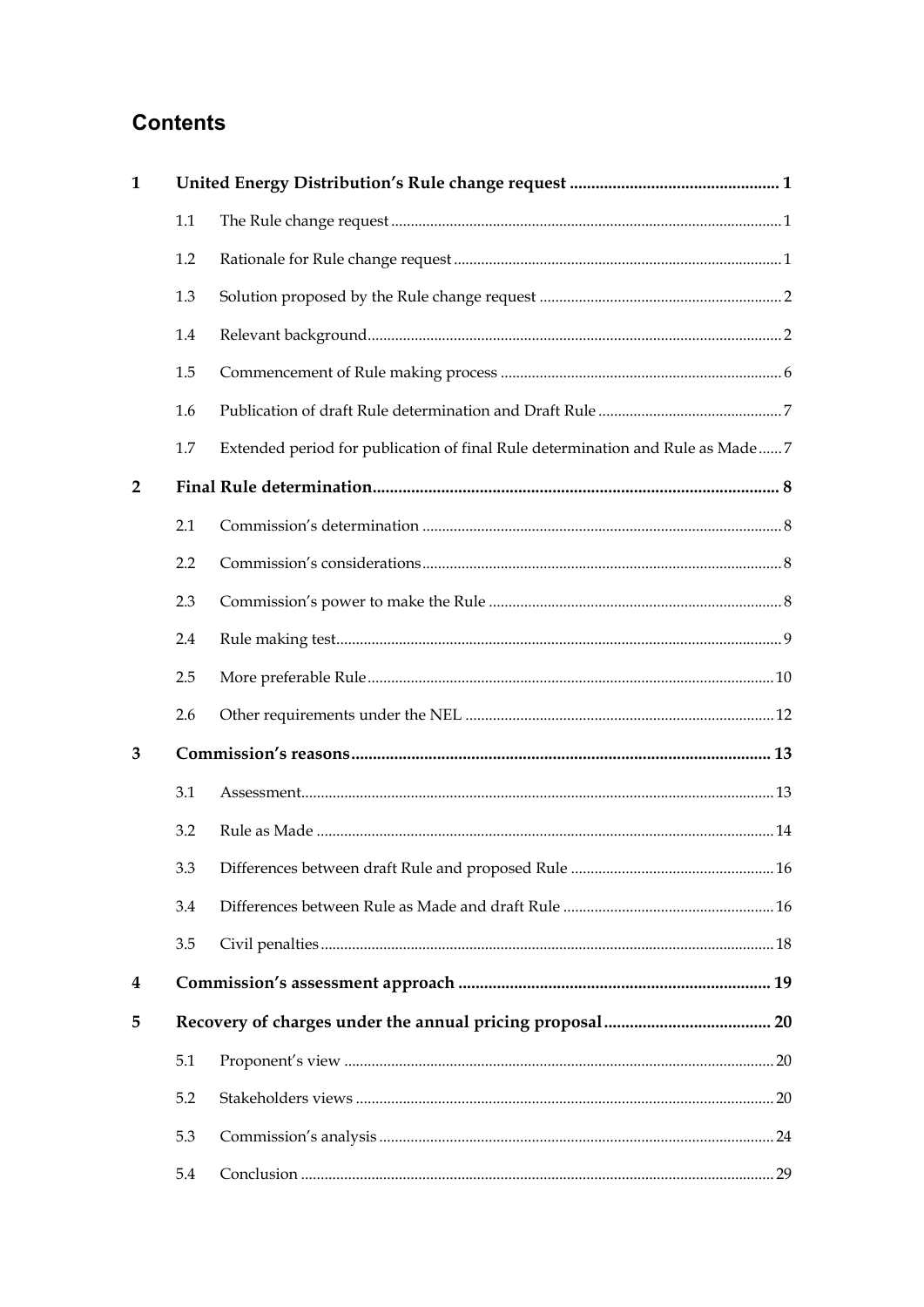| 6            |     |  |  |
|--------------|-----|--|--|
|              | 6.1 |  |  |
|              | 6.2 |  |  |
|              | 6.3 |  |  |
|              | 6.4 |  |  |
| 7            |     |  |  |
|              | 7.1 |  |  |
|              | 7.2 |  |  |
|              | 7.3 |  |  |
|              | 7.4 |  |  |
|              |     |  |  |
| $\mathbf{A}$ |     |  |  |
|              | A.1 |  |  |
|              | A.2 |  |  |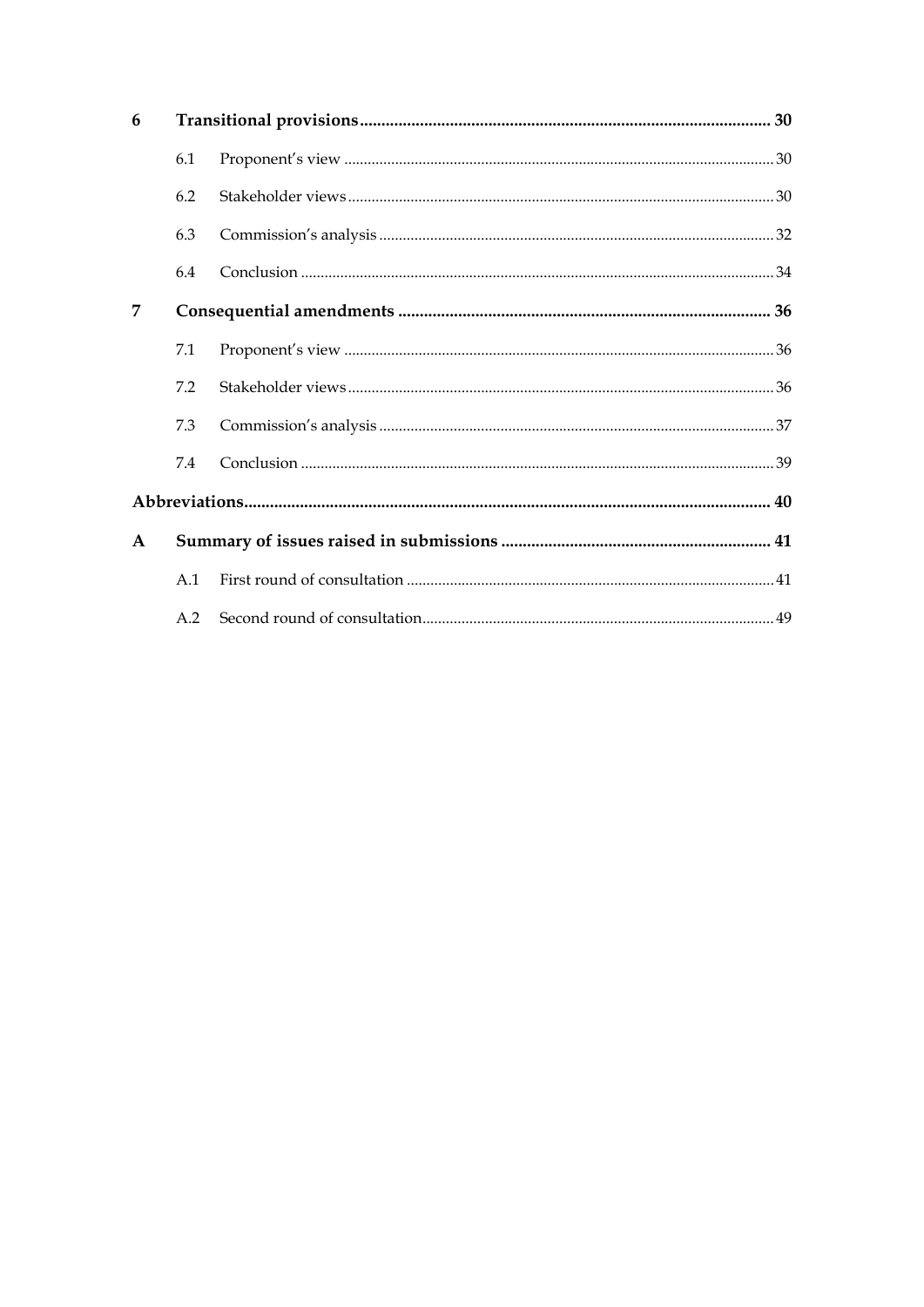# **1 United Energy Distribution's Rule change request**

## **1.1 The Rule change request**

On 24 June 2010, the Australian Energy Market Commission (AEMC or Commission) received a Rule change request from United Energy Distribution (Proponent) on behalf of Victorian distribution network service providers (DNSPs) to make a Rule regarding how DNSPs recover the charges for transmission services, inter-DNSP payments, and avoided customer transmission use of system (TUOS) payments to embedded generators (Rule change request).1

Under clause 6.18.7 of the National Electricity Rules (NER), DNSPs may recover 'charges for transmission use of system services' by including these charges in their annual pricing proposals. The Proponent requested that these pricing provisions be amended such that the reference to 'transmission use of system services' is replaced with 'transmission services' and to also include the recovery of charges for inter-DNSP payments and avoided customer TUOS payments. The Proponent considered that the proposed Rule reflects the existing practice in Victoria and other jurisdictions. The Proponent also considered that the proposed Rule would remove uncertainty about how these charges are recovered.

## **1.2 Rationale for Rule change request**

1

In its Rule change request, the Proponent stated that:

- transmission service charges, inter-DNSP payments and avoided customer TUOS payments are no different to charges for TUOS services which are currently allowed to be recovered under clause 6.18.7 of the NER. They are charges for services that are required for the provision of standard control services and should therefore be dealt with in a comparable fashion to charges for TUOS services in pricing proposals submitted by DNSPs;
- the proposed Rule gives effect to the intention of existing regulation and practice in Victoria for DNSPs to recover the aggregate of all charges for transmission services, inter-DNSP payments and avoided customer TUOS payments in the form of transmission tariffs from all distribution customers;
- the proposed Rule codifies existing regulatory practice such as for the Queensland and New South Wales DNSPs who are able to recover transmission service charges, inter-DNSP payments and avoided customer TUOS payments;
- it is general practice for DNSPs to include charges for transmission services as part of TUOS service charges in their respective pricing proposals (as opposed to

<sup>1 &#</sup>x27;Transmission service charges' could be taken to mean charges for all transmission services, irrespective of whether these are prescribed, negotiated or non-regulated.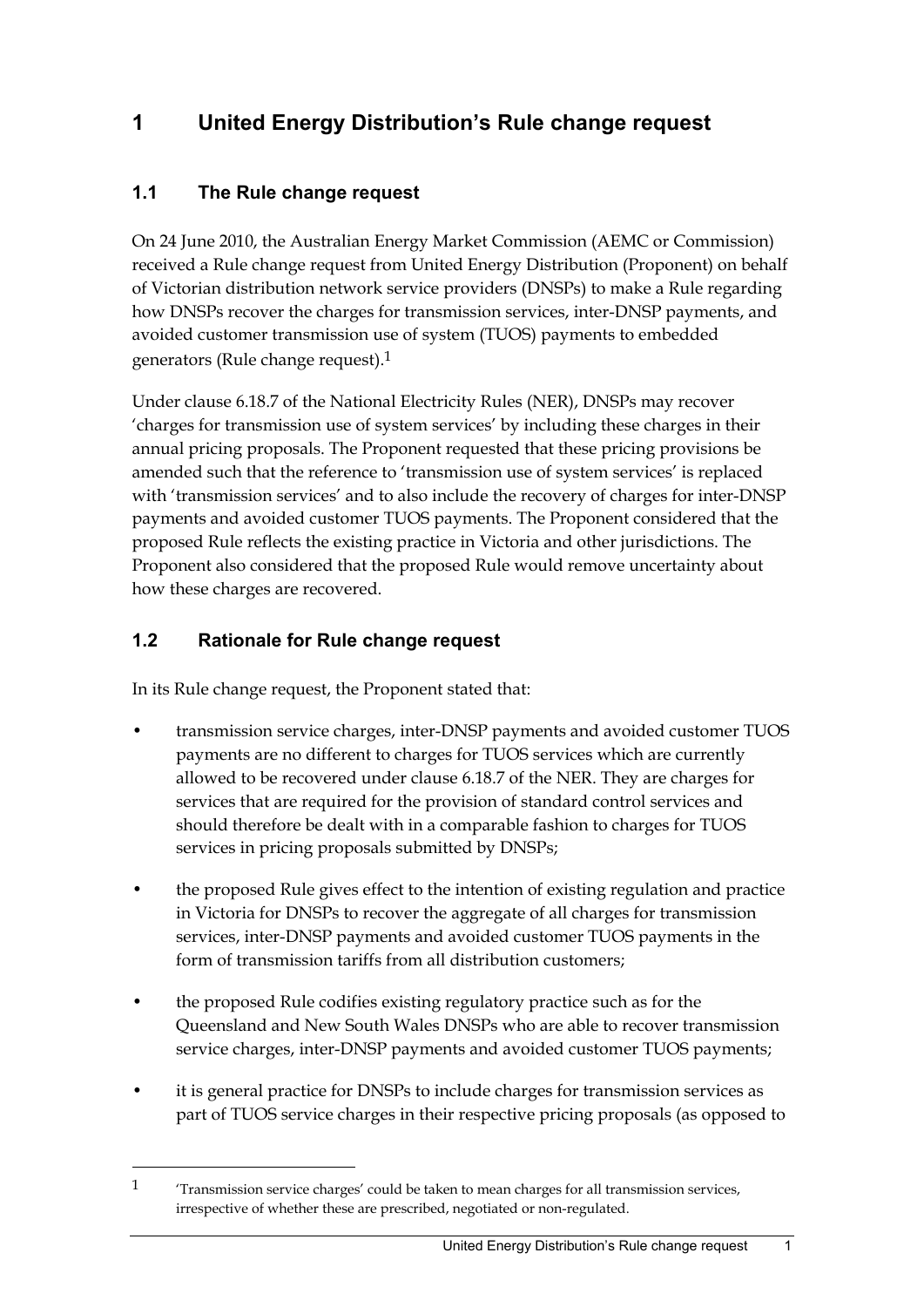forecast costs associated with transmission service charges as a part of operating expenditure because it is not accepted regulatory practice); and

• the Rule change request addresses a gap in the NER and clarifies a drafting oversight.

In addition to transmission service charges, inter-DNSP payments and avoided customer TUOS payments, the Proponent proposed in its first round submission for network support agreement payments to be recovered under clause 6.18.7.2

## **1.3 Solution proposed by the Rule change request**

The Proponent proposed to resolve the issues discussed above by making a Rule that:<sup>3</sup>

- addresses a lack of specificity under clauses 6.18.2 and 6.18.7 of the NER (and other consequential changes) where the annual pricing provisions refer only to the pass through of 'transmission use of system' charges;
- amends clauses 6.18.2 and 6.18.7 (and other consequential changes) by including transmission service charges, inter-DNSP payments and avoided customer TUOS payments; and
- allows DNSPs to incorporate these charges in their annual pricing proposals.

## **1.4 Relevant background**

#### **Current processes for DNSPs to recover efficient costs**

DNSPs are currently subject to a five-year regulatory control period.4 The Australian Energy Regulator (AER) makes distribution determinations by applying the building blocks approach. This allows the AER to determine the annual revenue requirement that DNSPs are entitled to for providing standard control services. As part of this process, the AER considers a DNSP's forecast expenditure which has to reasonably reflect efficient and prudent costs based on realistic estimates of forecast demand and cost inputs.5

Under the NER, DNSPs are required to prepare annual pricing proposals, which set out the pricing structure they will use each year to recover the allowed revenues set out in their distribution determination.6 Charges incurred by DNSPs for 'transmission use of system services' and payments DNSPs make under feed-in schemes and climate change funds are not included in the annual revenue requirement as they are

1

#### 2 DNSP recovery of transmission-related charges

<sup>2</sup> United Energy Distribution, Submission to first round consultation, 8 October 2010, pp. 8-9.

<sup>3</sup> United Energy Distribution, Rule change request, 24 June 2010.

<sup>4</sup> Clause 6.3.2(b) of the NER.

<sup>5</sup> Clauses  $6.4.3(a)(7)$  and  $6.5.6(c)$  of the NER.

<sup>6</sup> Clause 6.18.2 of the NER.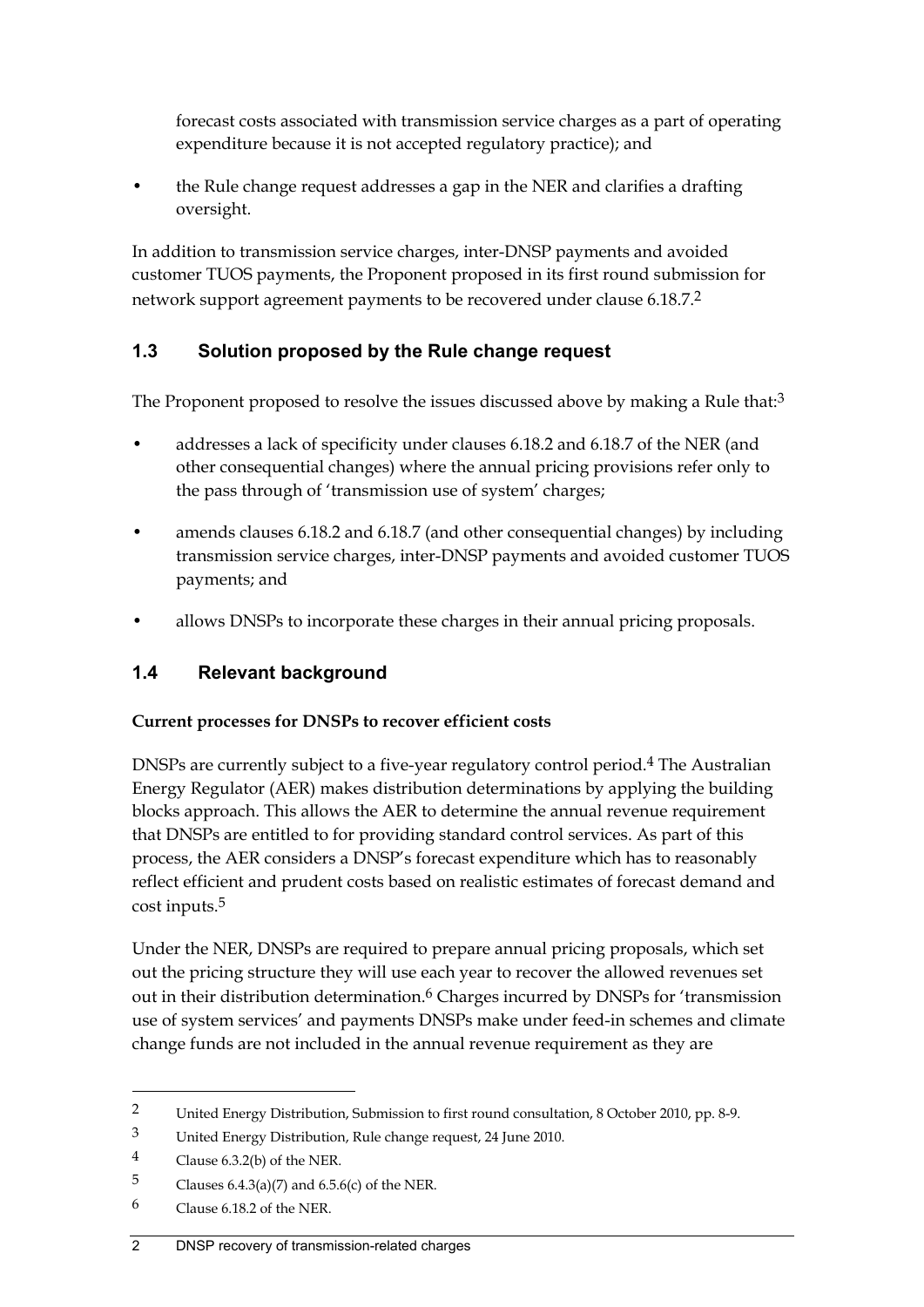recovered through the annual pricing proposal process.7 As part of the annual pricing proposal process, DNSPs include estimates of these defined costs for the forthcoming regulatory year.8 DNSPs must submit their pricing proposals to the AER each year and the AER must approve them if they comply with the distribution determination and all forecasts associated with the pricing proposals are reasonable.9

In practice, there is little time available for the AER to completely assess the DNSP's annual pricing proposal. This means that there would not be any rigorous economic assessment of the defined costs being proposed to pass through to consumers. This is in contrast to the distribution determination process where the AER has over 18 months to assess the costs, including examining the types and efficiency of costs incurred by DNSPs to ensure these costs meet regulatory requirements.

The cost pass through event mechanism is another avenue by which DNSPs can apply to seek recovery of their costs.<sup>10</sup> Under this approach, the AER can determine whether to allow for certain defined events to be passed through as costs to consumers during a regulatory control period. These types of events are defined by the AER in the distribution determination process. If the DNSP makes an application for a cost pass through event, the AER has 60 days to confirm the event and the amount to be passed through to consumers. The AER does undertake some economic assessment on the efficiency of costs for such applications. Examples of cost pass through events include a change in tax event, a terrorism event and an insurance event.

In summary, the three possible avenues for DNSPs to recover revenue allowed costs are through the distribution determination process, the annual pricing proposal process and cost pass through event mechanism. These processes differ in nature and degree of regulatory scrutiny. Ideally, all costs should be recovered through the distribution determination process as it provides the most sufficient level of regulatory oversight to protect consumers, is consistent with the principles of incentive regulation and ensures the efficiency of such costs.

However, some costs are clearly outside of the DNSPs' control or cannot be forecast at the start of the regulatory control period. Such costs are passed through to customers through the two other avenues in order to better manage risks for DNSPs and customers.

#### **Nature of charges**

1

Chapter 6 of the NER only refers to the pass through of 'transmission use of system' charges under the annual pricing proposal process.11 However, there are other transmission-related charges that DNSPs incur. The Proponent proposed that charges for transmission services, inter-DNSP payments and avoided customer TUOS

<sup>7</sup> Clauses 6.18.2, 6.18.7 and 6.18.7A of the NER.

<sup>8</sup> Clauses 6.18.7(c) and 6.18.7A(a)-(c) of the NER.

<sup>9</sup> Clauses 6.18.2 and 6.18.8 of the NER.

<sup>10</sup> Clause 6.6.1 of the NER.

<sup>11</sup> Clause 6.18.7 of the NER.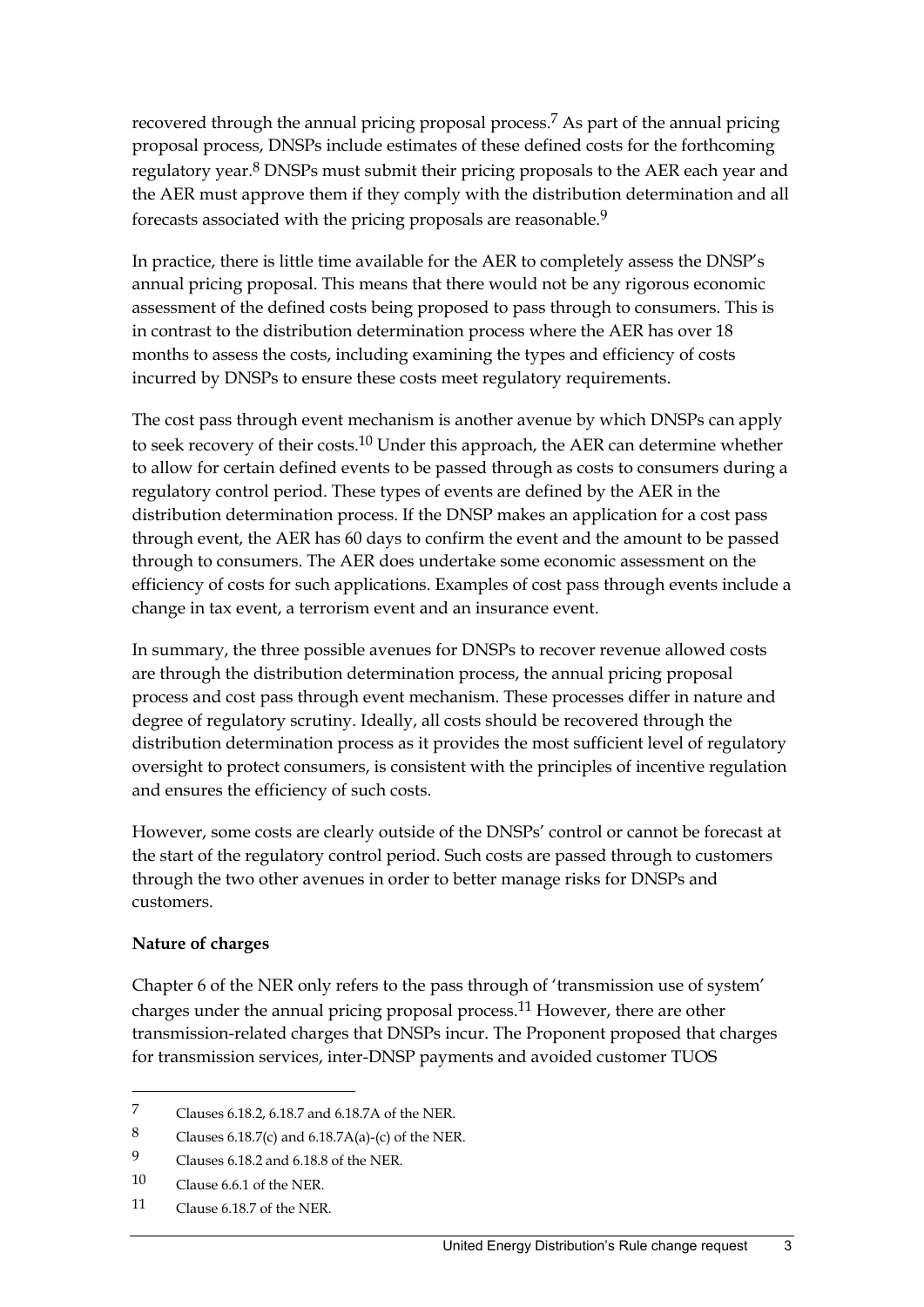payments to embedded generators should also be included in the annual pricing provisions.

The Proponent considered that all transmission service charges (irrespective of whether the transmission services are prescribed, negotiated or non-regulated) should be included as these are incurred by DNSPs as inputs to the provision of standard control services. In addition, the Proponent proposed that network support agreement payments should also be recovered through the annual pricing proposal process.12

The Proponent referred to this type of cost arising from clause 5.6.2(m) of the NER, where a Network Service Provider (NSP) implements a generation option as an alternative to network augmentation, the cost of the network support would be included in distribution service prices. It considered that as these are network support agreement payments cannot be forecast accurately as part of the distribution determination process, they should be recovered through tariffs as part of the annual pricing proposal process.13 The Proponent suggested that this would include the network support agreement costs paid by SPI Electricity for the Bairnsdale Power Station.14

To provide an example of the magnitude of the charges affected by the Rule change request, some of the charges for the previous regulatory control period (1 January 2006 to 31 December 2010) in Victoria were:15

- Citipower: annual averages of \$8.8m for transmission service charges and \$3.7m for inter-DNSP payments;
- Jemena: annual averages of \$7.4m for transmission service charges, -\$3.2m for inter-DNSP payments, and \$0.2m for avoided customer TUOS payments;
- Powercor: annual averages of \$17m for transmission service charges, \$1.2m for inter-DNSP payments, and \$0.6m for avoided customer TUOS payments;
- SP AusNet: annual averages of \$11.4m for transmission service charges, -\$1.7m for inter-DNSP payments, and \$0.4m for avoided customer TUOS payments; and
- United Energy Distribution: annual averages of \$11.5m for transmission service charges and -\$0.9m for inter-DNSP payments.

In the draft Rule determination, the Commission noted that in Victoria, DNSPs are responsible for planning and directing the augmentation of transmission connection assets, and the Australian Energy Market Operator (AEMO) is responsible for planning

<sup>12</sup> United Energy Distribution, Submission to first round consultation, 8 October 2010, pp. 4, 8-9.

<sup>13</sup> Ibid.

<sup>14</sup> United Energy Distribution, Initial submission, 3 September 2010, p. 10. This issue is considered further in section 5.3.

<sup>15</sup> United Energy Distribution, Initial submission, 3 September 2010, pp. 9-10. Note: where the charges have a negative value, this refers to the DNSP being paid, as opposed to being charged, by another DNSP.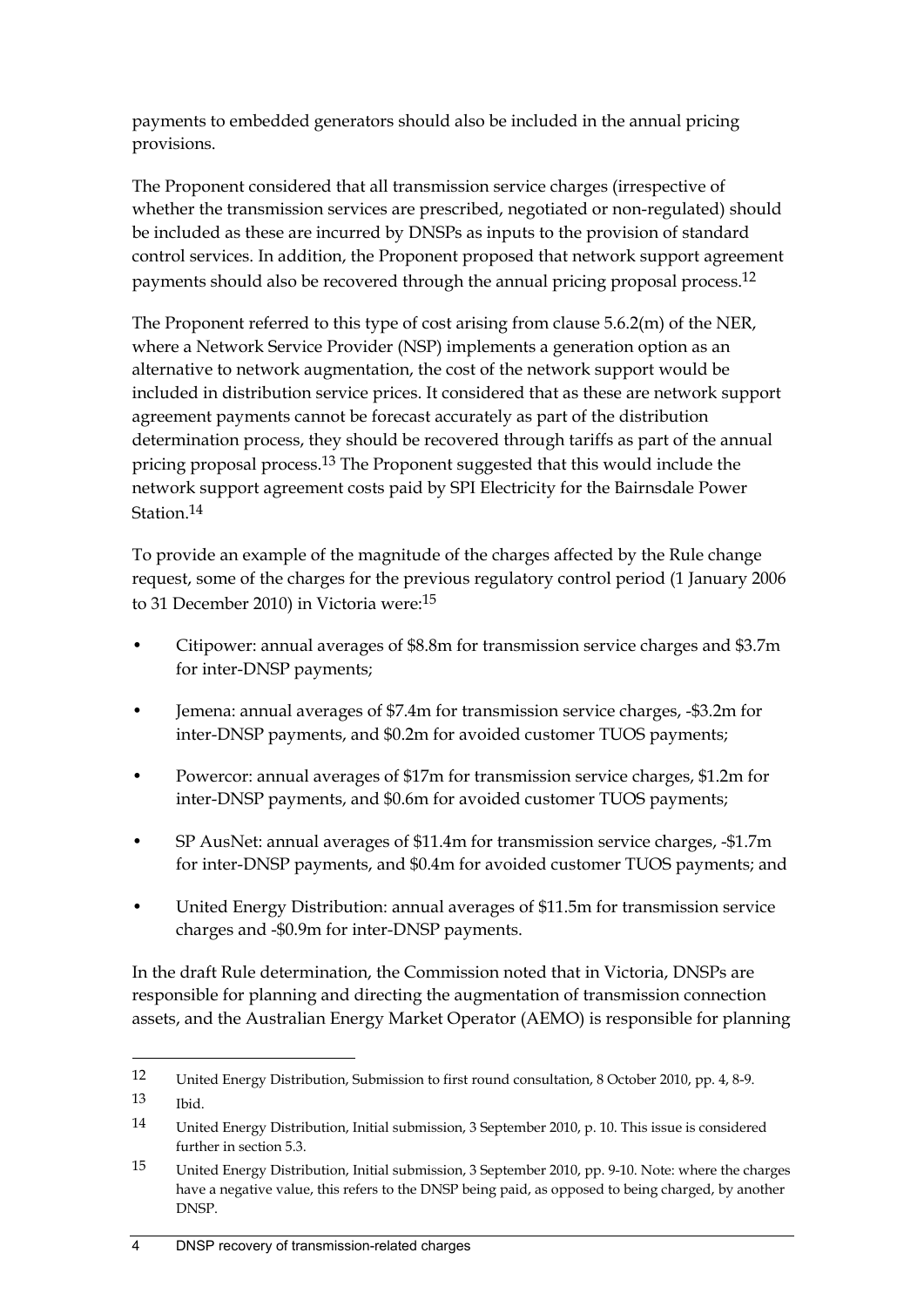and directing augmentations to the shared network. In cases where the transmission connection investments require investments in the shared network, Victorian stakeholders have raised issues in the past regarding whether these investments should be classified as negotiated or prescribed transmission services.16 The Commission understood that AEMO and the Victorian DNSPs were working together to develop a memorandum of understanding to clarify these joint planning requirements and how these services should be classified.

#### **Previous Victorian distribution determinations**

The Essential Services Commission of Victoria (ESC) was previously responsible for the economic regulation of distribution revenue in Victoria. These ESC determinations allowed DNSPs to factor in all charges for transmission services, inter-DNSP payments and avoided customer TUOS payments to embedded generators into their tariff structures. In its Electricity Distribution Price Review for the regulatory control period 1 January 2006 to 31 December 2010, the ESC specified that the aggregate cost that DNSPs are allowed to recover through their transmission tariffs (the Maximum Transmission Revenue) includes transmission-related and other charges.17

#### **Current Victorian distribution determination**

In June 2010, the AER published its draft decision on the distribution determination for Victoria for the regulatory control period 2011 to 2015.18 In its draft decision, the AER did not consider that transmission connection charges, inter-DNSP payments and avoided customer TUOS payments should be recovered under clause 6.18.7 of the annual pricing proposal process, as this clause specifically refers to 'recovery of charges for transmission use of system services'.19 The AER considered that these charges did not fall within the definition of TUOS services under the NER as they are not related to the use of the transmission network.20 The AER noted Victorian DNSPs intended to submit a Rule change request to the Commission to address this issue. The AER also indicated that it would consider the matter in its final decision, subject to the outcome of the Rule change process.

In October 2010, the AER made its final decision on the Victorian distribution determination.<sup>21</sup> In its final decision, the AER decided to adopt the position in its draft decision that only TUOS costs can be recovered through this particular provision.<sup>22</sup> Its

20 Ibid.

1

22 Ibid, p. 49.

<sup>16</sup> For example, see Appendix G of the AEMC's final report on the Review of National Framework for Electricity Distribution Network Planning and Expansion.

<sup>17</sup> For instance, see: section 12.3.2 of ESC, Electricity Distribution Price Review 2006-10, Final Decision Volume 1, Statement of Purpose and Reasons, October 2005, pp. 476-477; clause 3.3.2 of ESC, Electricity Distribution Price Review 2006-10, Final Decision Volume 2, Price Determination, October 2005, p. 36; and ESC, Open letter to stakeholders and interested parties, Guidance on calculation of avoided TUOS payments, 19 October 2005.

<sup>18</sup> AER, Victoria distribution determination 2011-15, Draft decision, June 2010.

<sup>19</sup> Ibid, pp. 64-66.

<sup>21</sup> AER, Victoria distribution determination 2011-15, Final decision, October 2010.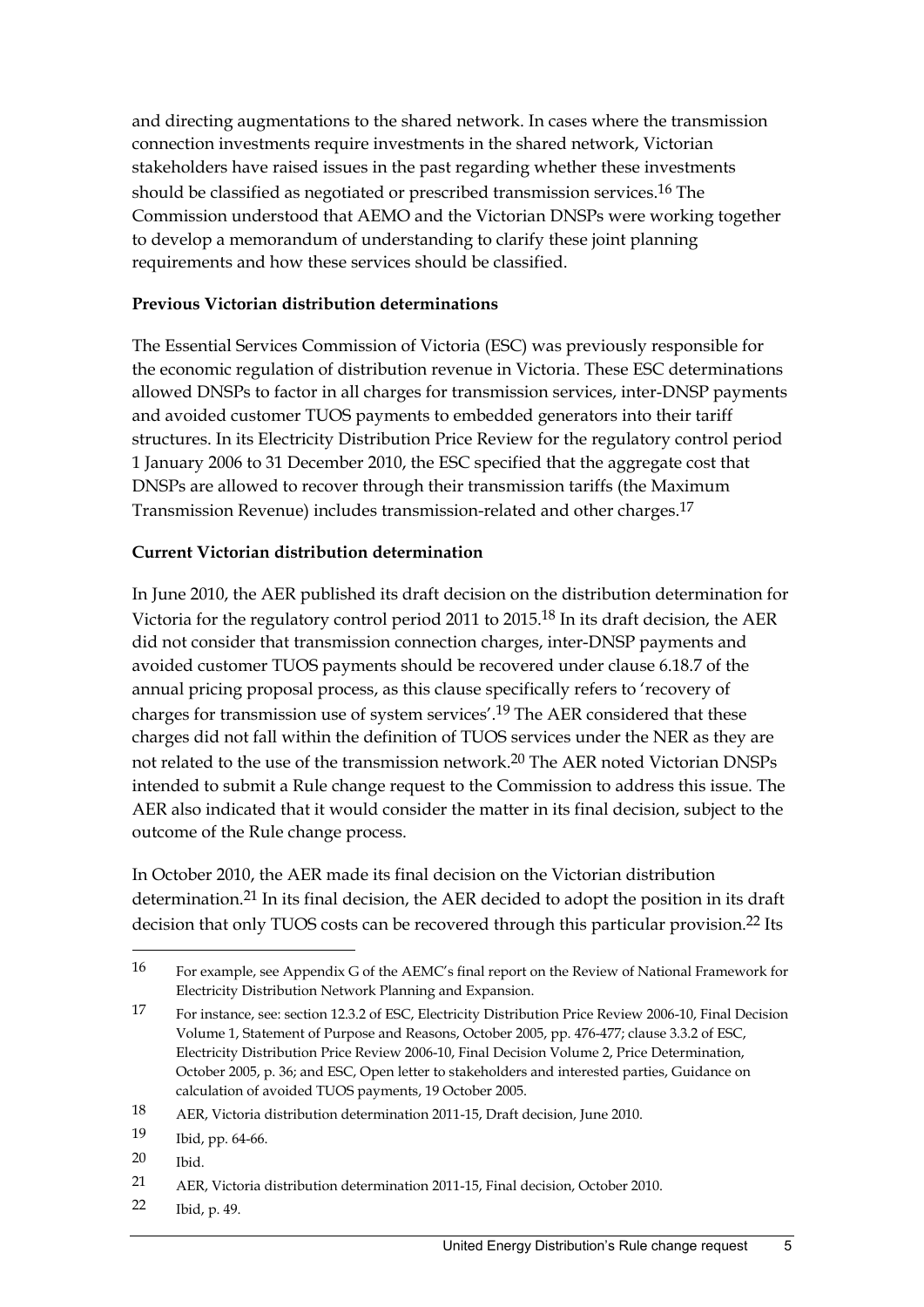reason for adopting its draft position in its final decision was that the AEMC was considering this matter in this Rule change process, and it would not be appropriate for the AER to make a decision while the Rule change process was underway.23 However, the AER noted that it supported a Rule change on this matter.<sup>24</sup>

As part of its final decision for Victorian DNSPs for the forthcoming regulatory control period (1 January 2011 to 31 December 2015), the AER nominated a pass through event for the recovery of costs associated with transmission connection charges, avoided customer TUOS payments and inter-DNSP payments, which would occur annually on 31 May. The AER also considered that "allowing recovery of these costs will, or is likely to achieve the NEO by providing regulatory certainty to the Victorian DNSPs which is in the long term interests of consumers" and "also provide regulatory certainty, pending the finalisation of the AEMC's rule change process".25 However the AER acknowledged that "these costs will not be eligible for pass through, should they be recovered under new arrangements arising from the AEMC rule change".26

#### **Current distribution determinations in other jurisdictions**

Currently in accordance with the distribution determinations for DNSPs in the Australian Capital Territory, New South Wales, Queensland and South Australia, DNSPs are able to recover transmission charges to be paid to Transmission Network Service Providers (TNSPs), avoided TUOS payments and inter-DNSP payments through the annual pricing proposal process.<sup>27</sup>

## **1.5 Commencement of Rule making process**

On 2 September 2010, the Commission published a notice under section 95 of the National Electricity Law (NEL) advising of its intention to commence the Rule change process and the first round of consultation in respect of the Rule change request. A consultation paper prepared by AEMC staff identifying specific issues and questions for consultation was also published with the Rule change request. Submissions closed on 1 October 2010.

The Commission received ten submissions on the Rule change request in the first round of consultation. They are available on the AEMC website.<sup>28</sup> A summary of the issues raised in submissions and the Commission's response to each issue is contained in Appendix A.1.

<sup>23</sup> Ibid.

<sup>24</sup> Ibid; AER, Submission to first round consultation, 1 October 2010, p. 1.

<sup>25</sup> AER, Victoria distribution determination 2011-15, Final decision, October 2010, p. 788.

 $26$  Ibid.

<sup>27</sup> AER, Australian Capital Territory distribution determination 2009-10 to 2013-14, Final decision, April 2009, pp. 182-183; AER, New South Wales distribution determination 2009-10 to 2013-14, Final decision, April 2009, pp. 462-463; AER, Queensland distribution determination 2010-11 to 2014-15, Final decision, May 2010, pp. 395-396; AER, South Australia distribution determination 2010-11 to 2014-15, Final decision, May 2010, pp. 322-323.

<sup>28</sup> www.aemc.gov.au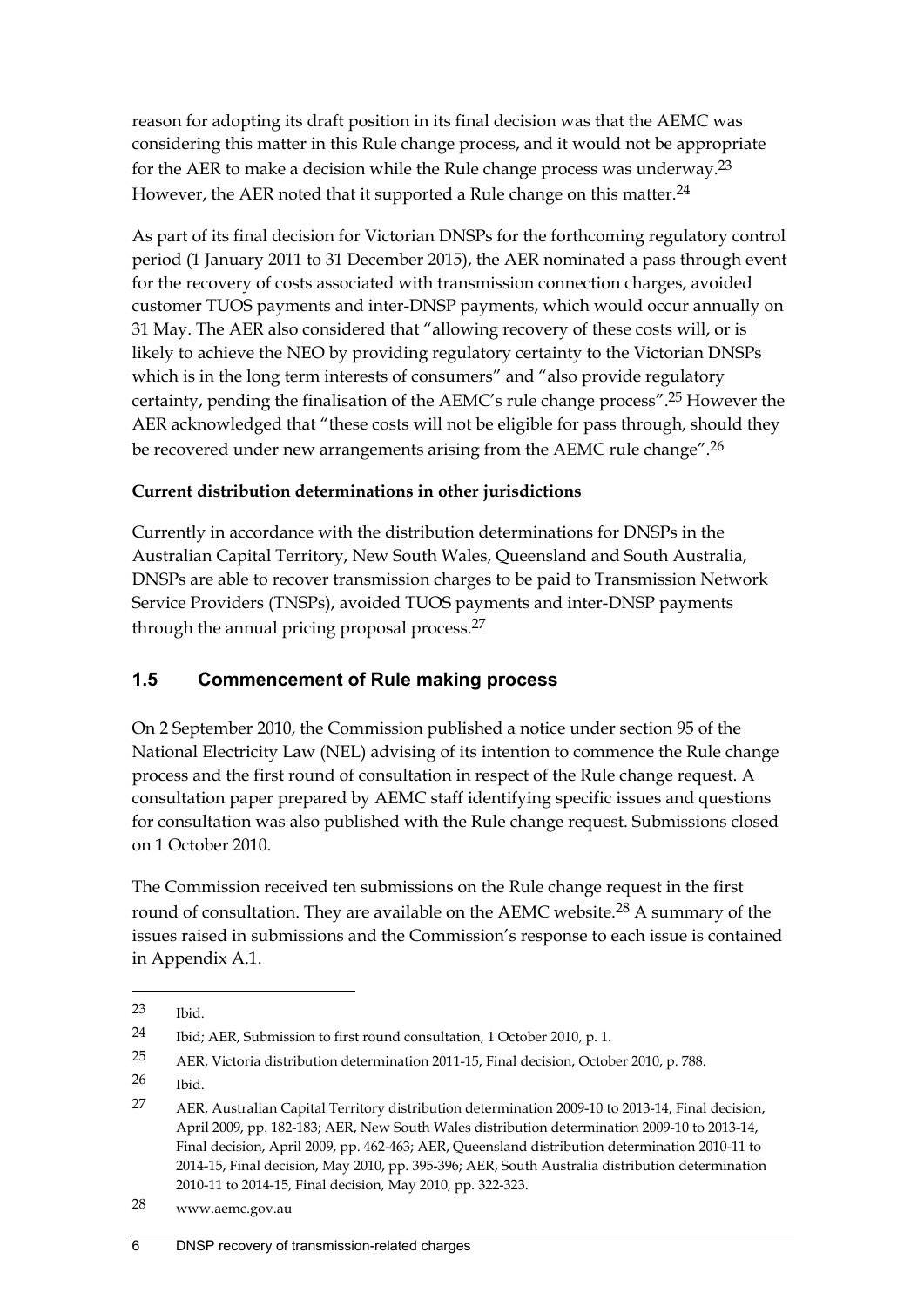## **1.6 Publication of draft Rule determination and Draft Rule**

On 2 December 2010, the Commission published a notice under section 99 of the NEL and a draft Rule determination in relation to the Rule change request (draft Rule determination). The draft Rule determination included a draft Rule (draft Rule).

Submissions on the draft Rule determination closed on 21 January 2011. The Commission received five submissions on the draft Rule determination. They are available on the AEMC website.29 A summary of the issues raised in submissions, and the Commission's response to each issue, is contained in Appendix A.2.

### **1.7 Extended period for publication of final Rule determination and Rule as Made**

On 3 March 2011, the Commission gave notice under section 107 of the NEL to extend the period of time for the making of the final Rule determination to 24 March 2011. The Commission considered that there were issues of sufficient complexity and difficulty that warranted an extension in the time period and further engagement with stakeholders is required. In particular, these issues included:

- new drafting for the proposed true-up provisions under clause 6.18.7 of the NER; and
- a new request from a distribution business for the inclusion of a charge associated to a non-regulated connection point.

<sup>29</sup> www.aemc.gov.au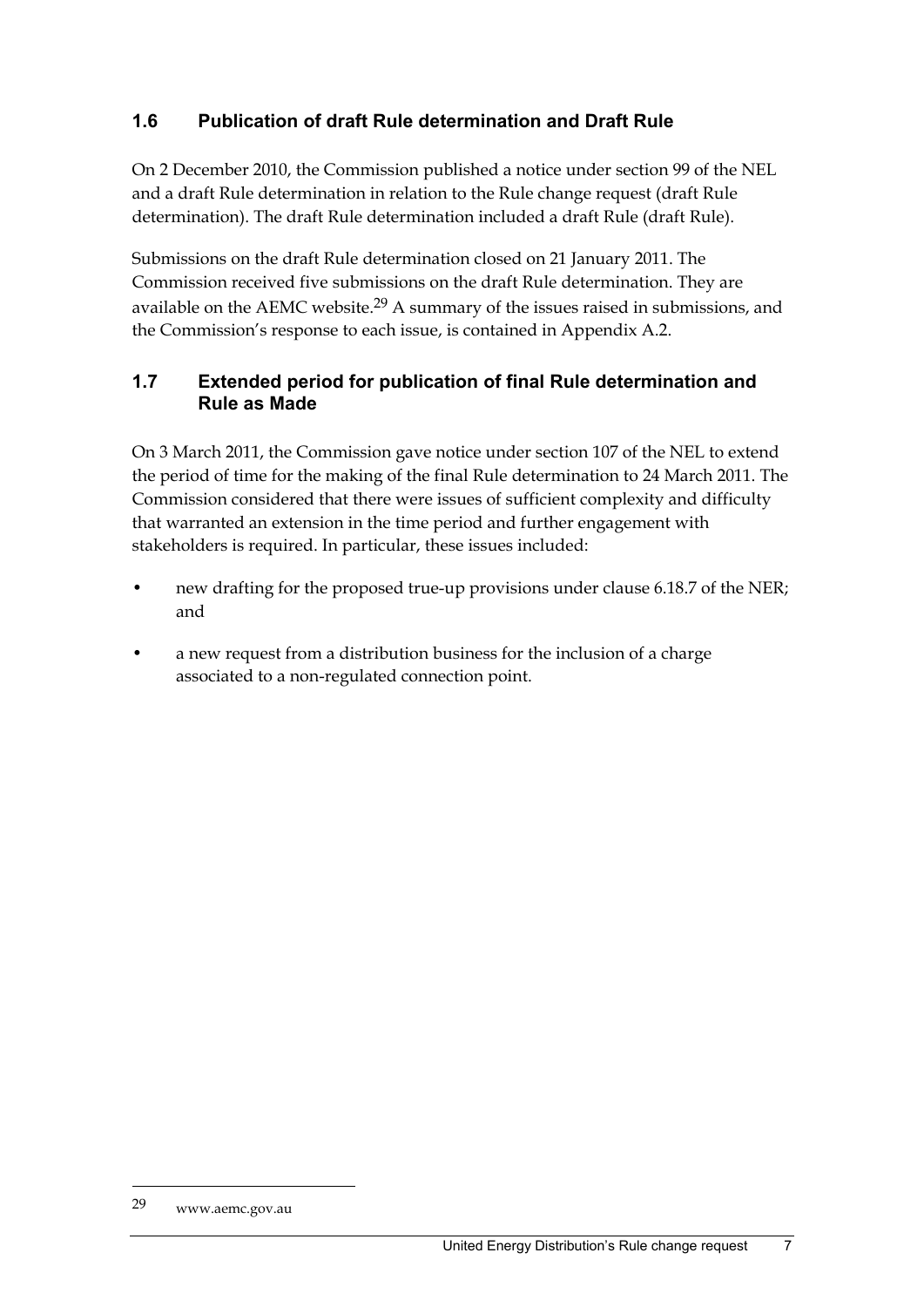## **2 Final Rule determination**

## **2.1 Commission's determination**

In accordance with section 102 of the NEL, the Commission has made this final Rule determination in relation to the Rule proposed by the Proponent. In accordance with section 103 of the NEL, the Commission has determined not to make the Rule proposed by the Proponent and to make a more preferable Rule.<sup>30</sup>

The Commission's reasons for making this final Rule determination are set out in section 3.1.

The *National Electricity Amendment (DNSP recovery of transmission-related charges) Rule 2011 No 1* (Rule as Made) is published with this final Rule determination. The Rule as Made commences on 24 March 2011. The Rule as Made is a more preferable Rule. Its key features are described in section 3.2.

### **2.2 Commission's considerations**

In assessing the Rule change request the following was material and relevant:

- the Commission's powers under the NEL to make the Rule;
- the Rule change request;
- submissions received during first and second rounds of consultation;
- the Commission's analysis as to the ways in which the Rule as Made will, or is likely to, contribute to the achievement of the National Electricity Objective (NEO);
- the revenue and pricing principles under section 7A of the NEL; and
- the AER's draft and final decisions on the distribution determination for Victorian DNSPs for the regulatory control period 1 January 2011 to 31 December 2015.

#### **2.3 Commission's power to make the Rule**

The Commission is satisfied that the Rule as Made falls within the subject matter about which the Commission may make Rules. The Rule as Made falls within the matters set out in section 34(1)(a)(iii) of the NEL, as it relates to the regulation of the activities of

<sup>30</sup> Under section 91A of the NEL, the AEMC may make a Rule that is different (including materially different) from a market initiated proposed Rule (a more preferable Rule) if the AEMC is satisfied that having regard to the issue or issues that were raised by the market initiated proposed Rule (to which the more preferable Rule relates), the more preferable Rule will or is likely to better contribute to the achievement of the National Electricity Objective.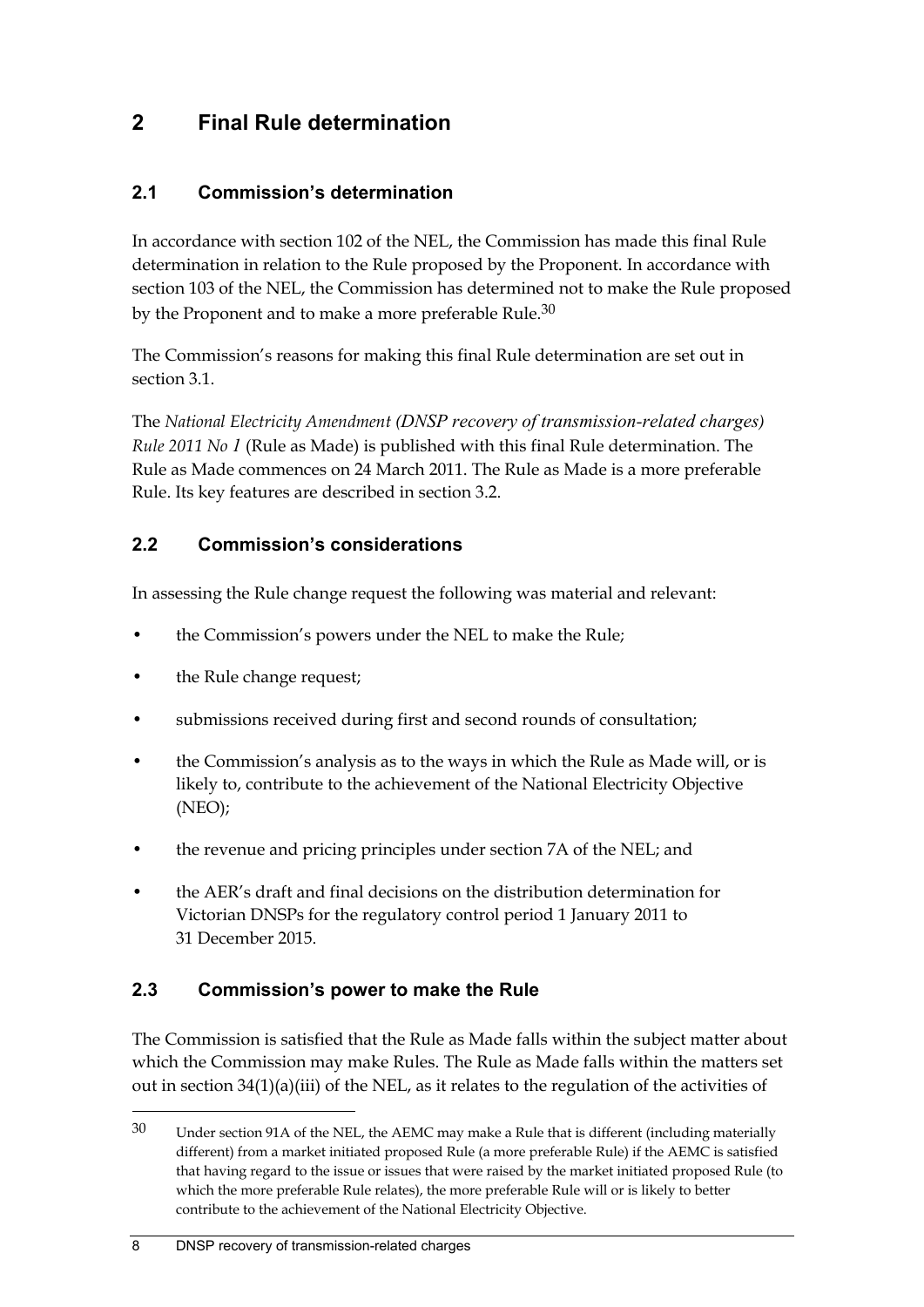persons (including Registered Participants) participating in the National Electricity Market (NEM) or involved in the operation of the national electricity system. Further, the Rule as Made falls within the matters set out in Schedule 1 to the NEL as it relates to:

- "25 The regulation of revenues earned or that may be earned by owners, controllers or operators of distribution systems from the provision by them of services that are the subject of a distribution determination.
- 26 The regulation of prices (including the tariffs and classes of tariffs) charged or that may be charged by owners, controllers or operators of distribution systems for the provision by them of services that are the subject of a distribution determination.
- 26A Principles to be applied, and procedures to be followed, by the AER in exercising or performing an AER economic regulatory function or power relating to the making of a distribution determination.

...

<u>.</u>

26D The economic framework, mechanisms or methodologies to be applied or determined by the AER for the purposes of items 25 and 26 including (without limitation) the economic framework, mechanisms or methodologies to be applied or determined by the AER for the derivation of the revenue (whether maximum allowable revenue or otherwise) or prices to be applied by the AER in making a distribution determination."

These items are relevant to the Rule as Made because the Rule as Made relates to how DNSPs recover costs under the distribution determination and annual pricing proposal processes.

## **2.4 Rule making test**

Under section 88(1) of the NEL, the Commission may only make a Rule if it is satisfied that the Rule will, or is likely to, contribute to the achievement of the NEO.

The NEO is set out in section 7 of the NEL as follows:

"The objective of this Law is to promote efficient investment in, and efficient operation and use of, electricity services for the long term interests of consumers of electricity with respect to:

- (a) price, quality, safety, reliability and security of supply of electricity; and
- (b) the reliability, safety and security of the national electricity system."

For this Rule change request, the Commission considers that the relevant aspect of the NEO is the efficient investment in, and efficient operation of, electricity services.<sup>31</sup>

<sup>31</sup> Under section 88(2) of the NEL, for the purposes of section 88(1) the AEMC may give such weight to any aspect of the NEO as it considers appropriate in all the circumstances, having regard to any relevant MCE statement of policy principles.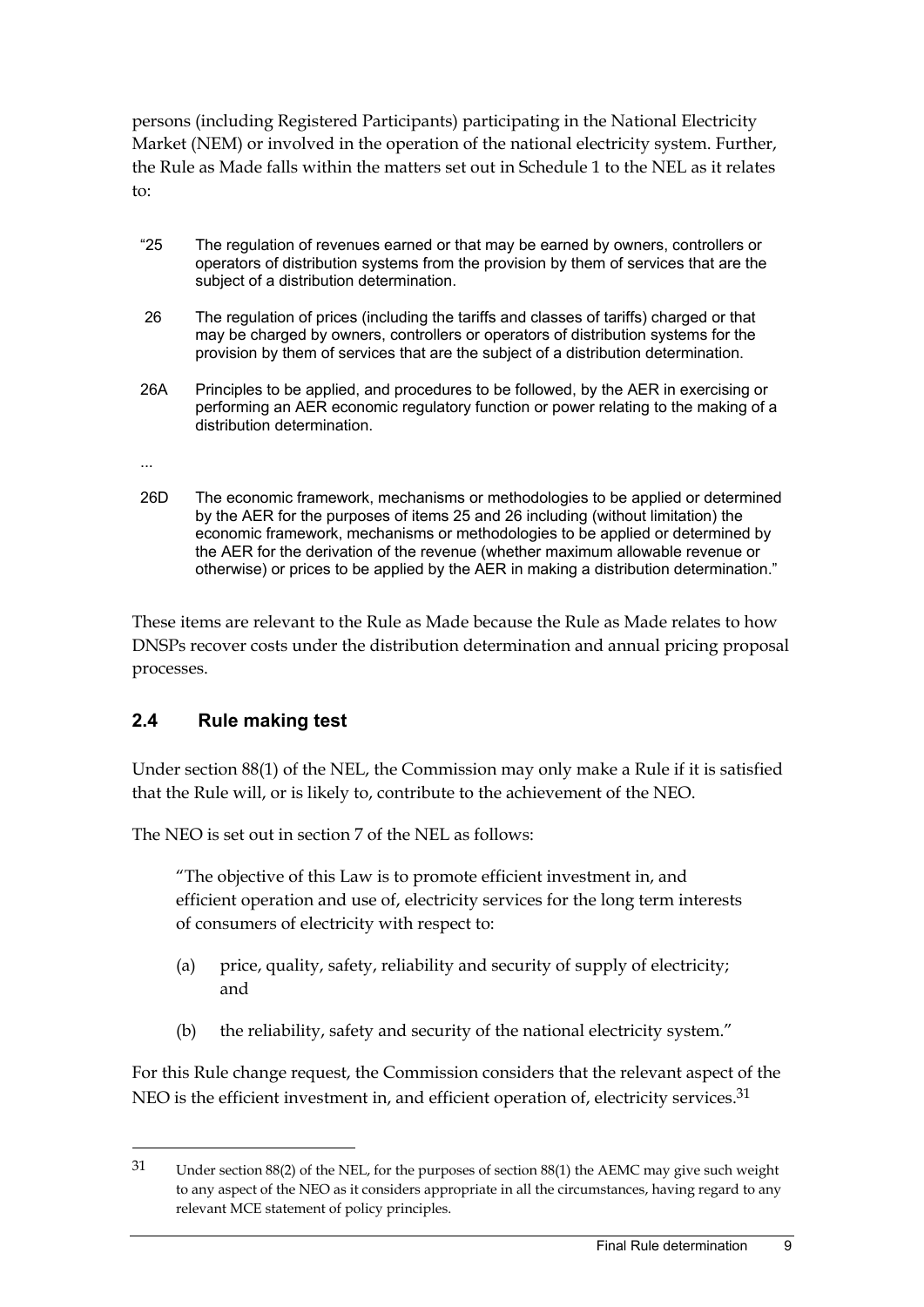The Commission is satisfied that the Rule as Made will, or is likely to, contribute to the achievement of the NEO because of:

- regulatory certainty and administrative efficiency: the Rule as Made will clarify how DNSPs can recover costs related to transmission service charges, inter-DNSP payments and avoided customer TUOS payments. This would reduce ambiguity in the NER, improve AER administrative processes and provide regulatory certainty and transparency; and
- opportunity to recover efficient costs: if the Rule as Made was not made, DNSPs would be uncertain as to how to recover costs which fall outside the existing category of transmission use of system charges, and may be unable to recover these costs. This could lead to inefficient investment in the distribution network and provision of electricity services to consumers.

For these reasons, the Commission considers that the Rule as Made will, or is likely to, promote efficient investment in, and efficient operation of, the distribution network, and hence would be in the long term interests of consumers with respect to the price of supplying electricity.

Under section 91(8) of the NEL, the Commission may only make a Rule that has effect with respect to an adoptive jurisdiction if it is satisfied that the Rule as Made is compatible with the proper performance of AEMO's declared network functions. The Rule as Made is compatible with AEMO's declared network functions because it has no impact on the NER relating to AEMO's declared network functions or TNSPs in general.

## **2.5 More preferable Rule**

Under section 91A of the NEL, the AEMC may make a Rule that is different (including materially different) from a market initiated proposed Rule (a more preferable Rule) if the AEMC is satisfied that, having regard to the issue or issues that were raised by the market initiated proposed Rule (to which the more preferable Rule relates), the more preferable Rule will, or is likely to, better contribute to the achievement of the NEO.

Having regard to the issues raised by the Rule proposed in the Rule change request, the Commission is satisfied that the Rule as Made will, or is likely to, better contribute to the NEO for the following reasons:

- the Rule as Made specifically sets out the charges that may be passed through the annual pricing proposal process. These charges include transmission service charges that are subject to the transmission determination process, and inter-DNSP payments that are subject to the distribution determination process of the other DNSPs. This will allow for greater clarity and transparency, and promote administrative efficiency;
- the Rule as Made provides specific transitional provisions for Victorian DNSPs. These provisions take into account that the AER's distribution determination for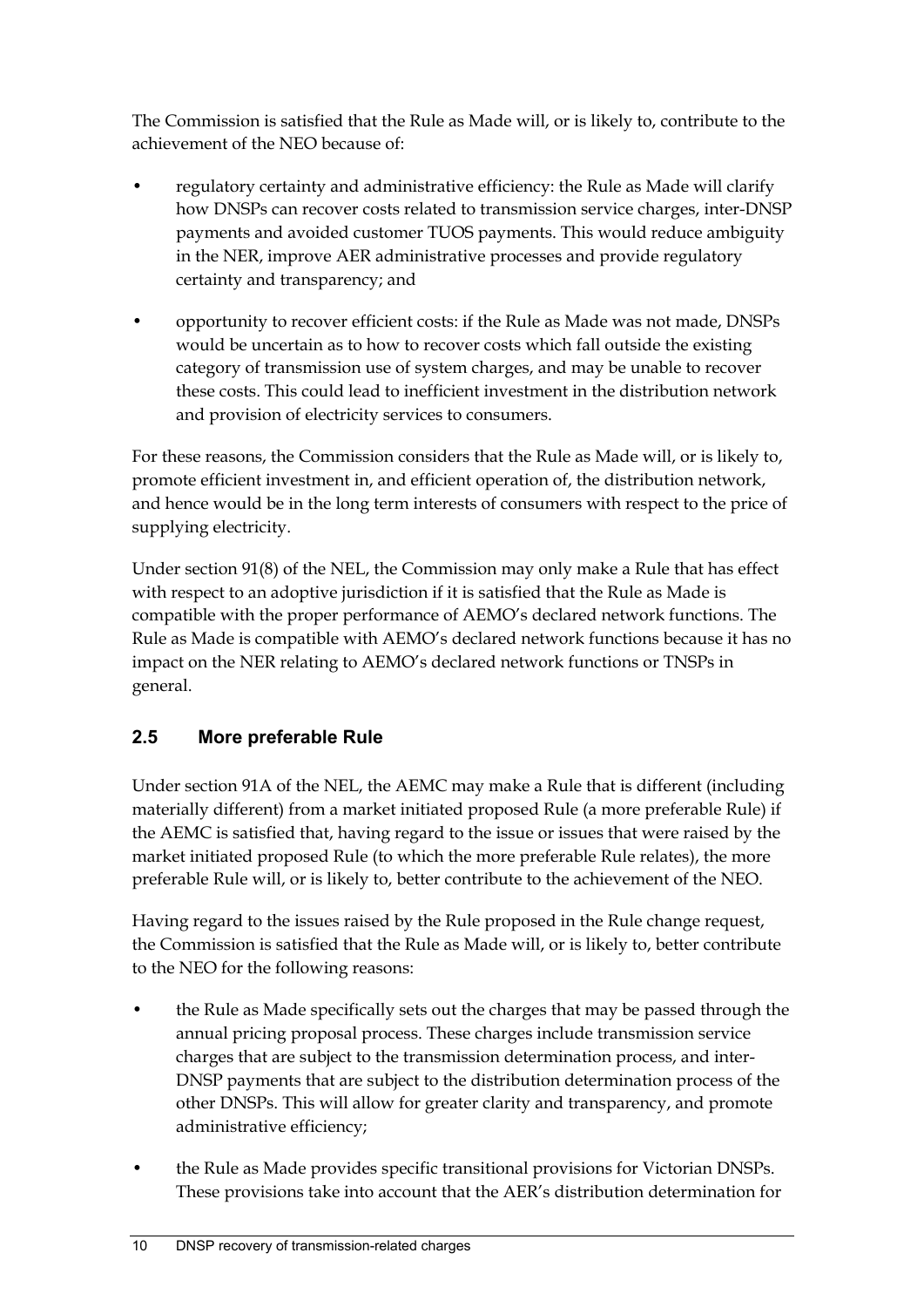the Victorian DNSPs which occurred as this Rule change process was underway. This will also promote regulatory certainty and recovery of efficient costs; and

• the Rule as Made provides specific transitional provisions for Ergon Energy and ENERGEX. These are for Ergon Energy and ENERGEX's non-regulated charges for only the current regulatory control period, which were permitted to be passed through the annual pricing proposal process in accordance with their current distribution determinations. This will promote recovery of efficient costs.

In summary, below are the types of charges that were considered in this Rule determination and how DNSPs can recover these charges as a result of the Commission's decision.

| Types of costs considered in this Rule<br>determination                                                                                                                                    | Process to seek recovery for these costs     |
|--------------------------------------------------------------------------------------------------------------------------------------------------------------------------------------------|----------------------------------------------|
| Prescribed exit services charges                                                                                                                                                           |                                              |
| Prescribed common transmission services<br>charges                                                                                                                                         |                                              |
| Prescribed TUOS charges                                                                                                                                                                    |                                              |
| Bairnsdale network support agreement<br>payments                                                                                                                                           |                                              |
| Avoided customer TUOS payments                                                                                                                                                             | Pricing proposal process                     |
| Payments between DNSPs for use of the<br>distribution system which are charges for<br>prescribed exit services, prescribed common<br>transmission services and prescribed TUOS<br>services |                                              |
| Charges for standard control services from<br>other DNSPs it incurs as a Distribution<br>Customer                                                                                          |                                              |
| Negotiated transmission service charges<br>(note 1)                                                                                                                                        |                                              |
| Non-regulated transmission service charges<br>(note 2)                                                                                                                                     | Distribution determination/cost pass through |
| Network support agreement payments (note<br>3)                                                                                                                                             | event                                        |
| Other charges                                                                                                                                                                              |                                              |

Notes:

1. This does not apply to Victorian DNSPs' negotiated transmission service charges levied by AEMO for augmenting the relevant declared shared network to facilitate a network to network connection service in Victoria which are provided for in transitional arrangements for only the current regulatory control period (1 January 2011 to 31 December 2015).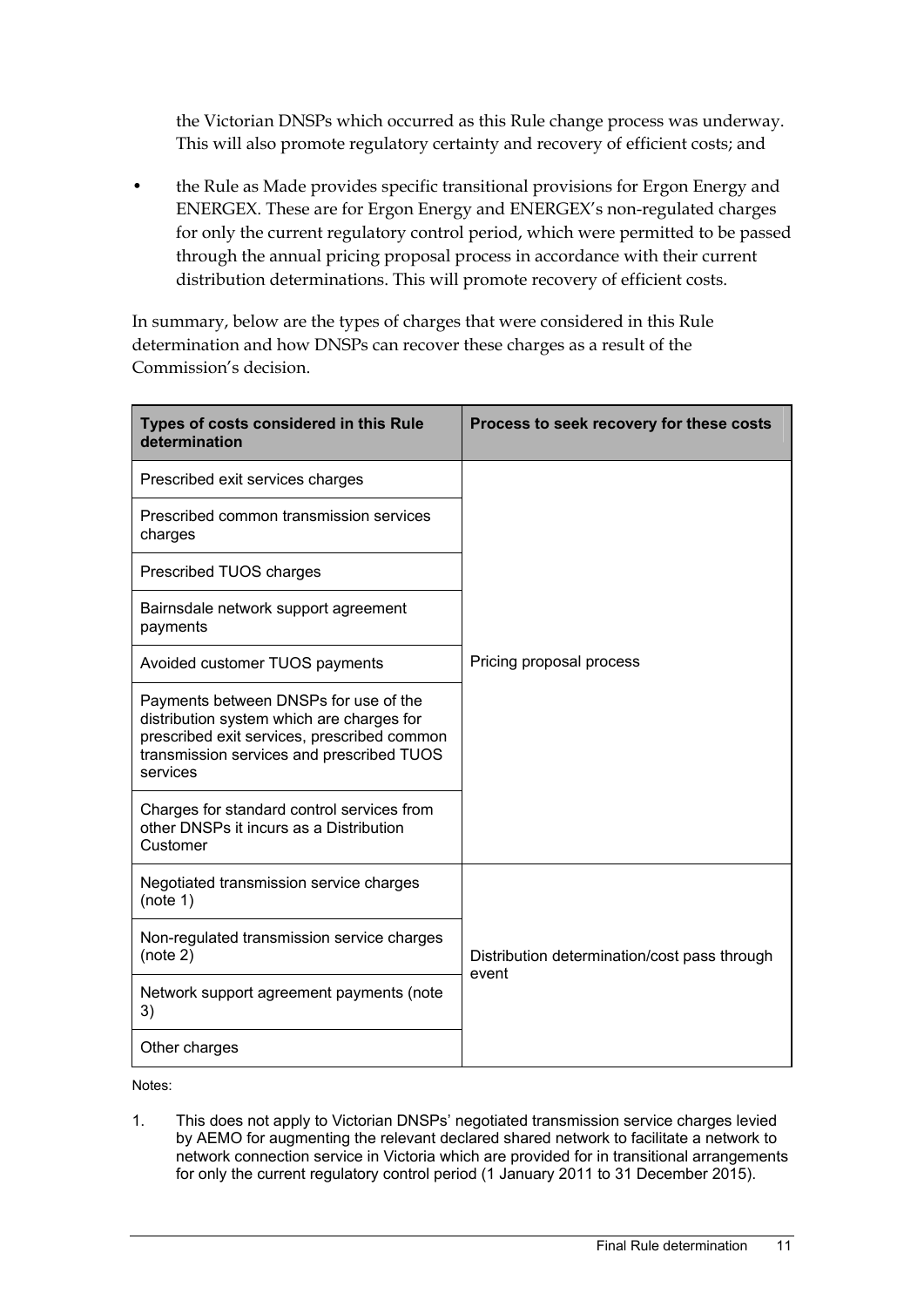- 2. This does not apply to Ergon Energy and ENERGEX's non-regulated charges which are provided for in transitional arrangements for only the current regulatory control period (1 July 2010 to 30 June 2015).
- 3. This does not apply to the Bairnsdale network support agreement payments which are provided for in transitional arrangements for the current and subsequent regulatory control periods.

Differences between the proposed Rule, the draft Rule and the Rule as Made are set out in sections 3.3 and 3.4.

## **2.6 Other requirements under the NEL**

In applying the Rule making test in section 88 of the NEL, the Commission has taken into account the revenue and pricing principles as required under section 88B of the NEL as the Rule change request relates to subject matters under items 25, 26, 26A and 26D of Schedule 1 to the NEL. Based on the Commission's assessment, the Commission considers that the Rule as Made will contribute to providing DNSPs with a reasonable opportunity to recover at least the efficient costs that it incurs in providing direct control network services, which will be consistent with sections 7A(2)(a). Hence, the Commission considers that the Rule as Made will be consistent with the revenue and pricing principles.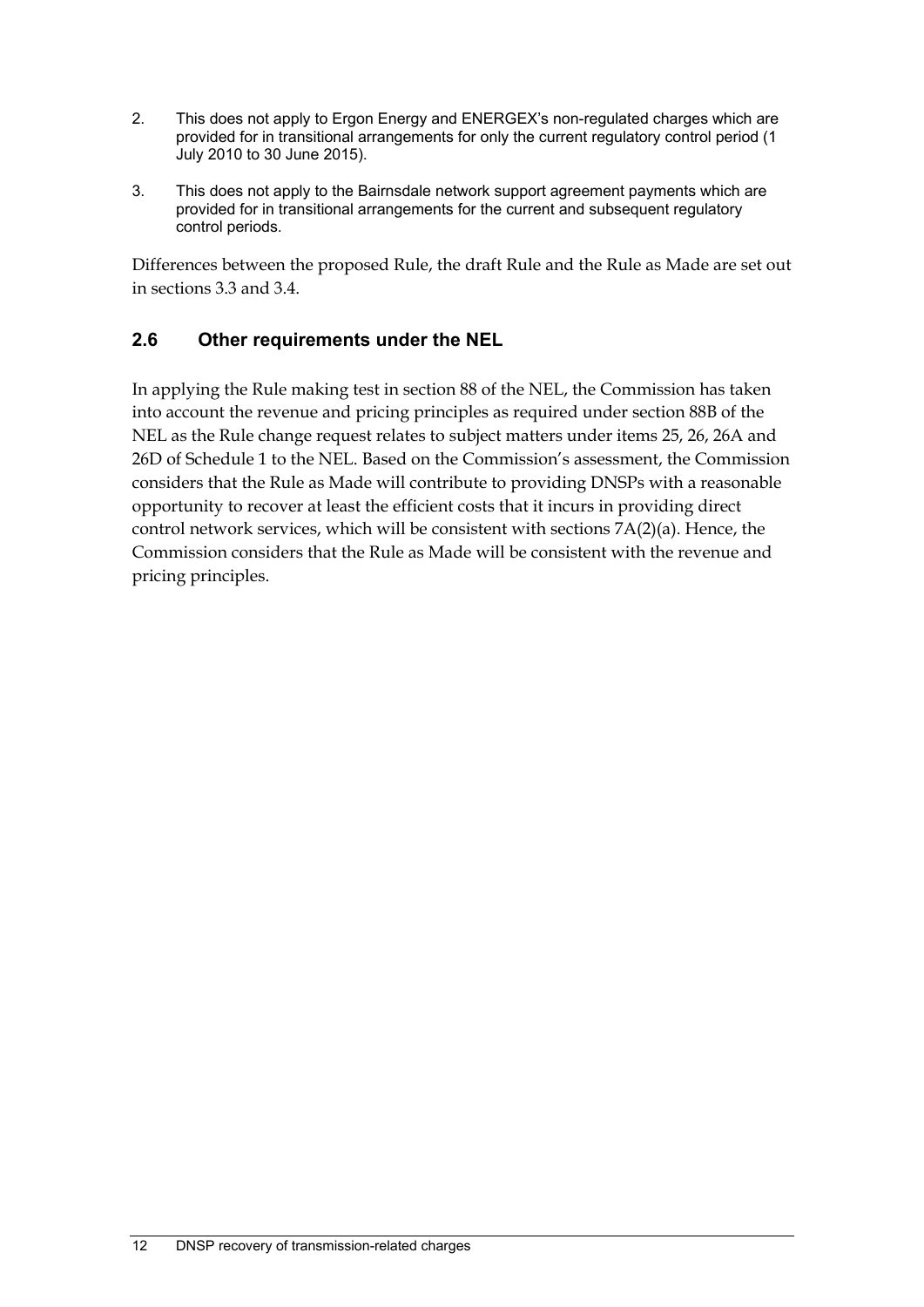## **3 Commission's reasons**

The Commission has analysed the Rule change request and assessed the issues arising out of this Rule change request. For the reasons set out below, the Commission has determined that a Rule as Made should be made. An analysis of the proposed Rule by the Proponent is also set out below.

## **3.1 Assessment**

The Victorian DNSPs proposed that they be able to recover all transmission service charges (irrespective of classification), inter-DNSP payments and avoided customer TUOS payments under the annual pricing proposal process. They considered that this would reflect existing practice and be consistent with the other jurisdictions. They were opposed to forecasting costs associated with transmission service charges as a part of operating expenditure because they did not consider this to be accepted regulatory practice.

In accordance with the revenue and pricing principles under the NEL, DNSPs should be provided with a reasonable opportunity to recover efficient charges that they incur in providing standard control services. Currently, under the annual pricing proposal process, a specific provision is made for DNSPs to recover charges for 'transmission use of system'.32 However, DNSPs incur other transmission-related charges in providing standard control services and in making avoided customer TUOS payments. The Rule as Made clarifies the provisions under the annual pricing proposal process to ensure that the recovery of a DNSP's appropriate costs can be carried out efficiently and in a way to ensure that there is sufficient regulatory oversight of the cost recovery to protect the interest of consumers.

The key issue raised by this Rule change request is not whether categories of costs are legitimate costs of providing standard control services. Instead, the actual issue is what would be the appropriate process for passing such charges through to customers; as explained in Chapter 1, there are three possible avenues. This involves an assessment of the nature and scope of such costs, and the appropriate level of regulatory oversight, and having regard to the administrative processes and costs involved.

The Commission has to also consider the counterfactual of not making the Rule and the factual of making the Rule. If the Rule was not made, DNSPs would be limited to recovery of prescribed TUOS service charges under the annual pricing proposal process. This means that DNSPs may not be able to recover other efficient costs which are outside of their control through the annual pricing proposal process. This would result in uncertainty to DNSPs as to whether they would be able to recover these other charges through the distribution determination process. This could result in inefficient investment for the provision of standard control services for the benefit of consumers.

<sup>32</sup> Clause 6.18.7 of the NER.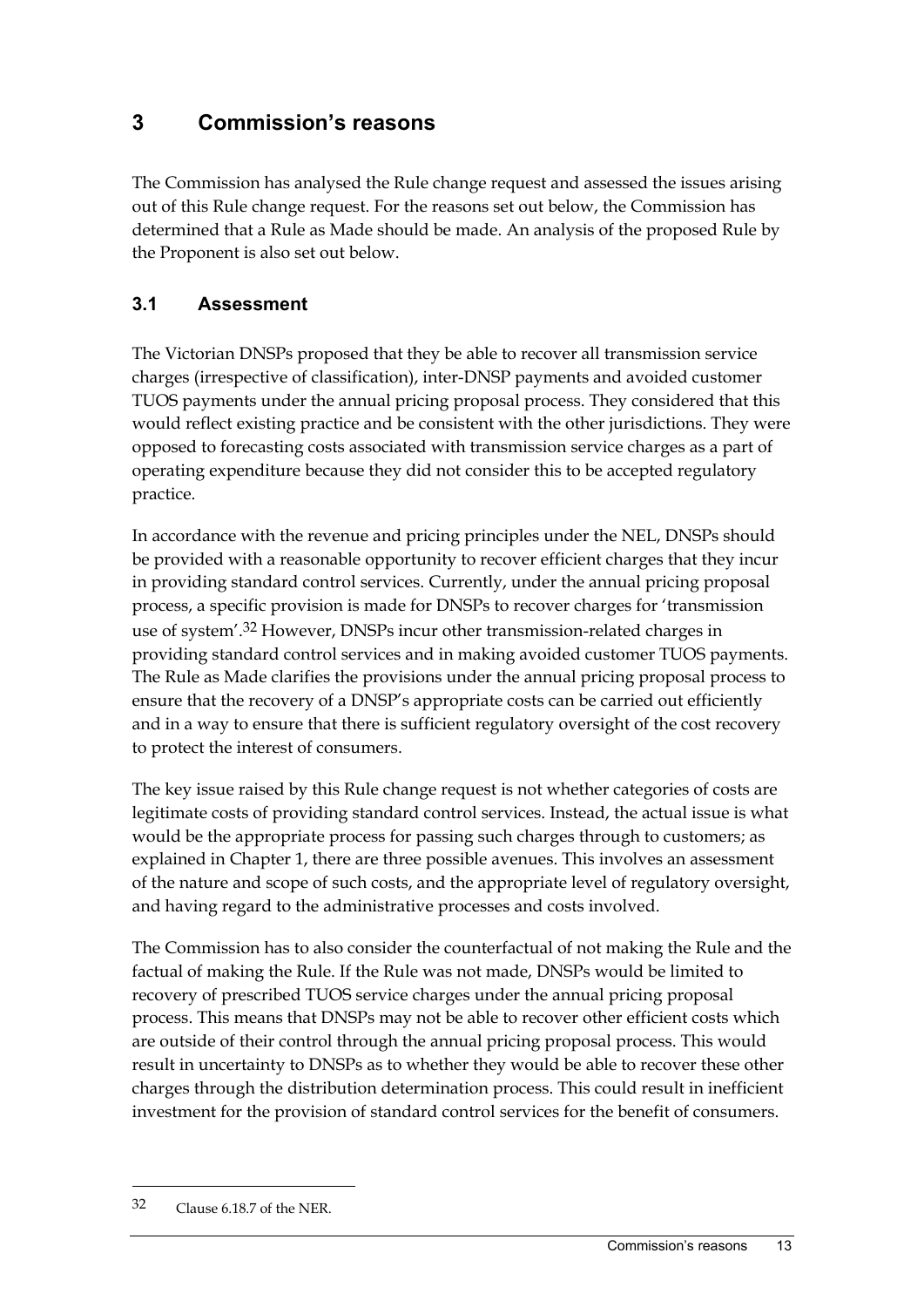The Commission has decided that the types of charges that can be recovered through the annual pricing proposal process should meet the following principles:

- the charges are clearly defined;
- the charges are outside the control of the DNSPs;
- the charges are subject to other regulatory processes which determine whether such costs are efficient; and
- the charges cannot be reasonably forecast by the DNSP at the time the AER makes the DNSPs' distribution determination.

This will also allow for certainty and transparency for DNSPs for recovery of costs under the annual pricing proposal process. For other charges which may still be legitimate costs, the distribution determination process would allow for a rigorous economic assessment of these costs to ensure efficient costs, which would not be available under the annual pricing proposal process.

The Commission considers that, taken together, clearly specifying which costs should be passed through under the annual pricing proposal process and any other legitimate costs under the distribution determination process (or, in certain circumstances, as a cost pass through event) will provide certainty to DNSPs, balanced with minimising administrative costs, and lead to efficient investment in, and efficient operation of, electricity services with respect to the price of supplying electricity. Further, ensuring that inefficient costs are not passed through the annual pricing proposal process will provide sufficient regulatory oversight and protect consumers. This will likely contribute to the NEO in the long term interests of consumers.

Given that the Rule as Made will apply to annual pricing proposals for the next regulatory year, there is a need for some transitional arrangements to clarify how the Rule as Made will interact with the current distribution determination. As the Victorian distribution determination for the 2011-2015 regulatory control period was underway during this Rule change process, the Rule as Made also clarifies transitional provisions that would apply for the Victorian DNSPs to ensure that Victorian DNSPs would be able to receive efficient costs. In relation to Ergon Energy and ENERGEX, transitional provisions have been provided for non-regulated charges to be passed through the annual pricing proposal process for only the current regulatory control period, which were permitted in their current distribution determinations.

## **3.2 Rule as Made**

The Rule as Made clarifies how transmission service charges, inter-DNSP payments and avoided customer TUOS payments can be recovered. The Rule as Made provides for:

the charges that can be recovered under the annual pricing proposal process: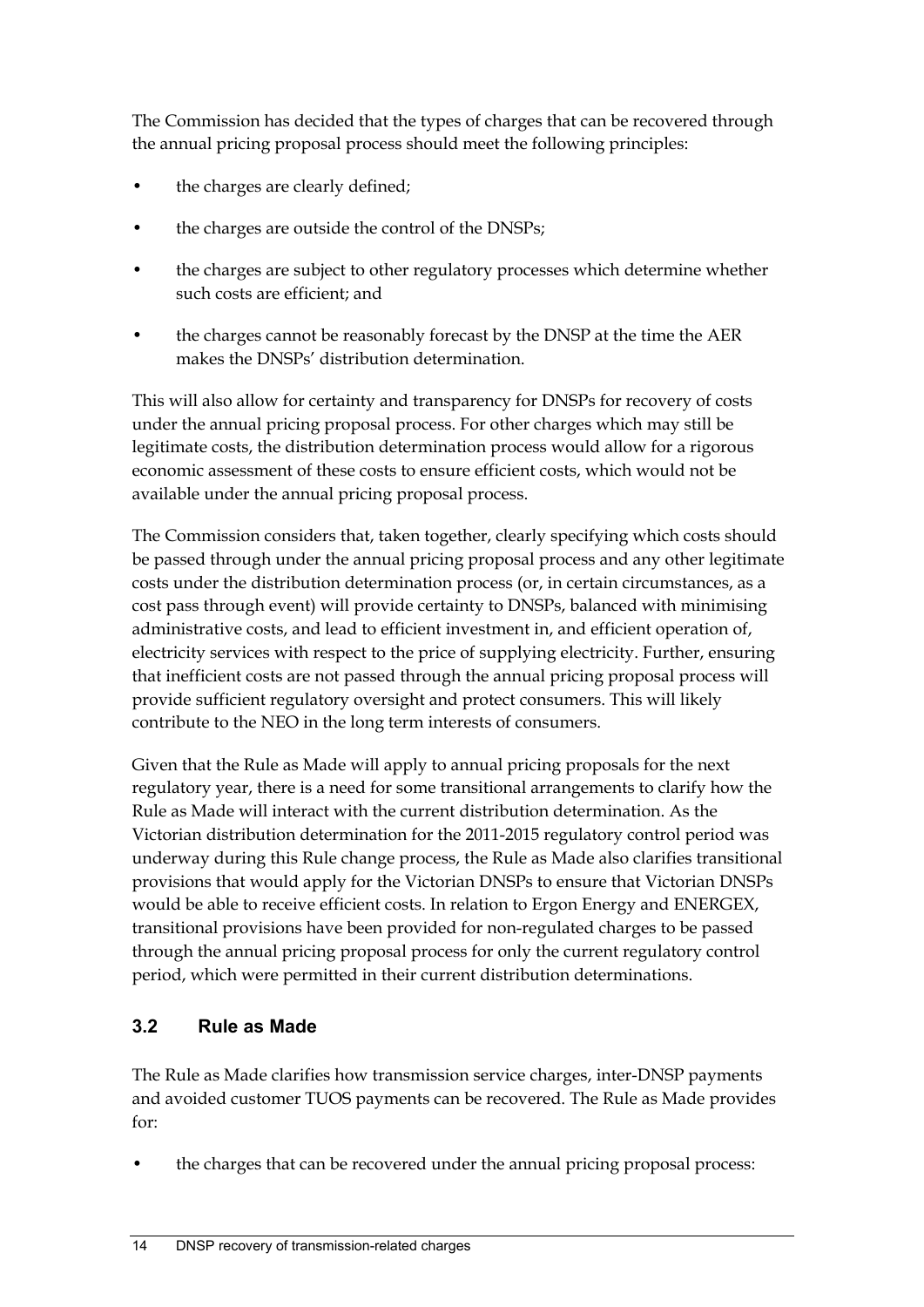- charges for prescribed transmission services, being:<sup>33</sup>
	- a) prescribed exit services;
	- b) prescribed common transmission services; and
	- c) prescribed TUOS services;
- avoided customer TUOS payments;
- payments between DNSPs that are charges for prescribed exit services, prescribed common transmission services and prescribed TUOS services; and
- charges for standard control services from other DNSPs it incurs as a Distribution Customer;
- high level principles for the calculation of "true-up" adjustments under the distribution determination related to charges recovered under the annual pricing proposal process and in respect to jurisdictional schemes;
- a requirement for DNSPs and TNSPs to identify the components of charges in the bills of DNSPs that these DNSPs will eventually seek to recover under the annual pricing proposal process;
- transitional provisions to allow:

- Victorian DNSPs to recover negotiated transmission service charges levied by AEMO for augmenting the relevant declared shared network to facilitate a network to network connection service, which are provided for in transitional arrangements for only the current regulatory control period (1 January 2011 to 31 December 2015);
- Victorian DNSPs to apply to the AER for recovery in their next annual pricing proposal for charges associated with prescribed exit services, prescribed common transmission services, negotiated transmission services levied by AEMO for augmenting the relevant declared shared network to facilitate a network to network connection service, avoided customer TUOS payments, and payments between DNSPs incurred in 2011;
- SP AusNet to recover costs associated with SPI Electricity's network support agreement with Bairnsdale Power Station. This is to account for the ESC's previous approval of this network support agreement arrangement;
- Ergon Energy to recover for entry and exit charges that it incurs from Powerlink for four non-regulated connection points between Ergon Energy's distribution network and Powerlink's transmission network,

<sup>33</sup> The Rule as Made defines these particular prescribed transmission services as "designated pricing proposal services".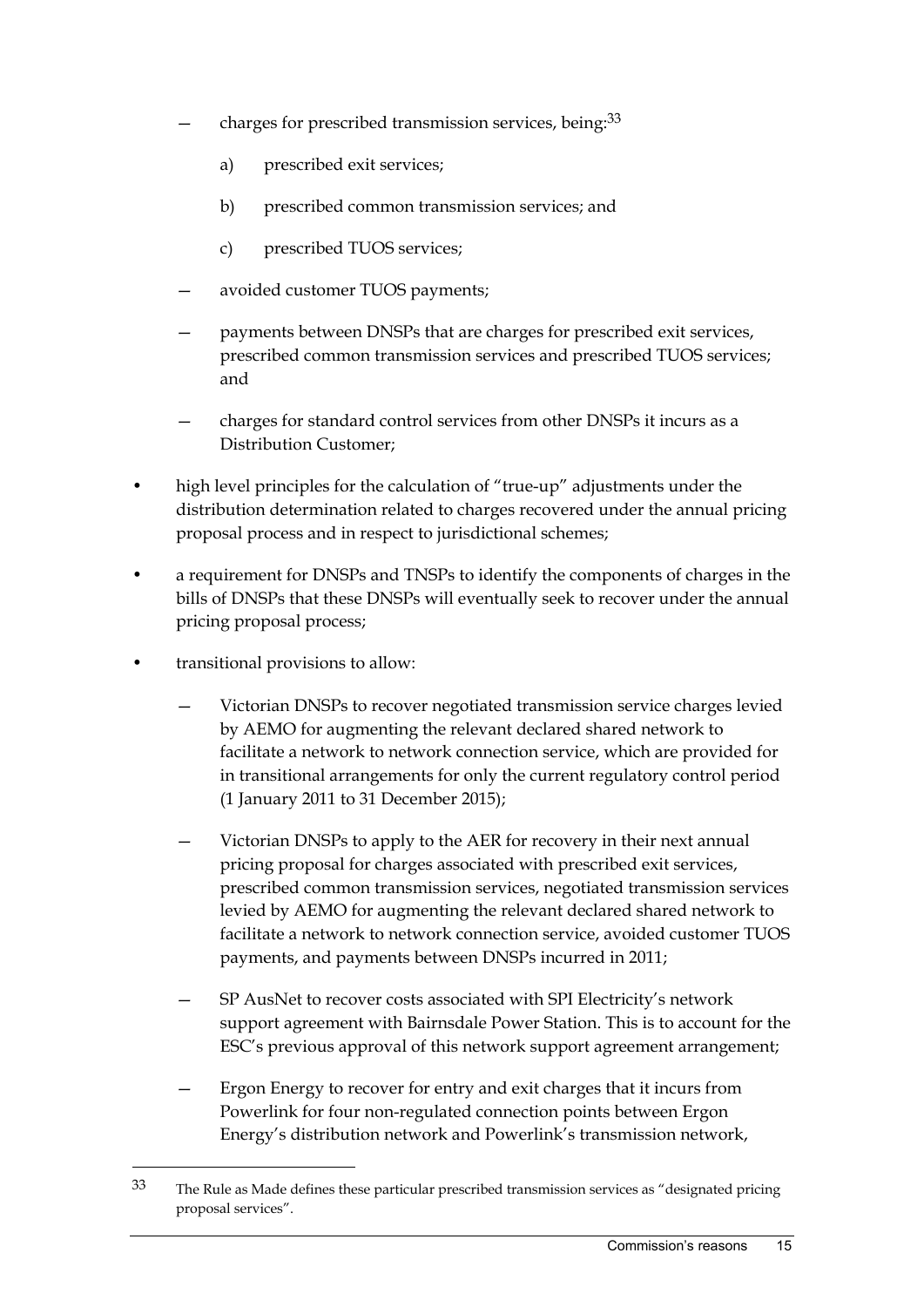which will only apply for the current regulatory control period (1 July 2010 to 30 June 2015);

- Ergon Energy to recover for charges incurred for using the non-regulated 220kV network which supplies the Cloncurry Township, which will only apply for the current regulatory control period (1 July 2010 to 30 June 2015); and
- ENERGEX to recover for entry and exit charges that it incurs from Powerlink for its non-regulated connection point between ENERGEX's distribution network and Powerlink's transmission network, which will only apply for the current regulatory control period (1 July 2010 to 30 June 2015); and
- the existing provision for side constraints on tariffs for standard control services under clause 6.18.6 of the NER to be maintained.

## **3.3 Differences between draft Rule and proposed Rule**

The Rule proposed by the Proponent sought to recover charges for transmission services, inter-DNSP payments, and avoided customer TUOS payments through the annual pricing proposal process under clause 6.18.7 of the NER. The draft Rule differed from the proposed Rule in two ways. The draft Rule defined specific charges under the annual pricing proposal process, and did not include all transmission service charges as proposed by the Proponent.

The draft Rule also included transitional provisions for Victorian DNSPs as their distribution determination for the forthcoming regulatory control period (1 January 2011 to 31 December 2015) was made, and 2011 pricing proposals were approved, prior to this Rule change process being completed.

Consequential changes were also proposed in the draft Rule for the true-up provision under clause 6.18.7 to provide for better clarity and transparency in how overs and unders adjustments are calculated.

## **3.4 Differences between Rule as Made and draft Rule**

Similar to the draft Rule, the Rule as Made still includes a transitional provision for Victorian DNSPs. However, the transitional provision no longer requires the recovery of these charges to be spread over the remainder of the regulatory control period (i.e. 1 January 2012 to 31 December 2015). Instead, there is the flexibility to determine at the next annual pricing proposal process how Victorian DNSPs' under-recovered permitted charges in 2011 should be recovered.

In Victoria, there is the possibility that AEMO may classify the augmentation of the relevant declared shared network to facilitate a network to network connection service as a negotiated transmission service. Given that this Rule as Made will commence after the Victorian distribution determination and therefore Victorian DNSPs did not have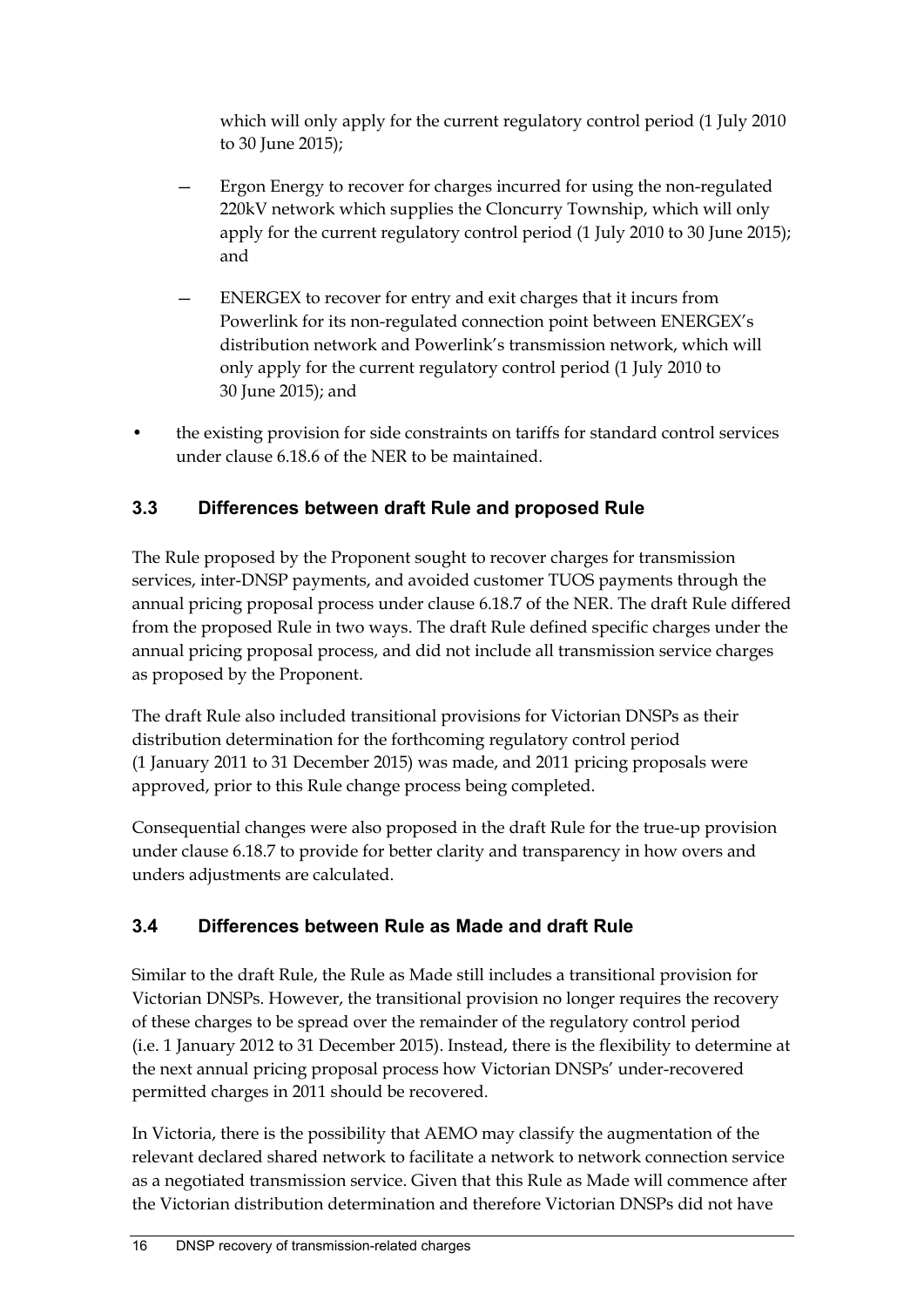the opportunity to seek recovery for such costs, the Rule as Made allows Victorian DNSPs to recover these types of charges under the annual pricing proposal process as a transitional provision. This transitional provision will apply for only the current regulatory control period (1 January 2011 to 31 December 2015).

In addition to the transitional provision for Victorian DNSPs, the Rule as Made includes transitional provisions with respect to Ergon Energy and ENERGEX's nonregulated charges. In particular, the transitional provisions allow for Ergon Energy to recover for entry and exit charges that it incurs from Powerlink for its four nonregulated connection points, and for charges for using the 220kV network supply to the Cloncurry Township. It also allows for ENERGEX to recover for entry and exit charges that it incurs from Powerlink for its non-regulated connection point. For these particular non-regulated charges, the transitional provisions will only apply for the current regulatory control period (1 July 2010 to 30 June 2015). This maintains the current arrangements for Ergon Energy and ENERGEX in accordance with their current distribution determinations.

The draft Rule had specified payments between DNSPs for use of the distribution system for prescribed transmission services as a type of cost recoverable under the annual pricing proposal process. However, given that the draft Rule had also specified that the types of charges for prescribed transmission services are prescribed exit services, prescribed common transmission services and prescribed TUOS services (as opposed to prescribed transmission services in general), the Rule as Made specifies that payments between DNSPs for use of the distribution system more specifically relate to charges for prescribed exit services, prescribed common transmission services and prescribed TUOS services (as well as for standard control services).

Given the significant differences in the true-up adjustment methodology between DNSPs and the desire from stakeholders to maintain the existing arrangements for true-up adjustments, the true-up provision proposed in the draft Rule has been revised in the Rule as Made. The Rule as Made contains high level principles which will allow the AER and DNSPs the flexibility and clarity to determine how to make true-up adjustments. Given the similarity in application between the true-up provisions under clauses 6.18.7 and 6.18.7A, the Rule as Made also amends the true-up provision under clause 6.18.7A in respect to jurisdictional schemes. $34$ 

As a consequence of the Rule as Made specifying the types of charges that can be recovered under the annual pricing proposal process, the Rule as Made requires DNSPs and TNSPs to identify the components of charges in the bills of DNSPs that these DNSPs will eventually seek to recover under the annual pricing proposal process.

<sup>34</sup> Jurisdictional schemes refer to feed-in tariff schemes and climate change funds. These are defined under clause 6.18.7A(d) of the NER.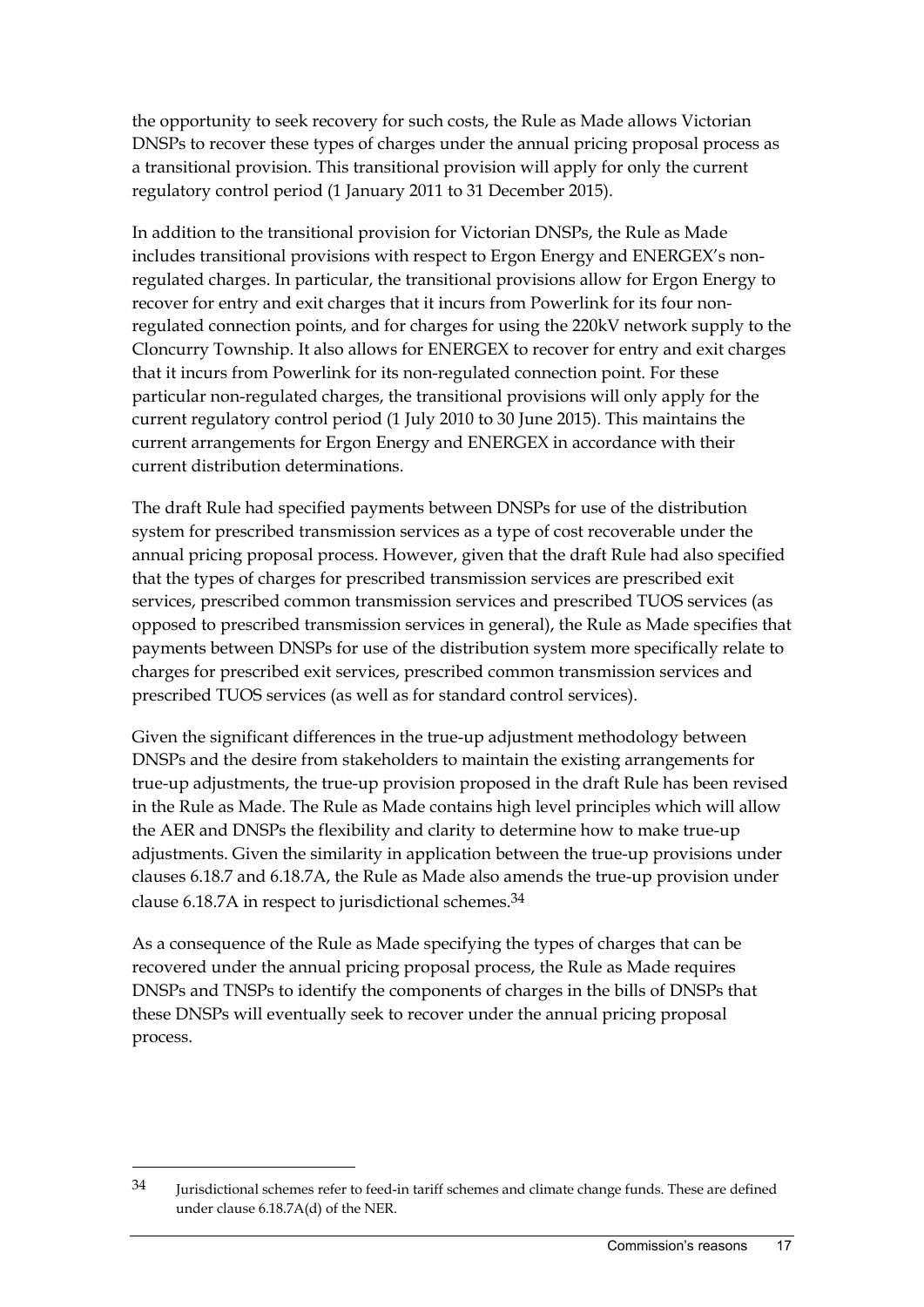## **3.5 Civil penalties**

The Rule as Made does not amend any Rules that are currently classified as civil penalty provisions under the National Electricity (South Australia) Regulations. The Commission did not recommend to the MCE that any of the amendments in the Rule as Made be classified as civil penalty provisions as the Rule as Made relates to the DNSPs' cost recovery processes under Chapter 6 of the NER. The nature of the provisions under Chapter 6 of the NER provides incentives to ensure that DNSPs adhere to the requirements so that their costs may be efficiently recovered.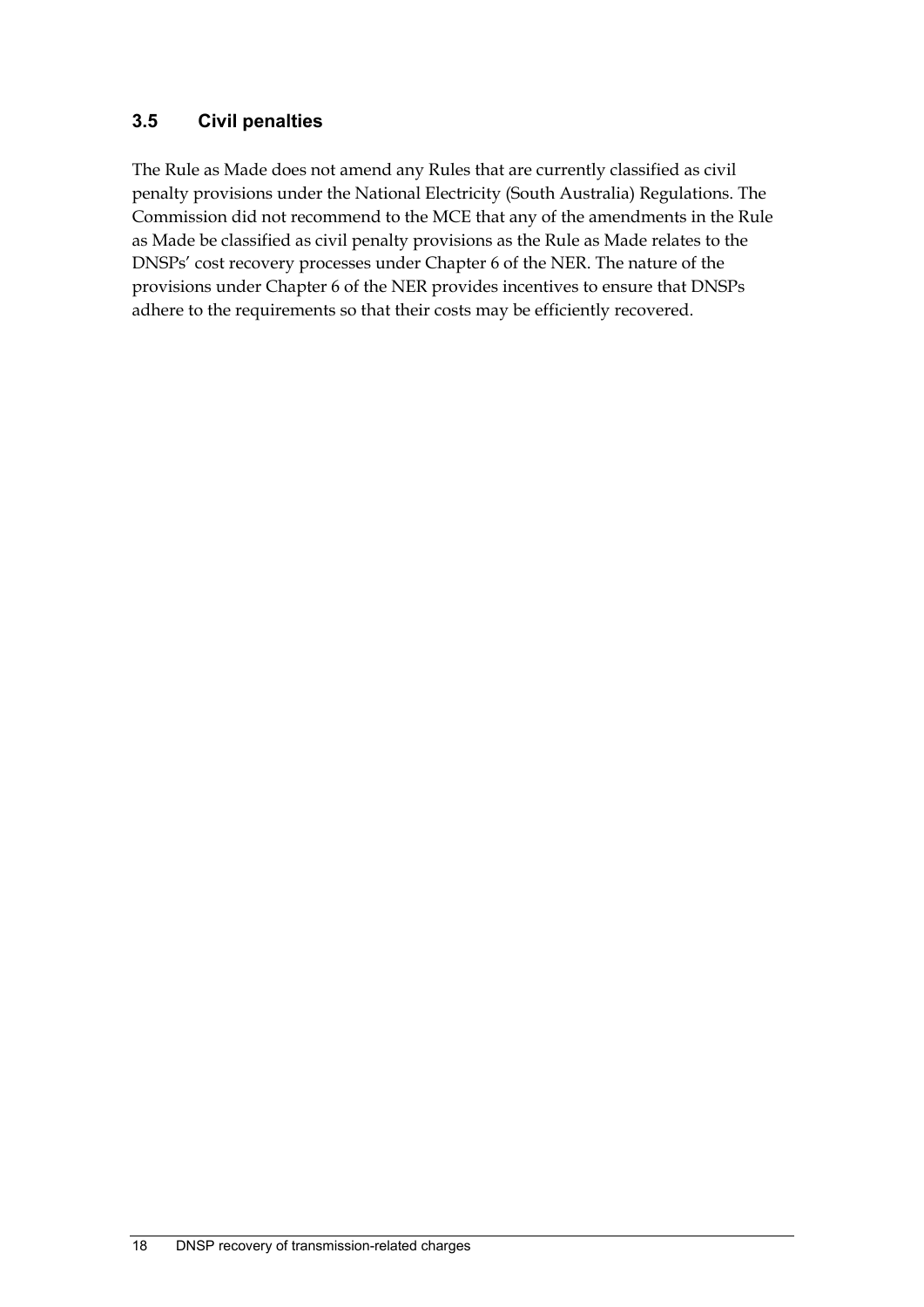## **4 Commission's assessment approach**

In assessing this Rule change request, the Commission has considered the following factors:

- recovery of efficient costs ensuring that DNSPs are able to recover efficient costs they incur in providing standard control services;
- regulatory certainty and transparency ensuring that there is regulatory certainty and transparency to reduce any ambiguity and costs in regulating the recovery of costs; and
- regulatory rigour and administrative efficiency ensuring that regulatory rigour is balanced with efficiency in administering regulatory obligations.

In its assessment of the Rule change request, the Commission has considered whether transitional provisions would be required to allow Victorian DNSPs to recover the costs that they would otherwise not have been able to recover for the 2011 regulatory year. The Commission also considered the effect of this Rule change request and its interaction with the existing distribution determination.

The Commission has focussed on these factors because they relate to the objectives and principles of the regulatory framework under Chapter 6 of the NER. These objectives and principles include:

- ensuring DNSPs are able to recover efficient costs they incur for providing standard control services;
- requiring customers to only pay for efficient costs of providing standard control services;
- providing transparent and timely regulatory processes; and
- increasing regulatory certainty and reducing the administrative burden on DNSPs and the AER.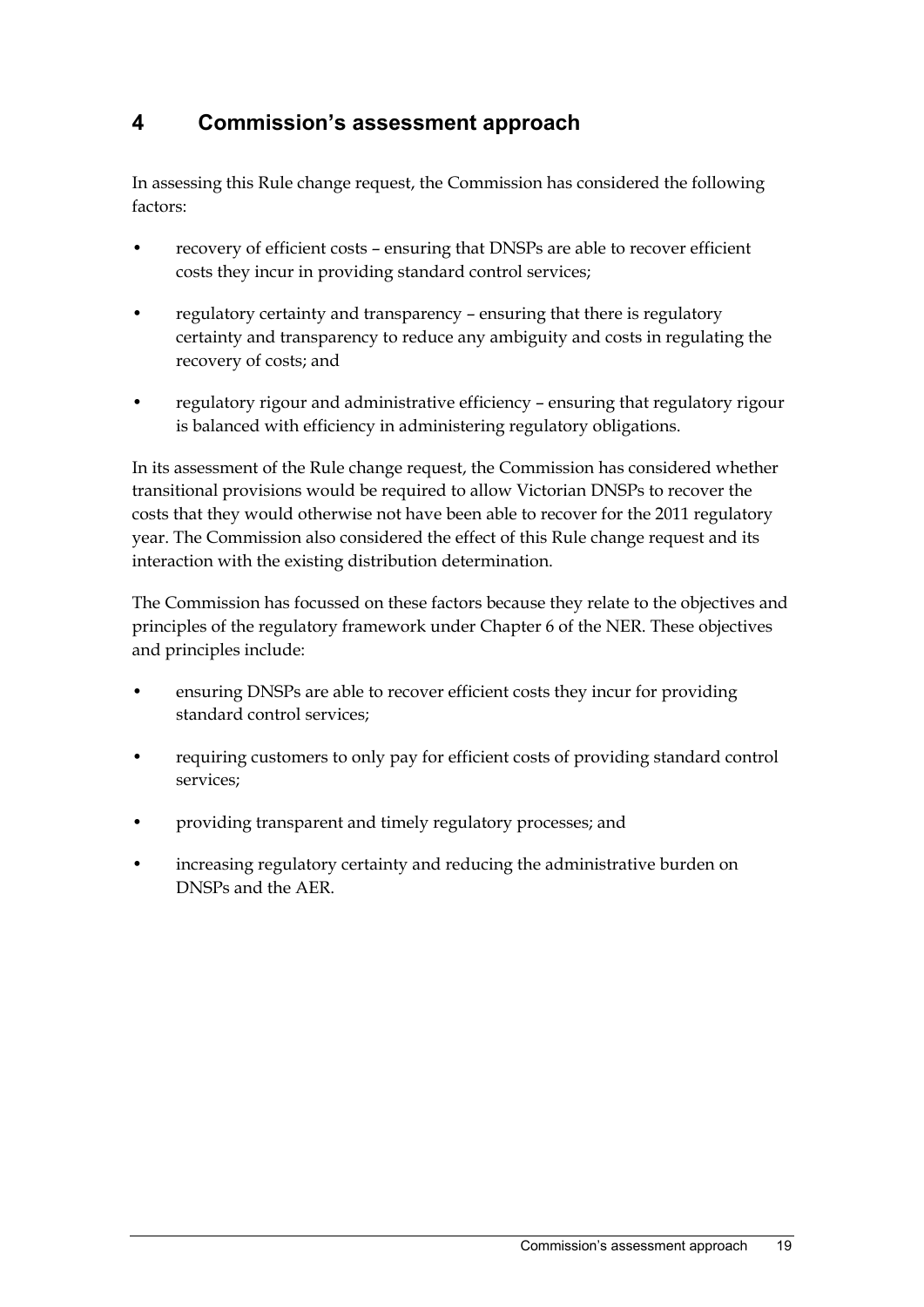## **5 Recovery of charges under the annual pricing proposal**

This chapter considers what charges should be included in the annual pricing proposals, in addition to prescribed TUOS services, and how such charges should be defined.

## **5.1 Proponent's view**

In its Rule change request, the Proponent proposed that annual pricing proposals should include "all transmission-related charges, as well as charges for inter-DNSP payments and avoided customer TUOS payments, to the extent that they are inputs to the provision of standard control services" under clause 6.18.7 of the NER.<sup>35</sup> In its first round submission, the Proponent further clarified that "all transmission service charges should be recoverable" and includes charges for prescribed transmission services, negotiated transmission services, non-regulated transmission services and network support agreement payments.36 However, the types of specific charges for transmission services and inter-DNSP payments were not specifically defined by the Proponent. For inter-DNSP payments, the Proponent suggested that if a definition were required then the Independent Pricing and Regulatory Tribunal's definition could be used: "a payment between distributors for use of the distribution system".37

## **5.2 Stakeholders views**

## **5.2.1 First round of consultation**

Generally, submissions supported the recovery of transmission service charges, avoided customer TUOS payments to embedded generators, and inter-DNSP payments. Submissions considered this to be consistent with the current arrangements in New South Wales, Queensland, Victoria and South Australia. Most of the DNSPs considered that these charges are outside of their control and would therefore be more appropriately addressed in the annual pricing proposal process.<sup>38</sup>

With respect to transmission service charges, some submissions clarified that any transmission service charges should be recoverable, regardless of its service classification (i.e. prescribed, negotiated or non-regulated) if standard control services are being provided.39

<sup>35</sup> United Energy Distribution, Rule change request, 24 June 2010, p.2 of cover letter and p. 5 of request.

<sup>36</sup> United Energy Distribution, Submission to first round consultation, 8 October 2010, pp. 3, 8-9.

<sup>37</sup> Ibid, p. 8.

<sup>38</sup> Ergon Energy, Submission to first round consultation, 1 October 2010, p. 3; EnergyAustralia, Submission to first round consultation, 1 October 2010, pp. 1,3-6; Integral Energy, Submission to first round consultation, 1 October 2010, p. 4; Ibid, pp. 10-12.

<sup>39</sup> ENERGEX, Submission to first round consultation, 1 October 2010, p. 1; Ergon Energy, Submission to first round consultation, 1 October 2010, p. 2.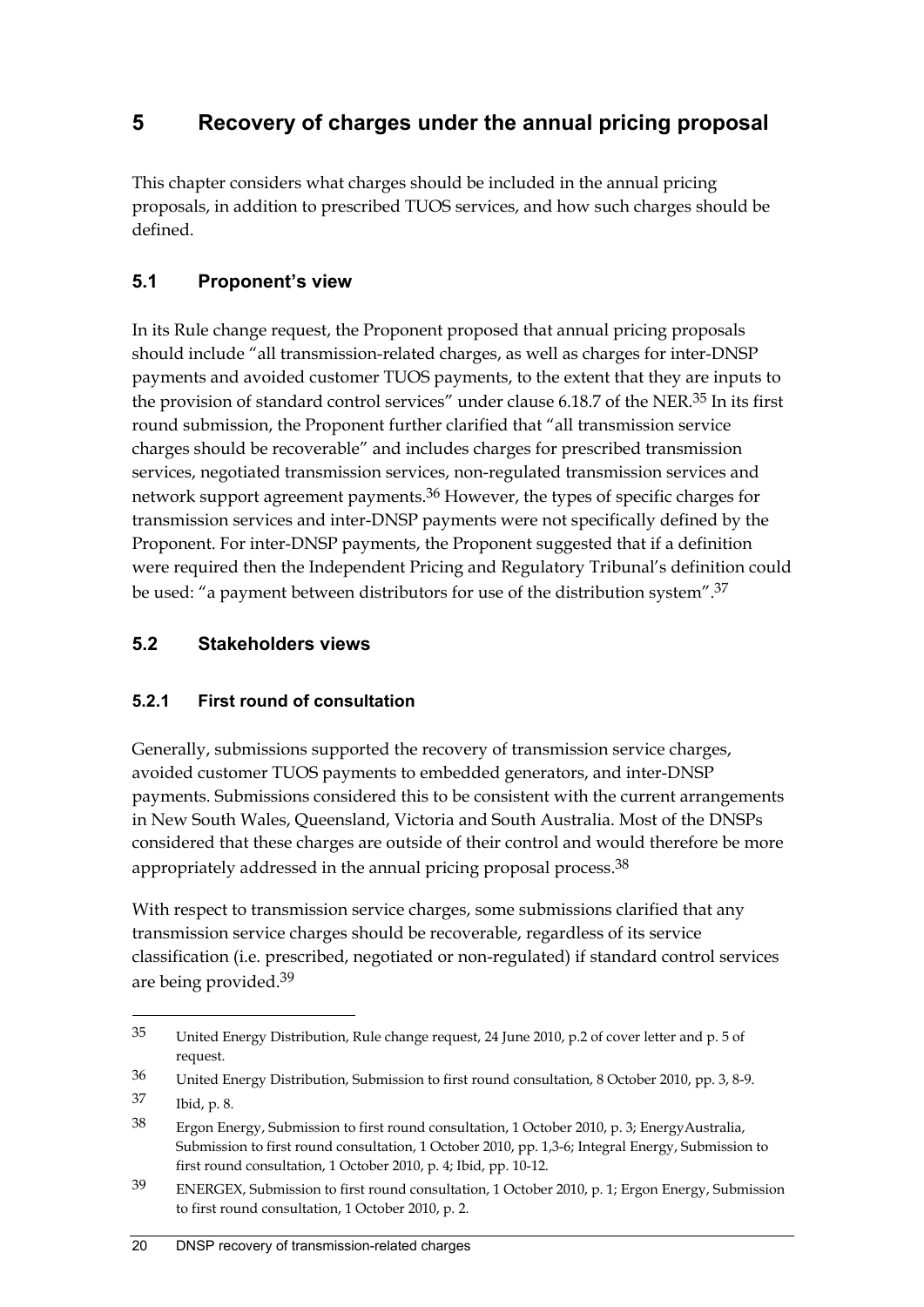Some submissions suggested that defining inter-DNSP payments would be difficult, given the different approaches taken to payments between DNSPs for use of the distribution network in New South Wales and Victoria.<sup>40</sup> In addition to the different approaches for making inter-DNSP payments, submissions suggested that there was a wide nature of distribution services that may potentially be provided by one DNSP to another DNSP 41

With respect to how these charges would be recovered, the AER and EnergyAustralia considered that forecast of costs under the building block determination approach creates a high risk of under or over recovery from consumers.42 Most of the DNSPs considered that these charges were also outside of the DNSPs' control.43 DNSPs submitted that the annual pricing proposal approach ensures that DNSPs would recover only their actual charges and provides an assurance to end-users that they would only pay for the actual expenses incurred by DNSPs in respect of the relevant cost components.

### **5.2.2 Second round of consultation**

In the second round of consultation, some submissions from DNSPs proposed that all transmission service charges (irrespective of whether they are classified as prescribed, negotiated or non-regulated), $44$  as well as other transmission-related charges such as for network support agreement payments and scale efficient network extensions (SENEs) services, should be recoverable under the annual pricing proposal process. These submissions argued that these charges would be incurred as inputs to providing standard control services and DNSPs do not have direct control over these services.

#### **Negotiated transmission service charges**

Victorian DNSPs proposed that if the Commission did not agree that all transmission service charges should be recoverable under the annual pricing proposal process, the amending Rule should include charges for negotiated transmission services in the annual pricing proposal process. The following reasons were provided: 45

• regulatory oversight of prices for negotiated transmission services under Part D and Part K of Chapter 6A, including the transmission determination process;

41 Ibid.

<sup>40</sup> EnergyAustralia, Submission to first round consultation, 1 October 2010, pp. 4-5; Ergon Energy, Submission to first round consultation, 1 October 2010, pp. 2-3; United Energy Distribution, Submission to first round consultation, 8 October 2010, pp. 6-8.

<sup>42</sup> AER, Submission to first round consultation, 1 October 2010, p. 2; Ergon Energy, Submission to first round consultation, 1 October 2010, p. 3; EnergyAustralia, Submission to first round consultation, 1 October 2010, pp. 1,3-6.

<sup>43</sup> Ergon Energy, Submission to first round consultation, 1 October 2010, p. 3; EnergyAustralia, Submission to first round consultation, 1 October 2010, pp. 1,3-6.

<sup>&</sup>lt;sup>44</sup> ETSA Utilities, Submission to second round consultation, 21 January 2011, p. 1; United Energy Distribution, Submission to second round consultation, 21 January 2011, pp. 7, 12, 14-15, 20.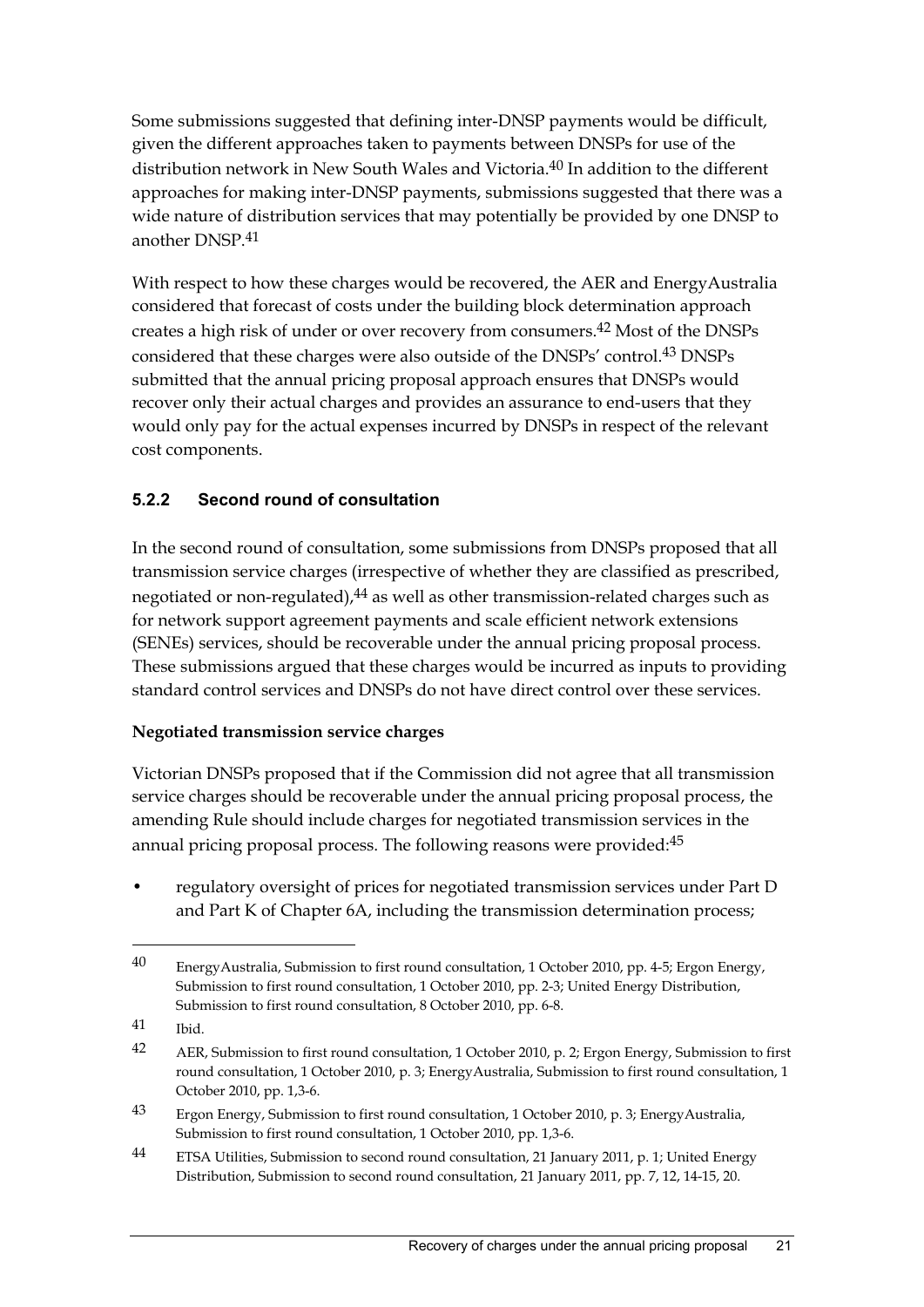- these charges are largely outside of the control of DNSPs, given the roles of the negotiating framework and negotiated transmission service criteria (NTSC);
- the policy intent of Chapter 6A is to encourage classification of negotiated transmission services over prescribed transmission services where appropriate;
- recovery of negotiated transmission services is consistent with the NEO and revenue and pricing principles;
- if negotiated transmission service charges are not recoverable, there would be a distortion or incentive in favour of prescribed transmission services, which may not be as effective or cost-efficient as available negotiated transmission services; and
- AEMO has previously stated that negotiated transmission services can be inputs to standard control services. For shared network augmentations resulting from a new or modified connection, AEMO would more likely classify these as negotiated transmission services. The NER should not be overly restrictive in this respect due to AEMO's different interpretation for the classification of this service.

#### **Non-regulated transmission service charges**

Ergon Energy considered that the definition of designated pricing proposal charges under the draft Rule was too narrow as it did not capture non-regulated transmission service charges and other transmission-related charges that DNSPs incur in providing standard control services. Ergon Energy currently recovers these as TUOS charges passed through to customers according to its current distribution determination.46 These charges include non-regulated charges in relation to four non-regulated connection points between Ergon Energy's distribution network and Powerlink's transmission network, and charges for Ergon Energy to use the non-regulated 220kV network which supplies the Cloncurry Township. It suggested that the definition of designated pricing proposal charges or Chapter 11 should be amended to include these charges and the definition should be expanded to include all charges that a DNSP may incur for use of another network, regardless of whether the network is a distribution or transmission system, in providing standard control services.

#### **Network support agreement payments**

1

Victorian DNSPs confirmed that there are no similar network support agreements to the Bairnsdale network support agreement currently in existence.<sup>47</sup> They considered that although network support agreements are not common for DNSPs, it would more likely arise in Victoria because they have a transmission connection planning role. They suggested that these costs cannot be forecast as operating expenditure for the purposes

<sup>45</sup> United Energy Distribution, Submission to second round consultation, 21 January 2011, pp. 7-12, 14-15, 20.

<sup>46</sup> Ergon Energy, Submission to second round consultation, 21 January 2011, pp. 1-2.

<sup>47</sup> United Energy Distribution, Submission to second round consultation, 21 January 2011, pp. 5-6, 17.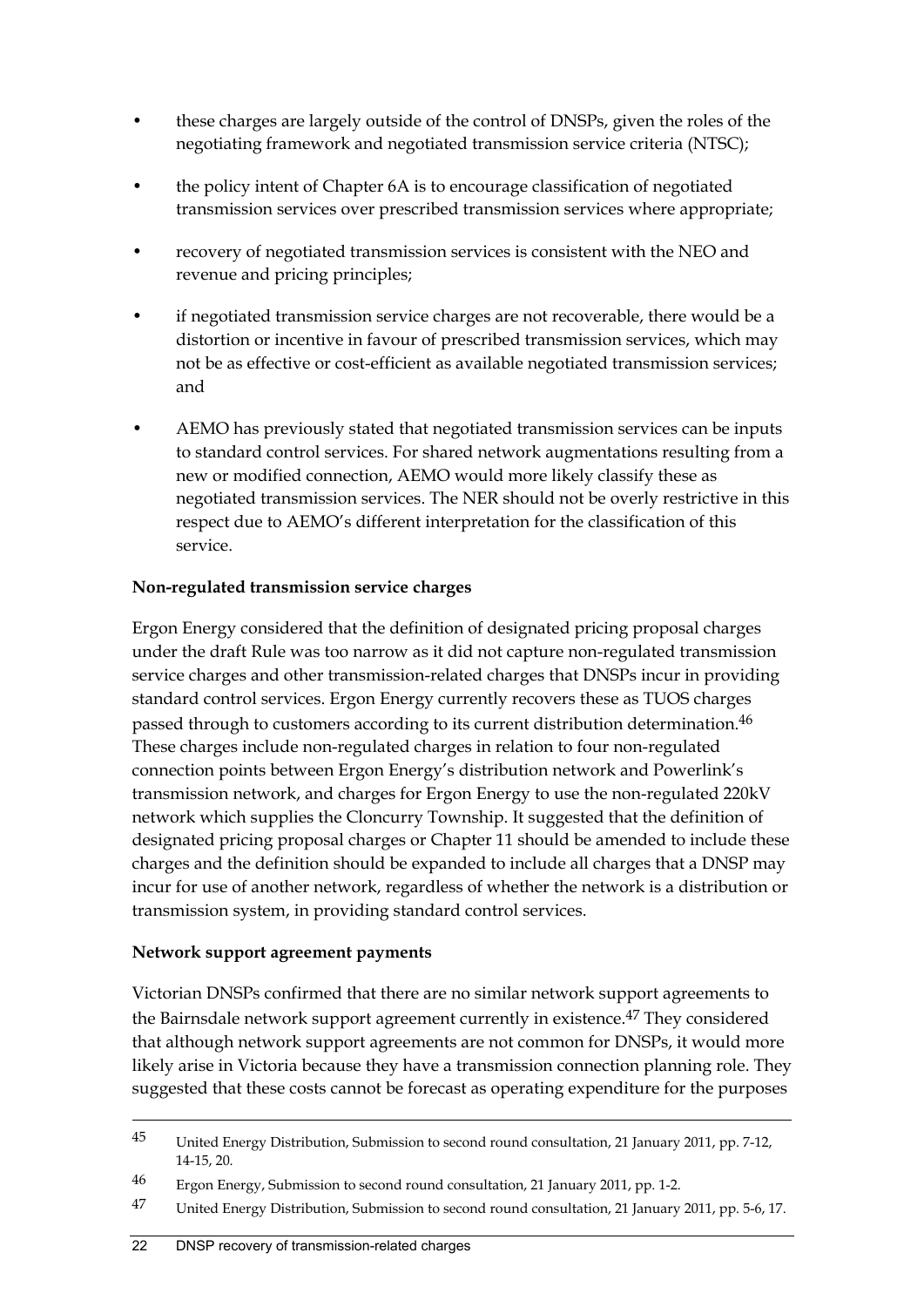of the distribution determination process and that such costs should be more efficiently passed on to end users through the annual pricing proposal process.

#### **SENEs services**

EnergyAustralia suggested another charge which should be recoverable under the annual pricing proposal process is for SENEs services.<sup>48</sup> This would be incurred by DNSPs when a coordinating TNSP would need to levy charges on DNSPs to recover the residual amount that is not paid for by generators.

## **An "other charges" category**

Some submissions proposed that an "other charges" category be specified in a distribution determination and then be dealt with as part of the annual pricing proposal process.<sup>49</sup> They argued for this category because:

- this would give the AER the flexibility to decide whether any other applicable charges and payments can be recovered by a DNSP as part of the annual pricing proposal process;
- this would allow for new types of charges and payments that may likely arise in the future, and make better allowance for different types of arrangements between DNSPs and between DNSPs and TNSPs in different jurisdictions; and
- this would strike an appropriate balance between the potential for legitimate categories of costs to be excluded from the annual pricing proposal process and any perceived risk that inappropriate charges would be included in the annual pricing proposal process.

EnergyAustralia suggested that there would be sufficient regulatory oversight if the AER was required to make its decision as part of a regulatory determination, subject to the following guiding principles: $50$ 

- recovery of charges or payments must be for legitimate costs that a DNSP incurs in providing distribution standard control services; and
- charges or payments to be recovered under the annual pricing proposal process should be those largely outside the control of the DNSP and/or subject to other regulatory processes.

#### **Prescribed transmission service charges**

1

Victorian DNSPs suggested that if the Commission was still of the view that transmission service charges should be restricted then the definition should be limited to prescribed transmission services (as currently defined in the NER) instead of

<sup>48</sup> EnergyAustralia, Submission to second round consultation, 21 January 2011, p. 6;

<sup>49</sup> Ibid; ETSA Utilities, Submission to second round consultation, 21 January 2011, p. 1; United Energy Distribution, Submission to second round consultation, 21 January 2011, pp. 4-6.

<sup>50</sup> EnergyAustralia, Submission to second round consultation, 21 January 2011, p. 6.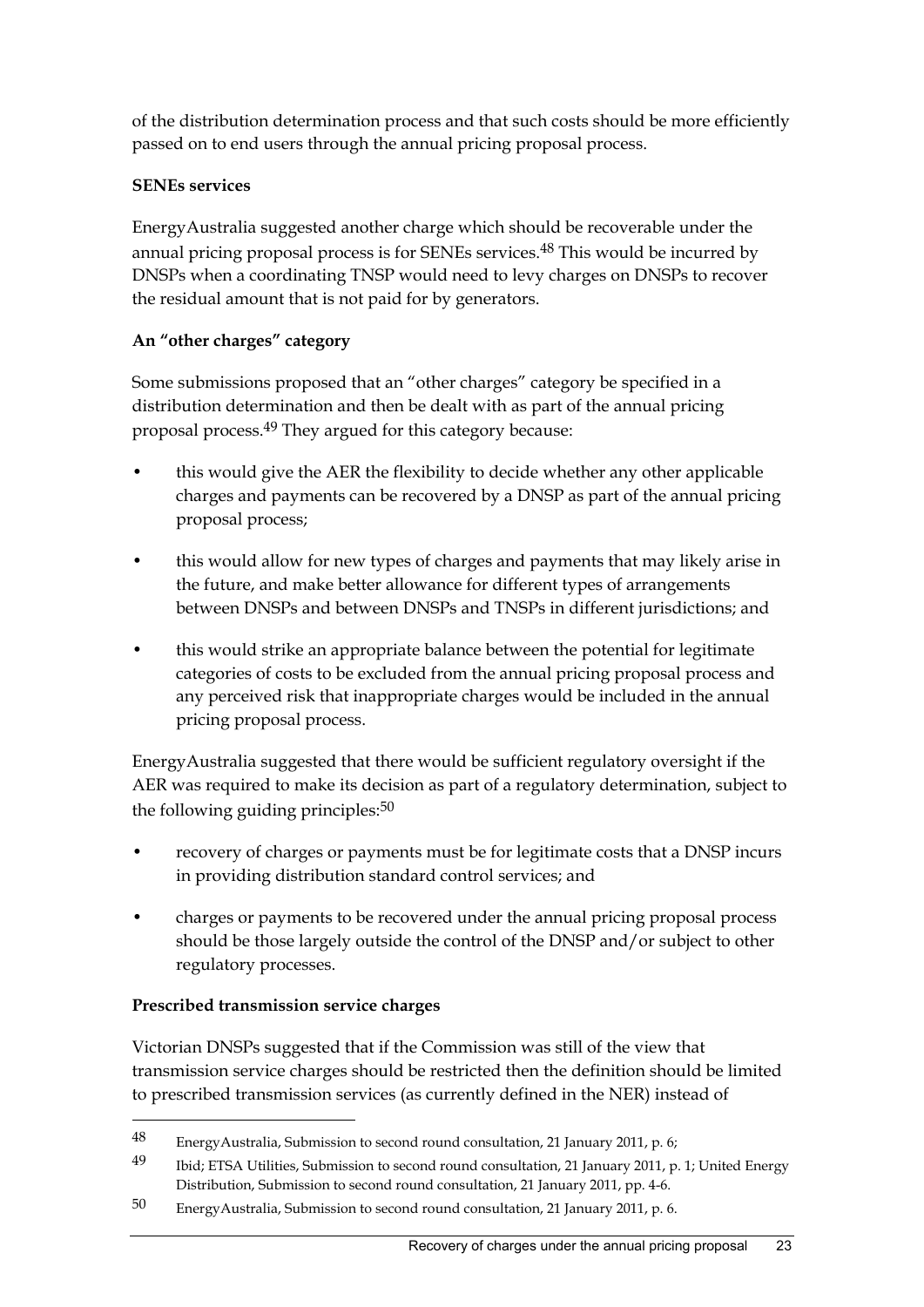"designated pricing proposal services" (as proposed in the draft Rule).<sup>51</sup> They considered that this would ensure that any new categories or sub-categories of prescribed transmission services can be recovered by DNSPs when providing standard control services and would reduce the administrative burden or regulatory uncertainty.

EnergyAustralia also noted that under the draft Rule the recovery of charges under the annual pricing proposal process for prescribed transmission services was limited to prescribed exit services, prescribed common transmission services and prescribed TUOS services.52 It sought clarification on whether payments between DNSPs for use of the distribution system were also limited to prescribed exit services, prescribed common transmission services and prescribed TUOS services (as opposed to prescribed transmission services in general).

## **5.3 Commission's analysis**

The issues raised by the Proponent and submissions in terms of what charges should be recovered under the annual pricing proposal process include:

- how transmission service charges could be defined;
- how inter-DNSP payments should be appropriately treated;
- whether negotiated and non-regulated transmission services charges could be included; and
- whether an "other charges" category could be created for flexibility.

#### **5.3.1 Charges recoverable through the annual pricing proposal process**

#### **Draft Rule determination**

The Commission considered that the Proponent's proposed inclusion of "transmission service charges" under clause 6.18.7 was too open-ended and would create a risk to consumers with respect to pass through of inefficient costs or inappropriate costs. Any charges recovered through the annual pricing proposal process should be:

• clearly defined;

- outside the control of the DNSPs;
- subject to other regulatory processes which determine whether such costs are efficient; and
- not be able to be reasonably forecast by the DNSP at the time the AER makes the DNSPs' distribution determination.

<sup>51</sup> United Energy Distribution, Submission to second round consultation, 21 January 2011, p. 8.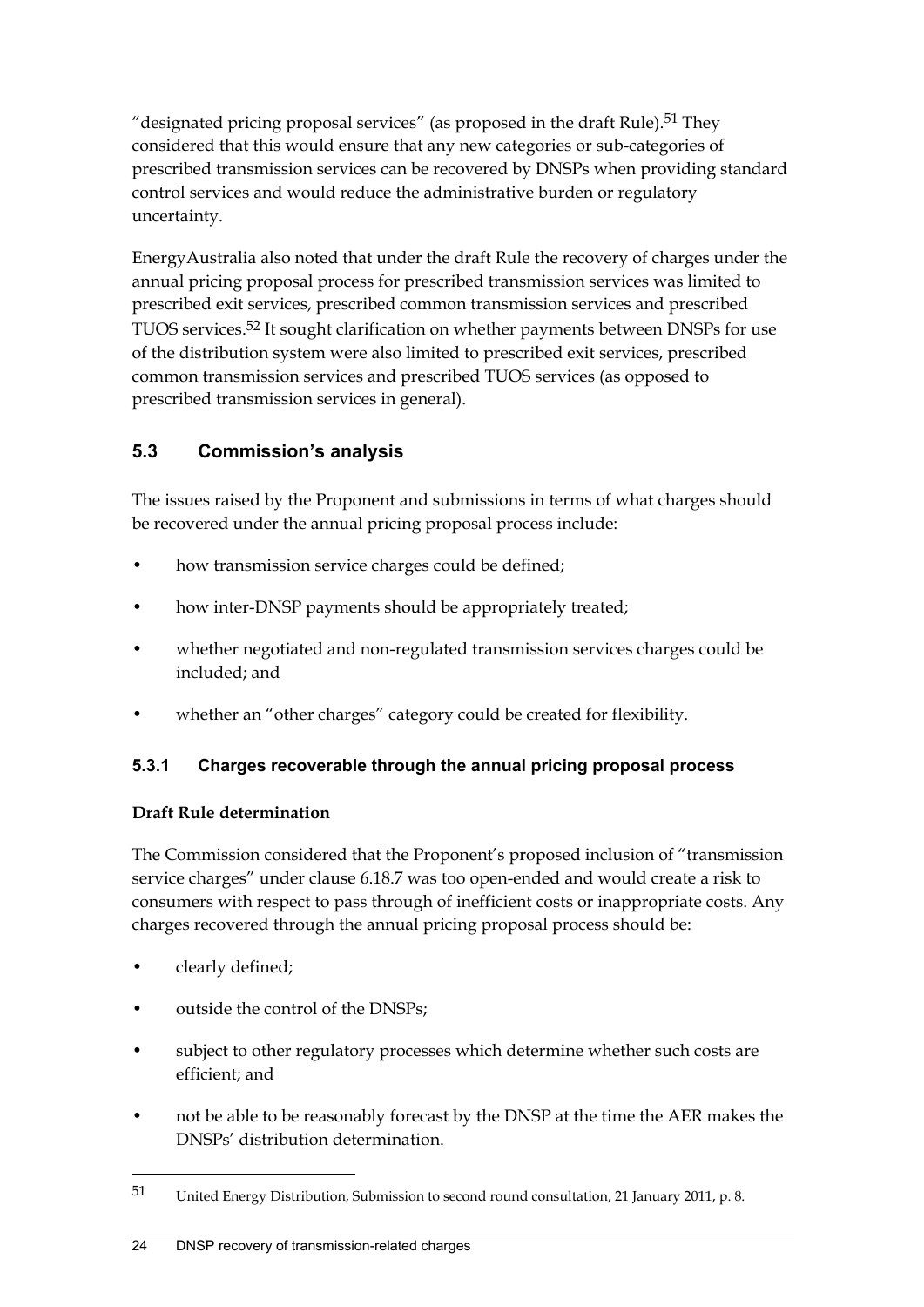Charges for prescribed exit services, prescribed common transmission services and prescribed TUOS services are subject to the transmission determination process. DNSPs should therefore be able to include the recovery for these charges through their annual pricing proposal process as these charges would have been subject to regulatory rigour under the AER's existing processes.

Similarly, payments between DNSPs that are for prescribed transmission service charges or charges determined through a DNSP's distribution determination and annual pricing proposal process would not be required to be subject to further regulatory oversight. For this reason, these types of payments between DNSPs should be recovered under the annual pricing proposal process.

Avoided customer TUOS payments are specific charges that are determined in accordance with rule 5.5(h) of the NER. Given that the requirements are set out under rule 5.5(h), the recovery of these charges should also be included in the annual pricing proposal process.

The Commission noted that these charges are more specific than the general categories of charges proposed by the Proponent. However, the Commission considered that the benefits for clearly specifying the charges would be clarity and transparency which would promote regulatory certainty and administrative efficiency. Providing sufficient regulatory oversight and clarity in what charges are recoverable protects consumers by ensuring only the appropriate, efficient costs are recovered by DNSPs.

In summary, the types of charges which can be recovered under the annual pricing proposal process would be for:

- prescribed exit services;
- prescribed common transmission services;
- prescribed TUOS services;
- avoided customer TUOS payments;
- payments between DNSPs for use of the distribution system which are charges for prescribed transmission services; and
- charges for standard control services from other DNSPs it incurs as a Distribution Customer.

#### **Final Rule determination**

1

The Commission maintains its views as in the draft Rule determination with respect to transmission service charges. The term is too broad and does not provide sufficient protection to consumers against inefficient costs being passed through the annual pricing proposal process.

<sup>52</sup> EnergyAustralia, Submission to second round consultation, 21 January 2011, p. 7.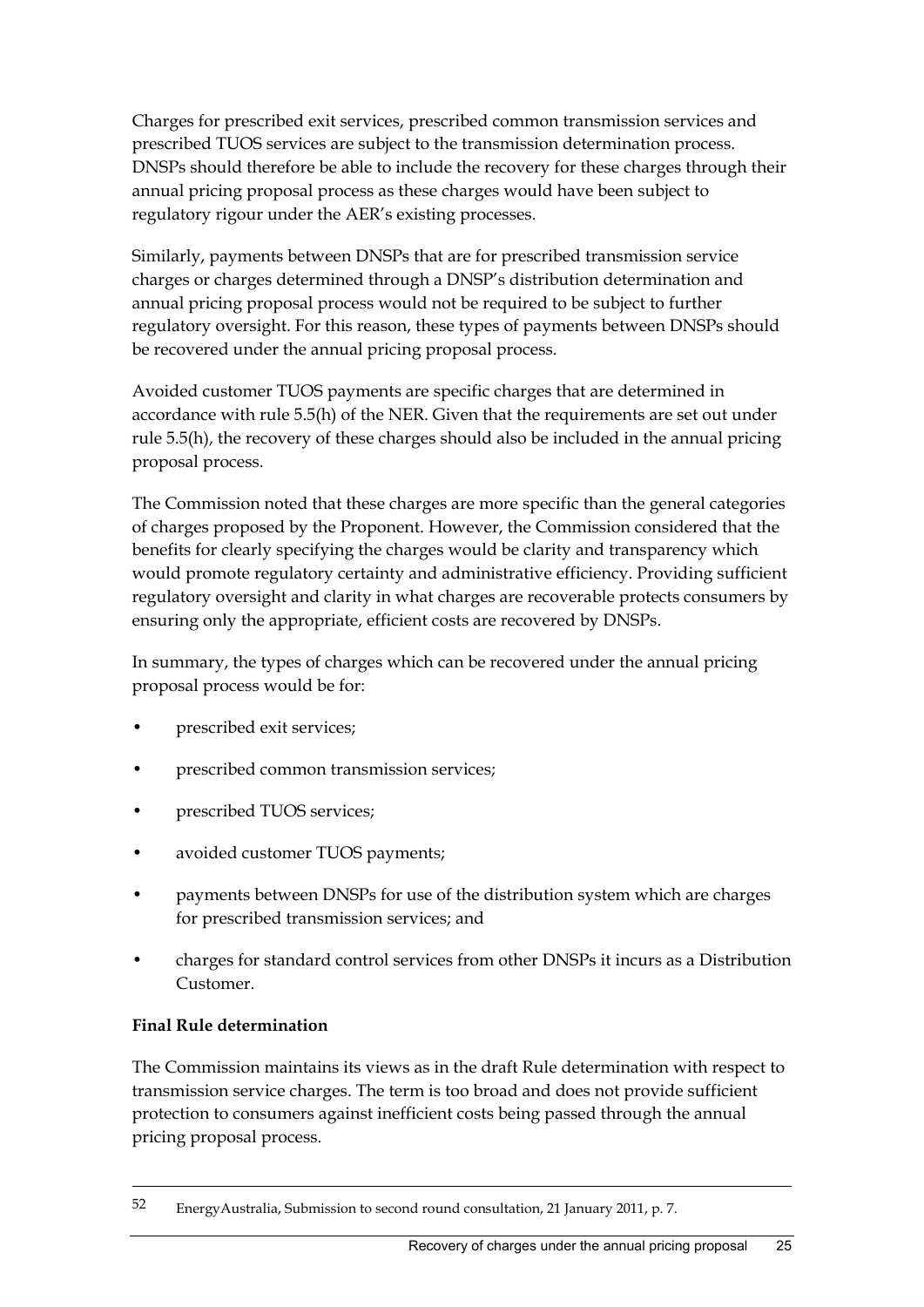For the same reason, the Commission also considers that "prescribed transmission service charges" is too broad a term. Hence, the Commission has determined that the relevant prescribed transmission service charges to be recovered under the annual pricing proposal process be specified as prescribed exit services, prescribed common transmission services and prescribed TUOS services.

The Commission considers the charges proposed to be recovered under the annual pricing proposal process in the draft Rule be maintained for the reasons previously provided in the draft Rule determination.

The Commission notes that in the draft Rule it had specified payments between DNSPs for use of the distribution system for prescribed transmission services as a type of cost recoverable under the annual pricing proposal process. However, the Commission had specified the relevant prescribed transmission services to be recovered under the annual pricing proposal process as prescribed exit services, prescribed common transmission services and prescribed TUOS services (as opposed to prescribed transmission services in general). As a result, the Commission has decided that inter-DNSP payments should be consistent with this., Payments between DNSPs for use of the distribution network that may be recovered through the annual pricing proposal process have been adjusted so that they are limited to charges for prescribed exit services, prescribed common transmission services and prescribed TUOS services (as well as for standard control services).<sup>53</sup>

## **5.3.2 Negotiated transmission service charges**

#### **Draft Rule determination**

In the Rule change request, the Proponent raised the issue of recovery of negotiated transmission service charges.<sup>54</sup> However, as discussed above, to ensure that the charges included under the annual pricing proposal process are those that are subject to sufficient regulatory oversight, only specific charges relating to prescribed transmission services were defined.

#### **Final Rule determination**

<u>.</u>

The Commission does not agree that there is sufficient regulatory oversight for negotiated transmission service charges (in general) under the annual pricing proposal process that would protect customers against inefficient costs being passed through to customers.

The negotiating framework and negotiated transmission service criteria (NTSC) assume that the negotiation for these charges is between TNSPs and large customers, where there is some bargaining power and the customer has a commercial interest in minimising the negotiated charge. Permitting DNSPs to pass negotiated transmission

 $53$  The Rule as Made defines these particular prescribed transmission services as "designated pricing proposal services".

<sup>54</sup> United Energy Distribution, Submission to first round consultation, 8 October 2010, p. 5.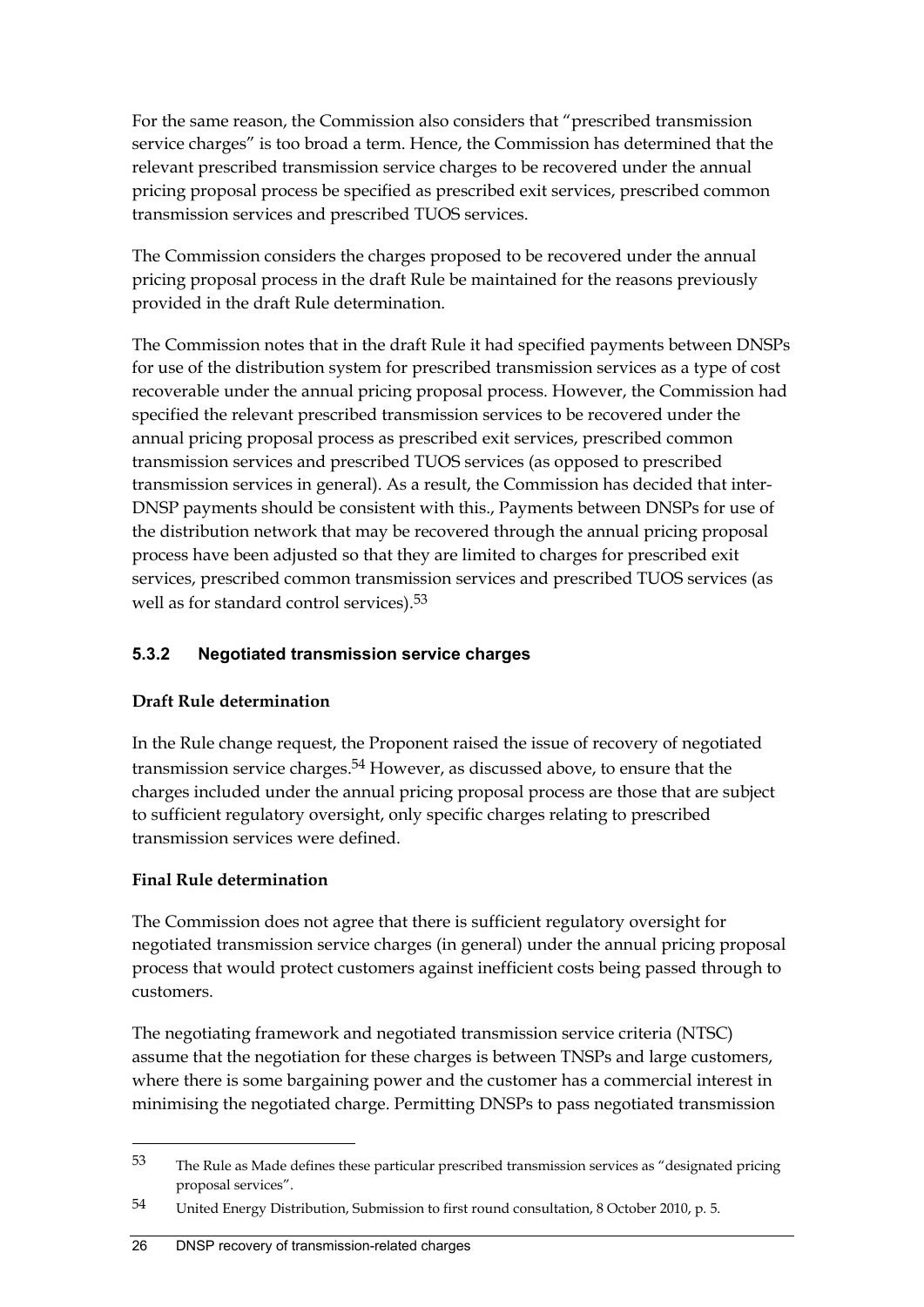service charges (in general) through the annual pricing proposal process (where the AER does not have the ability to assess the efficiency of such charges) would remove any incentive on the DNSP to minimise those charges.

Therefore, the Commission has maintained its view from the draft Rule determination that these charges (in general) should not be recovered under the annual pricing proposal process. The Commission notes that the DNSPs may instead apply to the AER to seek recovery of negotiated transmission service charges (in general) under the distribution determination process or, in certain circumstances, as a cost pass through event.

However, the Commission considers that certain charges for negotiated transmission services in Victoria should be treated as a temporary exception to the general principle. These charges are for negotiated transmission service charges which are levied by AEMO for augmenting the relevant declared shared network to facilitate a network to network connection service. This is discussed further in section 6.3.

### **5.3.3 Non-regulated transmission service charges**

Similar to negotiated transmission service charges (in general), the Commission does not agree that there is sufficient regulatory oversight for non-regulated charges under the annual pricing proposal process that would protect customers from inefficient costs being passed through to customers. However, the Commission has provided for transitional arrangements for Ergon Energy and ENERGEX's non-regulated charges. This is discussed further in section 6.3.

#### **5.3.4 Network support agreement payments**

#### **Draft Rule determination**

With respect to the network support agreement costs paid by SPI Electricity for the Bairnsdale Power Station, the Commission allowed for a specific transitional provision for this. This was to account for the ESC's previous approval of this network support agreement arrangement.

The Commission was not aware of any other similar network support agreements that should be included in the transitional provisions, but welcomed submissions on this issue.

#### **Final Rule determination**

The Commission considers that given the broad nature of network support agreements, and only the Bairnsdale network support agreement being in existence which was previously approved by the ESC, only the Bairnsdale network support agreement payments should be included under the annual pricing proposal process. If there are any new network support agreements in the future, then this should be submitted to the AER for its consideration under the distribution determination process or, in certain circumstances, as a cost pass through event.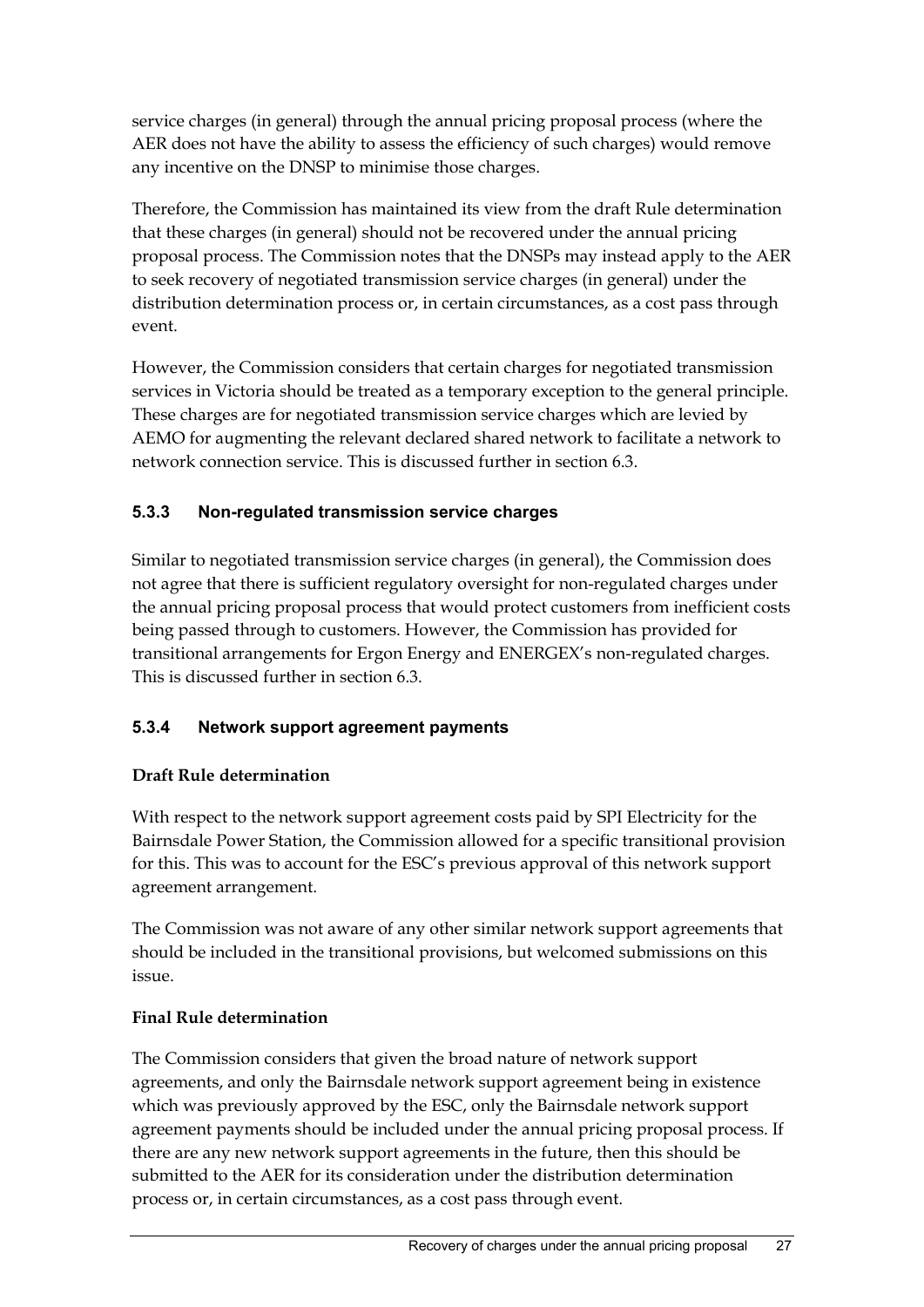## **5.3.5 An "other charges" category**

#### **Draft Rule determination**

The Commission considered the option of including a general provision under the annual pricing proposal process to allow DNSPs to recover other charges that are not captured by those specifically defined. These other charges would be charges outside of the DNSP's control but incurred in the provision of standard control services. The AER's distribution determination process would determine the categories of allowable 'other charges' that the DNSP may include. That is, under this option, if a DNSP incurred a cost in the provision of standard control services that was not within its control (and therefore it could not be accurately forecast at the time the distribution determination was made), then the AER would determine this as an 'other cost'. The DNSP would then be able to include this other cost under its annual pricing proposal.

However, without being able to specifically define what these other charges might be, this option may be difficult to implement and potentially create ambiguities. This may increase the regulatory burden on the AER and DNSPs and lack sufficient transparency. On balance, the Commission decided not to pursue this option.

The Commission noted that under the distribution determination process DNSPs can apply for the inclusion of any other costs they incur in providing standard control services. Under certain circumstances, DNSPs could also seek a cost pass through event.55

#### **Final Rule determination**

The Commission is not convinced from submissions that an "other charges" category would be appropriate under the annual pricing proposal process, even with the addition of guiding principles, as it would still increase regulatory burden and lack sufficient transparency. Therefore, the Commission maintains its position as in the draft Rule determination.

The Commission considers that, under the distribution determination process (or, in certain circumstances, as a cost pass through event), DNSPs may apply for the inclusion of any other costs they incur in providing standard control services.

#### **5.3.6 SENEs services**

#### **Final Rule determination**

The Commission notes that the draft Rule for SENEs no longer requires customers to underwrite the cost of spare network capacity for the purpose of connecting future generation. According to the draft Rule for SENEs, TNSPs would therefore not be passing through network costs associated with SENEs to DNSPs. While the draft Rule for SENEs does require DNSPs to cooperate with TNSPs for the purpose of conducting

1

#### 28 DNSP recovery of transmission-related charges

<sup>55</sup> Clause 6.6.1 of the NER.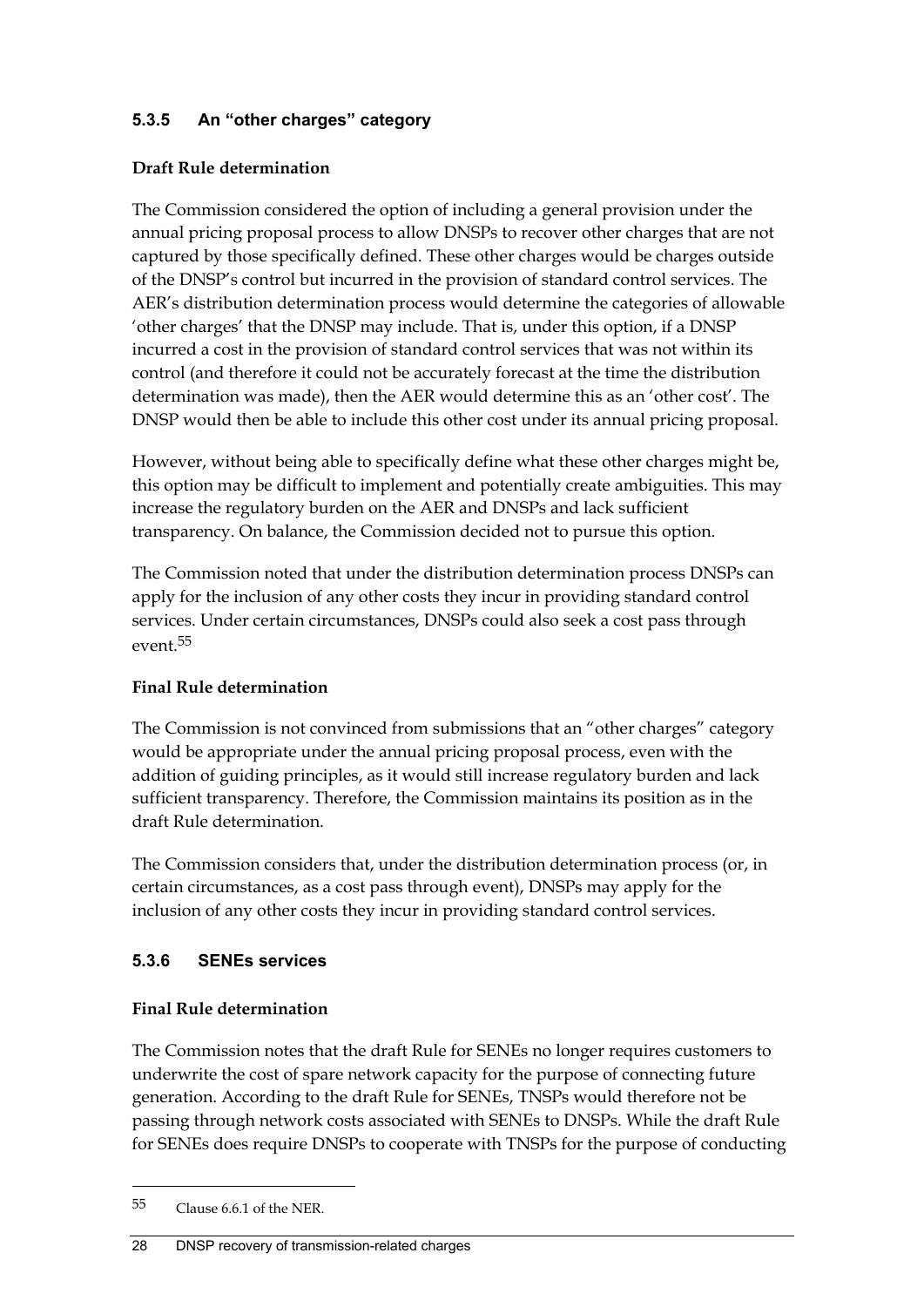a SENE design and costing study, the TNSP would have to meet the reasonable costs of the DNSP in complying with any request for information (clause 5.5A.4(b) of the draft Rule for SENEs). In addition to this, given that the SENEs Rule change process is still underway, the Commission does not consider it appropriate to include any charges related to SENEs for the purposes of this Rule determination.

## **5.4 Conclusion**

The Commission has decided to maintain its previous position as in the draft Rule determination on defining the specific types of charges that can be recovered through the annual pricing proposal process. However, for consistency, the Commission has amended the list of charges with respect to payments between DNSPs for use of the distribution system to clarify that these charges more specifically relate to charges for prescribed exit services, prescribed common transmission services and prescribed TUOS services (as well as for standard control services). Therefore, the charges that can be recovered through the annual pricing proposal process include:

- prescribed exit services;
- prescribed common transmission services;
- prescribed TUOS services;
- avoided customer TUOS payments;
- payments between DNSPs for use of the distribution system which are charges for prescribed exit services, prescribed common transmission services, and prescribed TUOS services; and
- charges for standard control services from other DNSPs it incurs as a Distribution Customer.

The Commission has also decided to allow for a special provision for recovery under the annual pricing proposal process of costs associated to the Bairnsdale network support agreement.

Specifying these charges will likely contribute to the NEO in the long term interests of consumers as only efficient costs can be recovered via the annual pricing proposal process.

The Commission considers that DNSPs may apply to the AER to seek recovery of other charges such as negotiated transmission service and non-regulated transmission service charges, and network support agreement payments (with the exception of Bairnsdale) under the distribution determination process or, in certain circumstances, as a cost pass through event.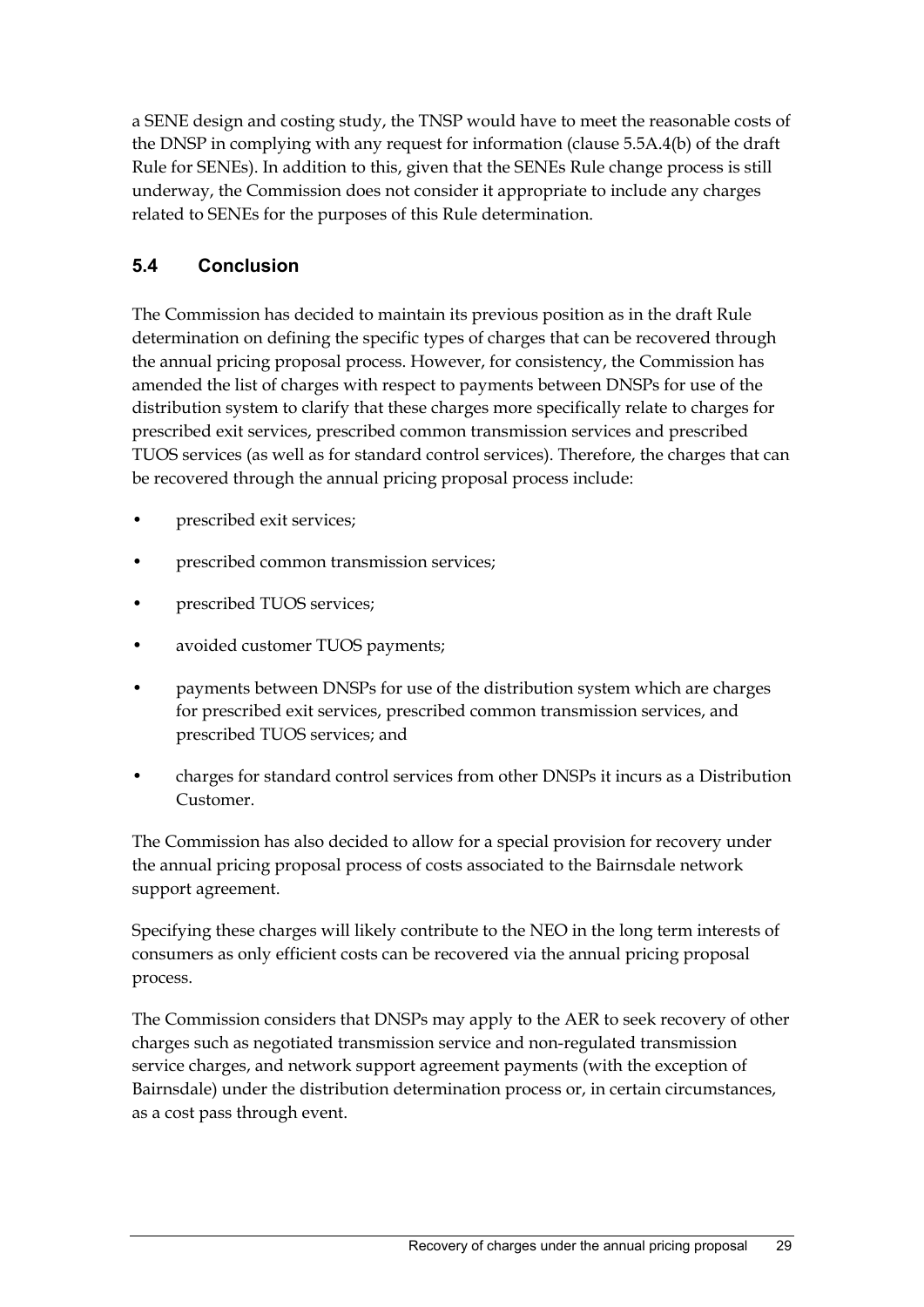## **6 Transitional provisions**

This chapter considers what transitional provisions should be included as a result of this Rule as Made commencing operation. This relates to assessing the interaction between the Rule as Made and the terms of the current distribution determinations. For Victorian DNSPs, the timing of the Rule as Made has prevented them from recovering their permitted costs in 2011.

## **6.1 Proponent's view**

The Proponent did not include transitional provisions in its Rule change request as it had requested for an expedited Rule change process.

## **6.2 Stakeholder views**

### **6.2.1 First round of consultation**

Subsequent to its Rule change request, the Proponent proposed in its submission to the first round of consultation that as the Rule change process will not be completed before the Victorian DNSPs' distribution determinations have been made and annual pricing proposals have been approved, "there [should] be a limited re-opening of the relevant distribution determinations only to the extent necessary to make those determinations consistent with the rule provisions that are amended as a consequence of any rule change".56 In particular, the Proponent proposed that the transitional provisions apply to Victorian DNSPs where:57

- the AER and relevant Victorian DNSPs would agree on any amendments to the distribution determination and any approved pricing proposals to comply with the Rule made; and
- the validity of previous distribution determinations and pricing proposals would not be affected by the Rule made.

Ergon Energy submitted that previous AER decisions relating to DNSPs, in particular for the DNSPs' current regulatory control periods, should be unaffected by this Rule change.58

EnergyAustralia was also of the view that previous AER decisions on pricing proposals with respect to transmission-related payments should remain valid. However, it suggested that the transitional provisions should apply in the AER's next decision on a

<u>.</u>

<sup>56</sup> Ibid, p. 13.

<sup>57</sup> Ibid.

<sup>58</sup> Ergon Energy, Submission to first round consultation, 1 October 2010, p. 4.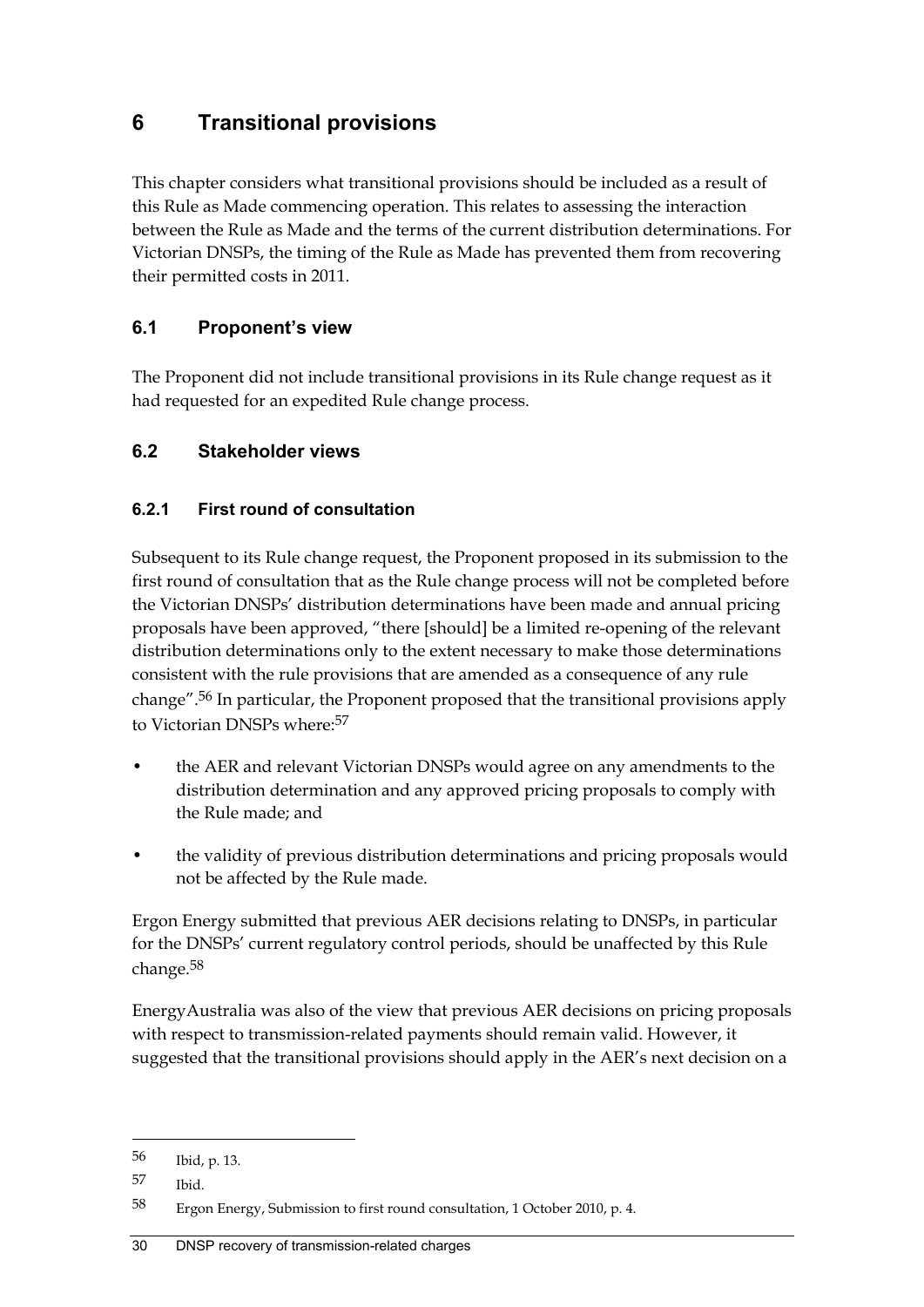pricing proposal and should take effect immediately to confirm the validity of the AER's approach to this issue.59

For Victoria, the AER recommended that costs recoverable as a consequence of this Rule change should be recovered over the remaining years of the regulatory control period (1 January 2012 to 31 December 2015).<sup>60</sup> It considered that this would minimise the potential price shock for Victorian consumers in 2012.61

## **6.2.2 Second round of consultation**

#### **Commencement of the Rule as Made**

Country Energy and EnergyAustralia supported that the Rule as Made commence by the next regulatory year.<sup>62</sup> However, Ergon Energy was opposed to this, and requested that the Rule as Made should only commence at the start of the next regulatory control period and allow for recovery of all its transmission-related charges.63 Otherwise, Ergon Energy considered it would be prevented from passing through some transmission-related charges which it is currently able to pass through according to its current distribution determination.

#### **Victorian DNSPs' recovery of 2011 under-recovered permitted charges**

The Victorian DNSPs considered that the draft Rule would lead to a heightened price shock as the time over which recovery of permitted charges would occur would be for a shorter period.64 They proposed amendments which would allow Victorian DNSPs to submit revised 2011 pricing proposals within four weeks of any final Rule determination being made. The AER would then be required to publish and assess these pricing proposals.

They also suggested that price shocks and administrative burden could be further minimised by Victorian DNSPs by aligning the effective date of the new prices (subsequent to any reopening of the Victorian distribution determinations) with Victorian retailers' variation of their licensee standing offers in July 2011. Compared to the draft Rule, they suggested that the price shock could then be spread over four and a half years as opposed to four years.

<u>.</u>

<sup>59</sup> EnergyAustralia, Submission to first round consultation, 1 October 2010, pp. 6-7.

<sup>60</sup> AER, Submission to first round consultation, 1 October 2010, p. 2.

<sup>61</sup> Ibid.

<sup>62</sup> Country Energy, Submission to second round consultation, 30 December 2010, p. 1; EnergyAustralia, Submission to second round consultation, 21 January 2011, pp. 2-3.

<sup>63</sup> Ergon Energy, Submission to second round consultation, 21 January 2011, p. 2.

<sup>64</sup> United Energy Distribution, Submission to second round consultation, 21 January 2011, pp. 15-16; ETSA Utilities, Submission to second round consultation, 21 January 2011, p. 2.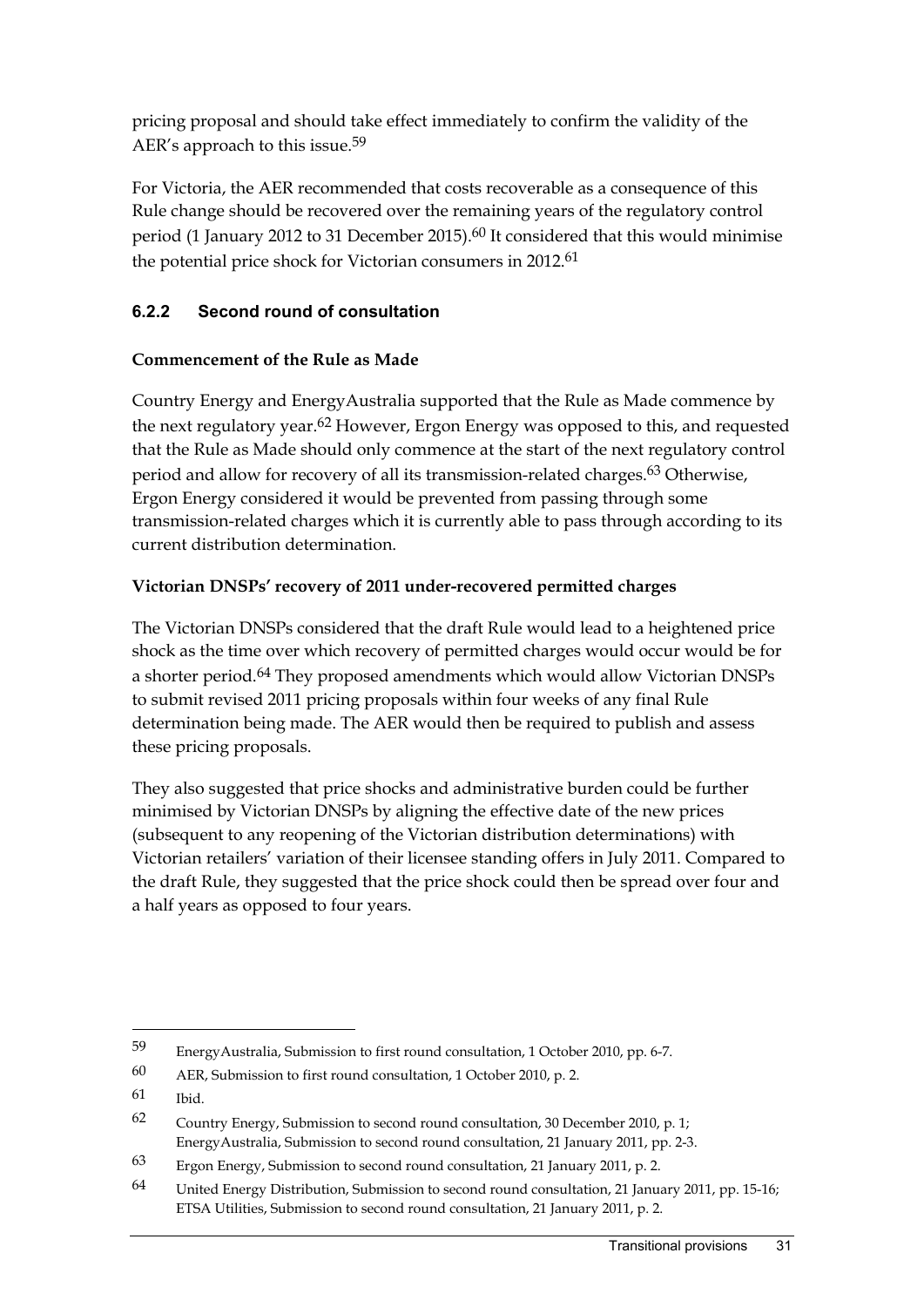## **6.3 Commission's analysis**

#### **6.3.1 Negotiated transmission service charges**

#### **Final Rule determination**

As discussed in section 5.3, the Commission has not allowed for negotiated transmission service charges (in general) to be recovered under the annual pricing proposal process.

However, the Commission considers that certain charges for negotiated transmission services in Victoria should be treated as a temporary exception to the general principle. In Victoria, AEMO has responsibility for planning and directing augmentation of the shared transmission network which supports connection services. In cases where transmission connection investments require investments in the shared network, there is a possibility that AEMO may classify these as negotiated transmission services. Given that Victorian DNSPs did not have the opportunity to seek recovery for such costs through the distribution determination process because of the timing of the Rule as Made and also recognising that AEMO is subject to a different regulatory process compared to other TNSPs, the Commission has decided that the Rule as Made should allow only Victorian DNSPs to recover these types of charges under the annual pricing proposal process as a transitional provision. This transitional provision will only apply for the current regulatory control period (1 January 2011 to 31 December 2015). The Commission notes the development of a memorandum of understanding between AEMO and the Victorian DNSPs will clarify these joint planning requirements and how these services should be classified. The Commission considers that this should be resolved by the next regulatory control period. If this is not resolved by the next regulatory control period, DNSPs could seek to recover these charges through the distribution determination process or, in certain circumstances, as a cost pass through event.

#### **6.3.2 Non-regulated transmission service charges**

#### **Draft Rule determination**

The Commission noted the differences in application of inter-DNSP payments between jurisdictions. The Commission considered that the types of charges it has defined should capture these different types of charges, but welcomed submissions on this issue.

#### **Final Rule determination**

The Commission in general considers that any non-regulated charge agreed under an existing distribution determination should be allowed to be recovered under the annual pricing proposal process for the remainder of the current regulatory control period. This would be fair and promote efficient recovery of costs. Otherwise, DNSPs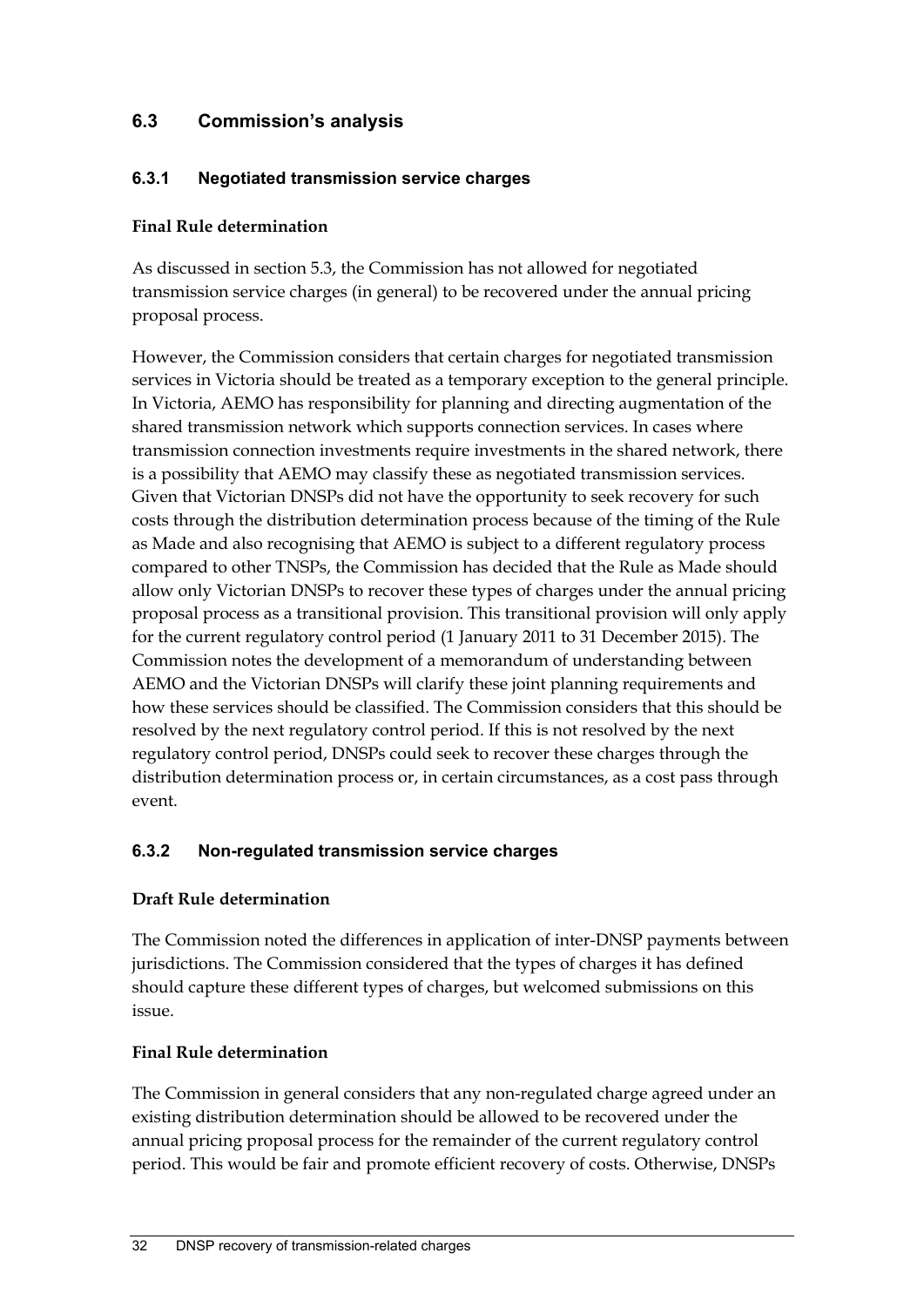would be unable to recover such costs because they would not have been accounted for in the DNSP's annual revenue requirement for the current regulatory control period.

On this basis, the Commission has allowed for transitional provisions to allow for the following specific charges to be recovered under the annual pricing proposal process for only the current regulatory control period (1 July 2010 to 30 June 2015):

- Ergon Energy's non-regulated transmission service charges in relation to four non-regulated connection points between Ergon Energy's distribution network and Powerlink's transmission network;
- charges for Ergon Energy to use the non-regulated 220kV network which supplies the Cloncurry Township; and
- ENERGEX's non-regulated transmission service charge in relation to a connection point between its distribution network and Powerlink's transmission network at Archerfield.

For the next regulatory control period (1 July 2015 to 30 June 2020), Ergon Energy and ENERGEX would need to apply to the AER for the above charges to be recovered under the distribution determination process or, in certain circumstances, as a cost pass through event.

For other non-regulated transmission service charges, similar to negotiated transmission service charges (in general), the Commission notes that the DNSPs may apply to the AER to seek recovery of these charges under the distribution determination process or, in certain circumstances, as a cost pass through event.

## **6.3.3 Commencement of the Rule change**

#### **Draft Rule determination**

The Commission considered that the amending Rules should apply to all DNSPs from the first regulatory year after the commencement of the Rule, if made. This would provide consistency of approach across the NEM and provide for certainty to DNSPs that their previously approved annual pricing proposals will not be affected.

#### **Final Rule determination**

The Commission notes Ergon Energy's concern. However, given that the Rule as Made now allows Ergon Energy to recover its non-regulated charges for the remainder of the current regulatory control period, the Commission considers that the commencement of the Rule as Made in the next regulatory year should not have a negative impact on Ergon Energy.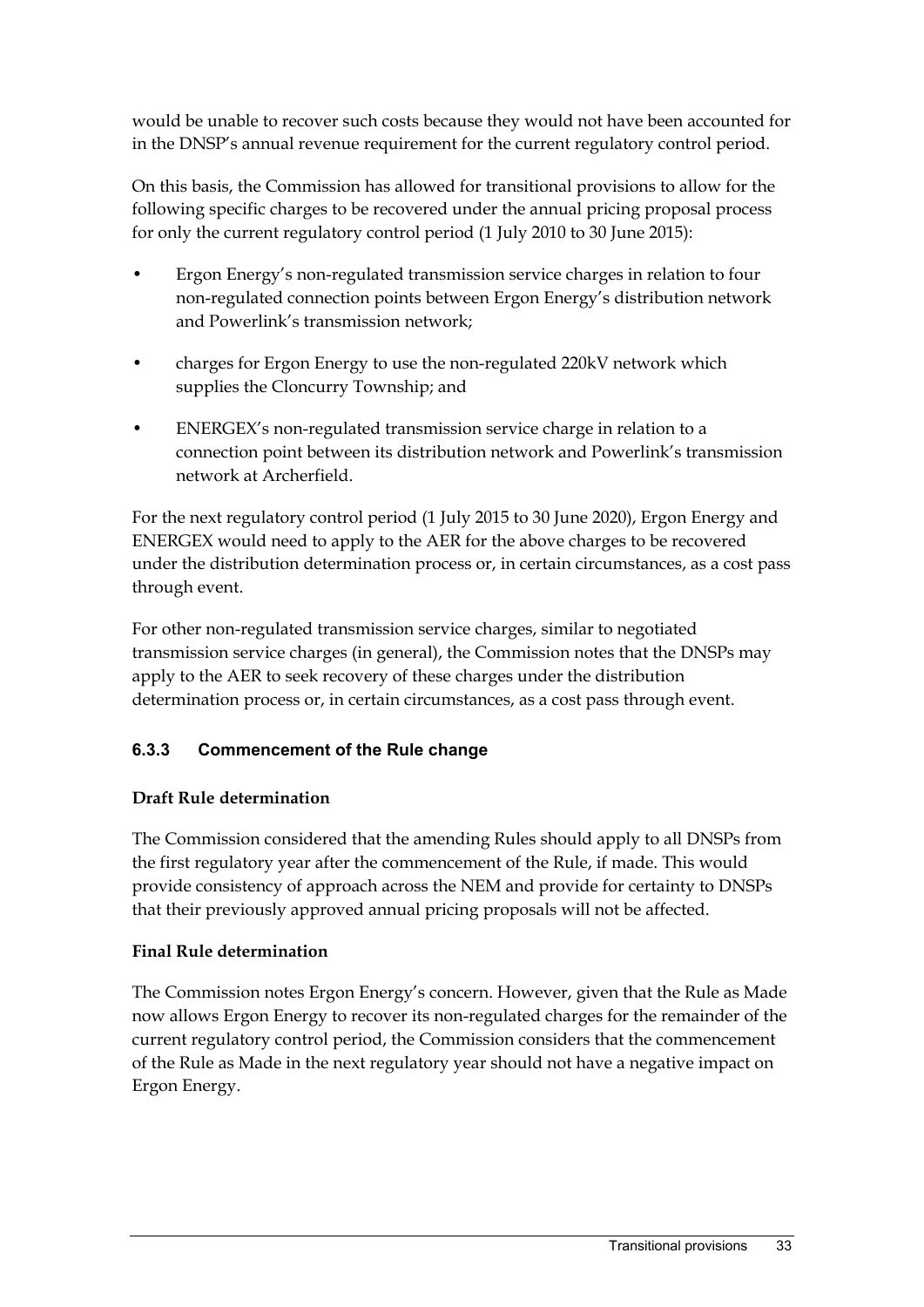#### **6.3.4 Victorian DNSPs' recovery of 2011 under-recovered permitted charges**

#### **Draft Rule determination**

The Commission agreed with submissions that Victorian DNSPs should be allowed to recover their permitted costs that they were otherwise unable to recover through their annual pricing proposals for the 2011 regulatory year. The Commission also agreed with the AER that in allowing Victorian DNSPs to recover their costs for the 2011 regulatory year in their 2012 pricing proposals, consideration must be given to limiting the potential price shocks to Victorian consumers. Therefore, the transitional provisions should allow the AER to smooth the 2011 costs over the remainder of the regulatory control period (2012-2015).

#### **Final Rule determination**

The Commission considers that permitting a change to DNSP's 2011 distribution prices within the 2011 regulatory year would be an extreme market intervention as it would:

- set a precedent for future challenges to the AER's approval process of annual pricing proposals, resulting in regulatory uncertainty and administrative burden;
- set a precedent for future opportunities for additional mid-year pricing adjustments;
- create cash flow issues for retailers; and
- generate additional administrative costs.

The Commission also notes that to date, it is not the practice to allow prices to be amended mid-year. For example, in cases of a natural emergency event, terrorism, or a favourable ruling to the regulated service provider from the Australian Competition Tribunal, regulated service providers have to wait until the following regulatory year to amend their tariffs.

Therefore, the Commission has decided to maintain its decision in the draft Rule determination and only allow Victorian DNSPs to seek recovery of its 2011 underrecovered permitted costs in their next annual pricing proposal. However, the Commission has decided to allow the flexibility to determine at the next annual pricing proposal process how Victorian DNSPs' under-recovered permitted charges in 2011 should be recovered, as opposed to requiring these costs to be automatically spread over the remainder of the regulatory control period.

## **6.4 Conclusion**

Transitional arrangements have been provided for Victorian DNSPs to recover negotiated transmission service charges which are levied by AEMO for augmenting the relevant declared shared network to facilitate a network to network connection service, and Ergon Energy and ENERGEX to recover their specific non-regulated charges.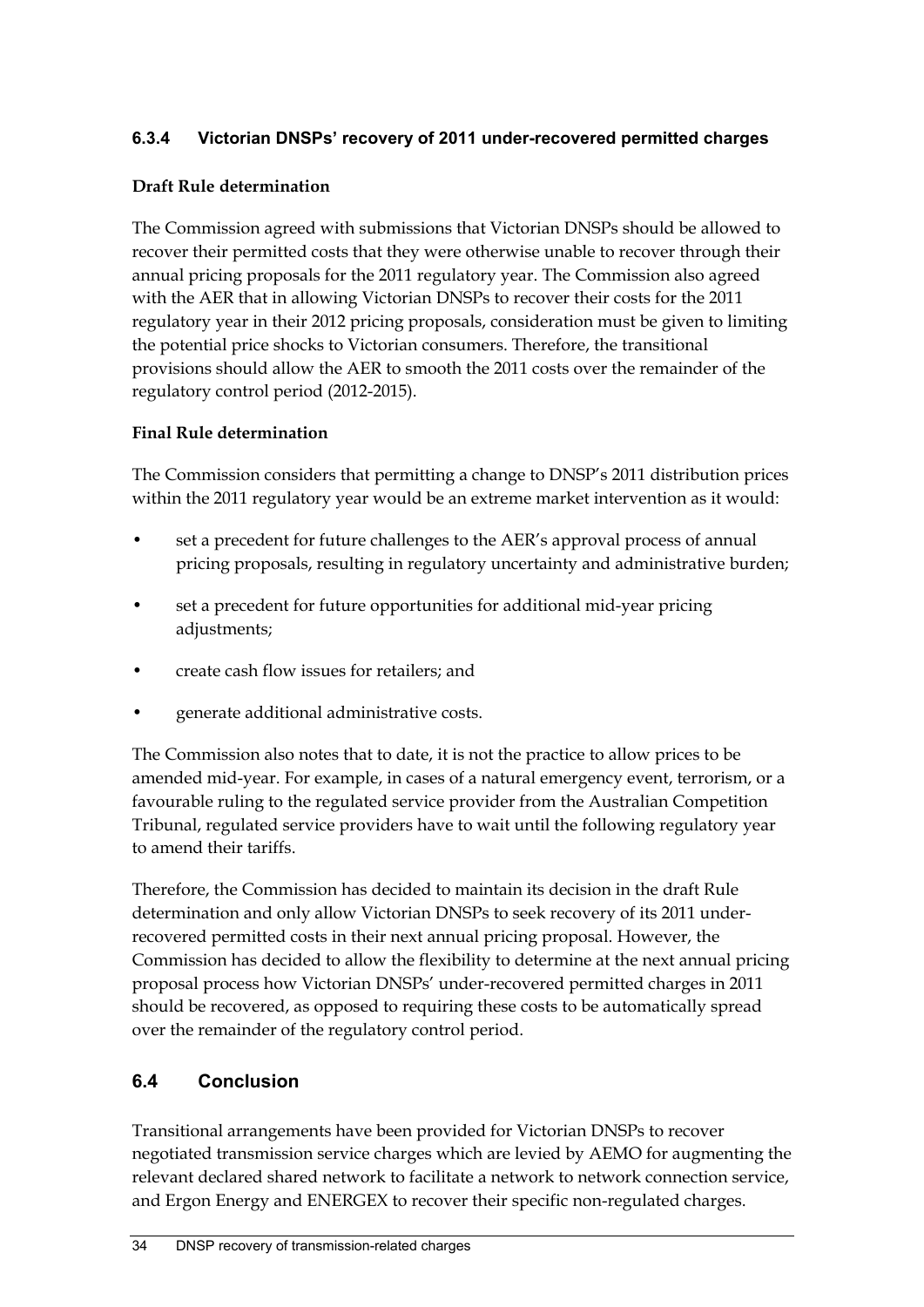These charges can be recovered for only the current regulatory control period. The Commission considers this will provide regulatory certainty for Victorian DNSPs, Ergon Energy and ENERGEX.

The Commission has also decided to maintain its previous position where the Rule as Made will commence operation for the next regulatory year onwards. The Commission considers that this will provide regulatory certainty to DNSPs.

The Rule as Made also continues to allow Victorian DNSPs to apply to the AER to recover any relevant costs incurred in 2011 in their next pricing proposal. Allowing Victorian DNSPs to recover any permitted costs incurred in 2011, which they would otherwise not have been able to recover, will likely ensure efficient recovery of costs and promote efficient investment in the provision of standard control services. Without requiring these under-recovered 2011 permitted costs to be spread over the remainder of the Victorian regulatory control period, there will be flexibility to determine how these costs should be recovered. The Commission considers this will allow for administrative efficiency and regulatory oversight.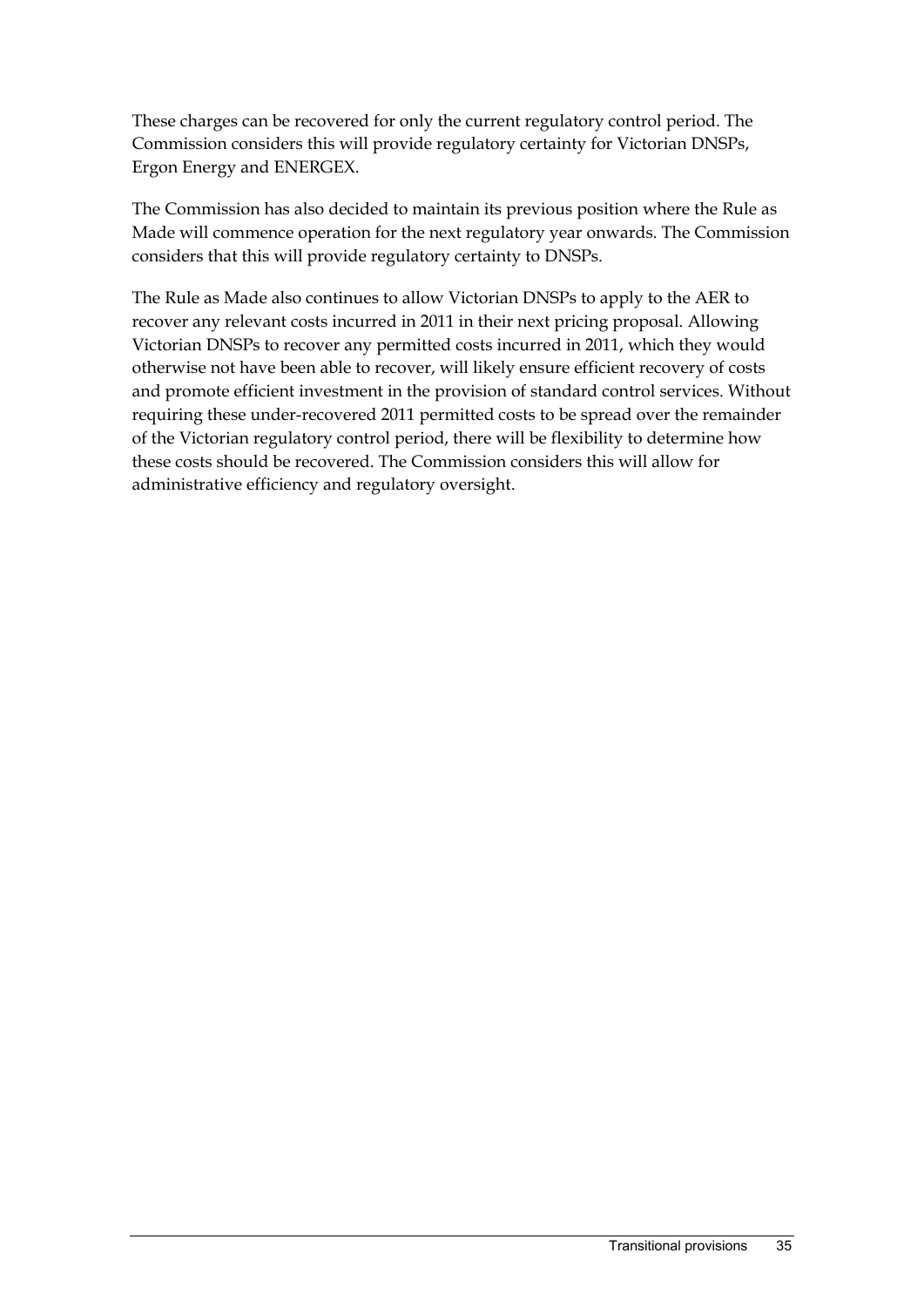## **7 Consequential amendments**

This chapter considers what consequential amendments should be made to the existing NER as a result of the Rule as Made.

## **7.1 Proponent's view**

With respect to duplication of costs, the Proponent proposed that payments otherwise captured under clause 6.18.7A (jurisdictional schemes) be excluded from clause 6.18.7 as payments under feed-in tariff schemes could be also recovered by embedded generators.65

## **7.2 Stakeholder views**

## **7.2.1 First round of consultation**

No submissions were received during the first round of consultation on any consequential changes to the NER.

## **7.2.2 Second round of consultation**

DNSPs considered that the proposed amendment in the draft Rule to the true-up provisions allows for further prescription but contains errors which require further amendment and consultation.<sup>66</sup> In particular, they suggested that the true-up adjustments include a time value of money adjustment to recognise inflation and opportunity cost of capital related to the overs/unders amount, and for Victorian DNSPs to include a term used as part of the correction factor in the Victorian distribution determination.

Alternatively, DNSPs proposed that the current arrangements could be retained whereby the AER decides as part of its distribution determination the adjustments to be made to subsequent pricing proposals to account for over or under recovery.<sup>67</sup>

The Victorian DNSPs also noted that the true-up provision for jurisdictional schemes under clause 6.18.7A was similar to the proposed clause 6.18.7(c) in the draft Rule. They suggested that this clause could be also amended.<sup>68</sup>

<sup>65</sup> United Energy Distribution, Rule change request, 24 June 2010, pp. 5-6 of request.

<sup>66</sup> Ergon Energy, Submission to second round consultation, 21 January 2011, p. 2; EnergyAustralia, Submission to second round consultation, 21 January 2011, pp. 2-5; United Energy Distribution, Submission to second round consultation, 21 January 2011, p. 17.

<sup>67</sup> ETSA Utilities, Submission to second round consultation, 21 January 2011, p. 1; United Energy Distribution, Submission to second round consultation, 21 January 2011, pp. 17-18.

<sup>68</sup> United Energy Distribution, Submission to second round consultation, 21 January 2011, p. 19.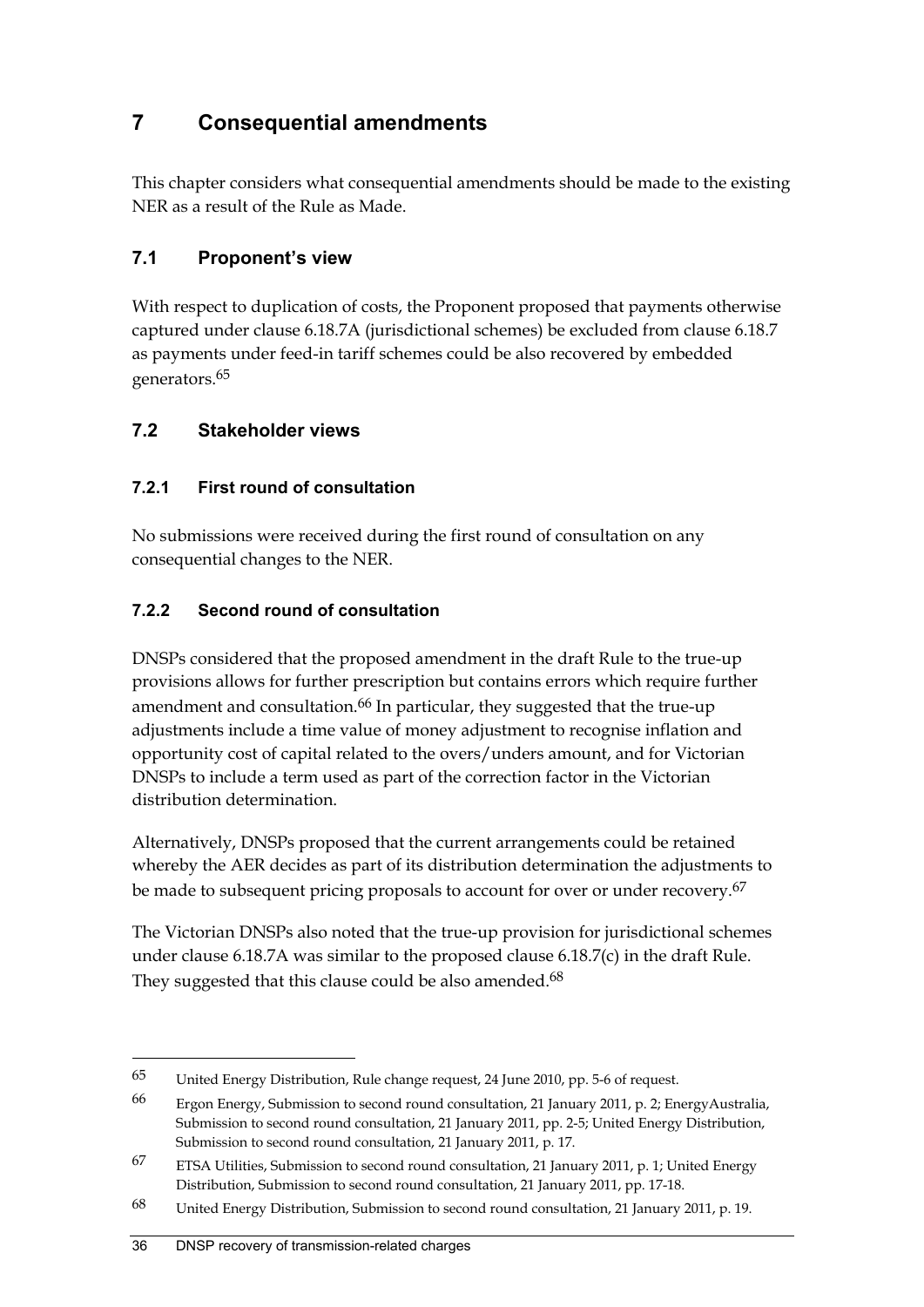EnergyAustralia were concerned that the current billing provisions under clauses 6.20.2 and 6A.27.1 did not ensure transparency from a coordinating TNSP and DNSP about how the charging parameters in a price list or bill relate to prescribed exit services, prescribed common transmission services, and prescribed TUOS services. It proposed that these provisions should be amended to require TNSPs and DNSPs to identify the components of the charges that the DNSP incurs.<sup>69</sup> This would be relevant when DNSPs refer to these itemised costs in their annual pricing proposals.

## **7.3 Commission's analysis**

## **7.3.1 True-up provision**

### **Draft Rule determination**

The Commission considered that a consequential change would be required to the "true-up" provision in clause  $6.18.7(c)$  to ensure that the actual charges incurred by DNSPs are recovered. The current true-up provision refers to the reconciliation of cost recovery from the previous regulatory year. However, as the 'previous regulatory year' would not have ended at the time a DNSP is preparing its annual pricing proposal, the true-up provision should be clarified. That is, at the time a DNSP prepares its annual pricing proposal for the forthcoming regulatory year (say, "year t"), its actual data for charges incurred and its cost recovery for year t-1 would not yet be available for the full year. Therefore, it would not be able to fully reconcile the difference between the actual charges incurred and recovered for year t-1.

In other words, when DNSPs are required to submit their annual pricing proposals to the AER, DNSPs can only provide actual amounts available at the date that it submits its pricing proposal to the AER. The amounts for the remaining period of year t-1 would only be estimated amounts. This means that the actual amounts paid and passed on to customers for year t-1 would not be known until after submitting the pricing proposal for the forthcoming regulatory year. As a result, the final true-up can only occur in year t+1. Therefore, to ensure reconciliation can be carried out effectively, the true-up provision has been amended to account for the new charges that would be recovered under clause 6.18.7.

#### **Final Rule determination**

1

From submissions and further engagement with DNSPs, the Commission noted that there are significant differences in the current true-up adjustment methodology between DNSPs. This means that the prescribed level of detail in the draft Rule for the true-up provision will be difficult for DNSPs to implement and lead to consequential differences with current practices which may make DNSPs either worse off or better off.

<sup>69</sup> EnergyAustralia, Submission to second round consultation, 21 January 2011, pp. 6-7.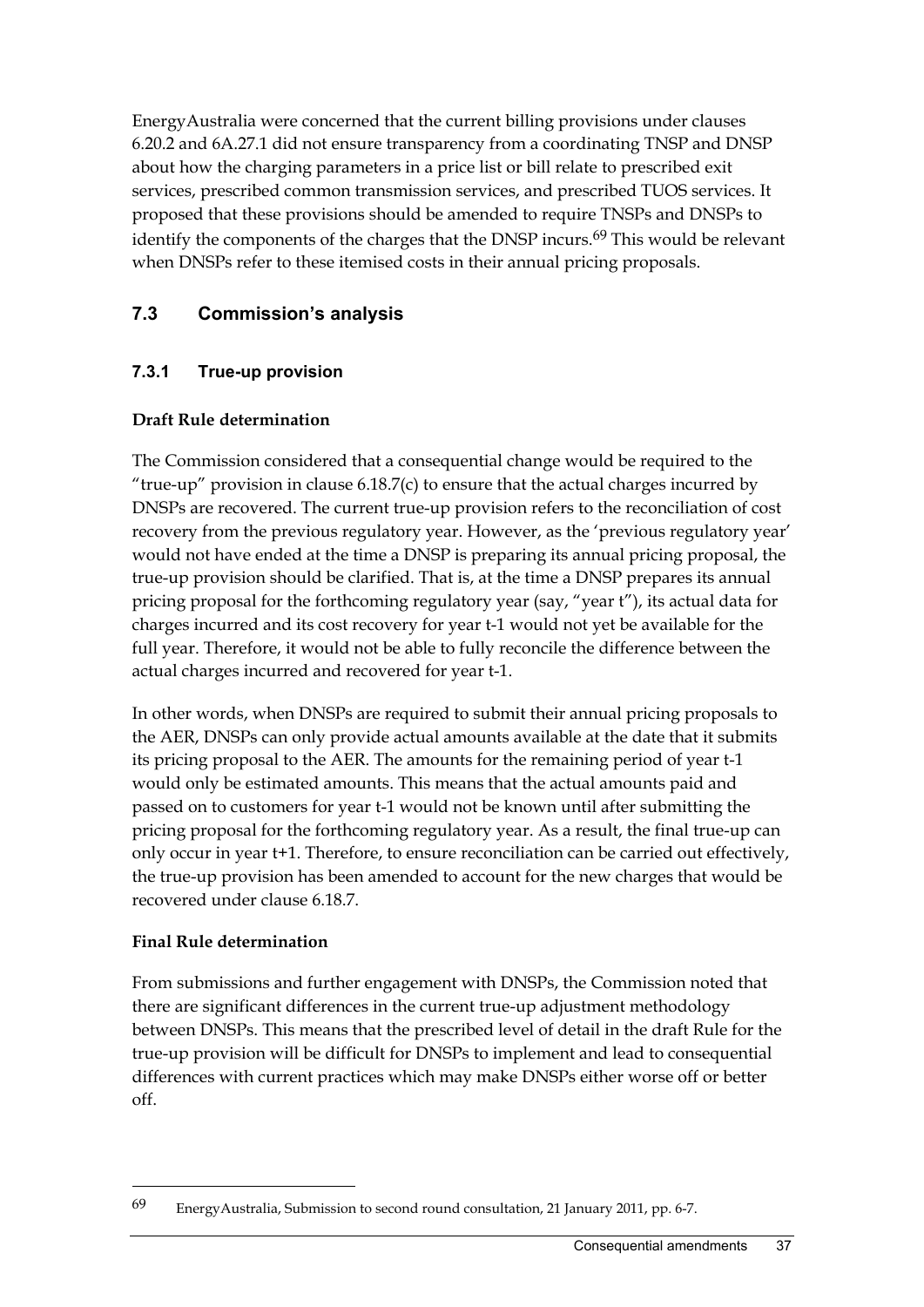On balance, the Commission considers that there is a need for a consistent approach and that a high level principles-based approach can achieve this. This approach will allow the AER and DNSPs the flexibility and clarity to determine how to make true-up adjustments. In particular, the calculation of the over and under recovery amount will be based on the following principles:

- calculation of the over and under recovery amount will be consistent with the method determined by the AER in the distribution determination for the DNSP;
- a Distribution Network Service Provider will be able to recover from customers no more and no less than the designated pricing proposal charges it incurs; and
- adjustments will be made to the calculation of the over and under recovery amount for an appropriate cost of capital that is consistent with the rate of return used in the relevant distribution determination for the relevant regulatory year.

Further, given the similarity in application between the true-up provisions under clauses 6.18.7 and 6.18.7A (for jurisdictional schemes i.e. payments for feed-in tariffs and climate change funds), the Commission decided that it would be practical to also amend the true-up provision under clause 6.18.7A.

## **7.3.2 Duplication of recovery of costs**

#### **Draft Rule determination**

With the amendment to clause 6.18.7 for the cost recovery of specific charges, a consequential change should be made to prevent potential double counting of any costs to be recovered.

#### **Final Rule determination**

The Commission notes that no second round submissions were received on its draft Rule determination for the consequential change to the NER to include prevention of potential double counting of any costs to be recovered. This consequential change has been retained in the Rule as Made, with minor amendments.

#### **7.3.3 Minimum information requirements in bills from DNSPs and TNSPs to DNSPs**

#### **Final Rule determination**

For clarity and transparency, the Commission has decided to include a consequential amendment to clauses 6.20.2 and 6A.27.1 of the NER. In addition to the current minimum information requirements in network service bills, TNSPs and DNSPs will be required to separately identify the amounts for prescribed exit services, prescribed common transmission services and prescribed TUOS services in the bill for the other DNSPs. This will allow DNSPs to determine the charges that can be recovered and will enable DNSPs to refer to this information in their annual pricing proposals.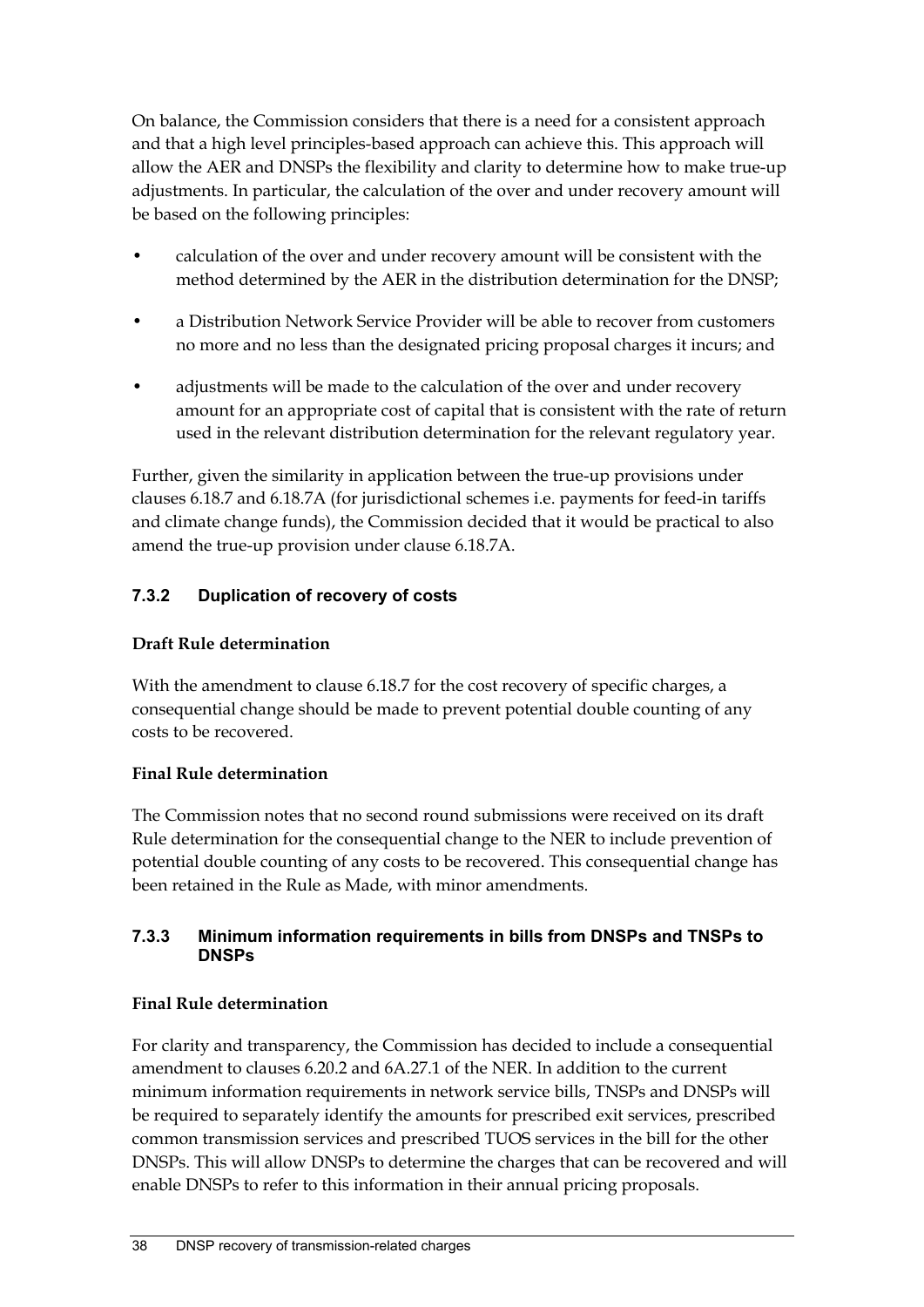#### **7.3.4 Inconsistency between current distribution determinations and the annual pricing proposal process**

#### **Final Rule determination**

As a consequence of clarifying the charges that can be recovered under the annual pricing proposal process, a situation may arise where there could be an inadvertent inconsistency between allowing for these clarified charges to be recovered under the annual pricing proposal process according to the Rule as Made and the same charges not being permitted to be recovered under the annual pricing proposal process according to the current distribution determination. To avoid any doubt, the Commission considers that where there is such an inconsistency, the Rule as Made shall take precedence and the AER may not reject the pricing proposal on the basis of the distribution determination.

## **7.4 Conclusion**

The Commission concludes that the consequential amendments to the true-up provisions under clauses 6.18.7 and 6.18.7A will allow for flexibility and clarity when making the overs/unders adjustment calculations.

The Commission has also concluded that costs which will be recovered under the annual pricing proposal process will not be duplicated, given these have been clearly specified. This will ensure regulatory certainty and efficient recovery of costs.

DNSPs and TNSPs will also be required to identify in their bills to DNSPs the components of charges relevant to the charges passed through the annual pricing proposal process. This will also provide for clarity and transparency as part of the annual pricing proposal process.

The Commission has decided that charges permitted to be recovered under the annual pricing proposal process in accordance with the Rule as Made will take precedence over anything contrary in the current distribution determination. Should such a scenario arise, the Commission considers that this will provide certainty to DNSPs and the AER.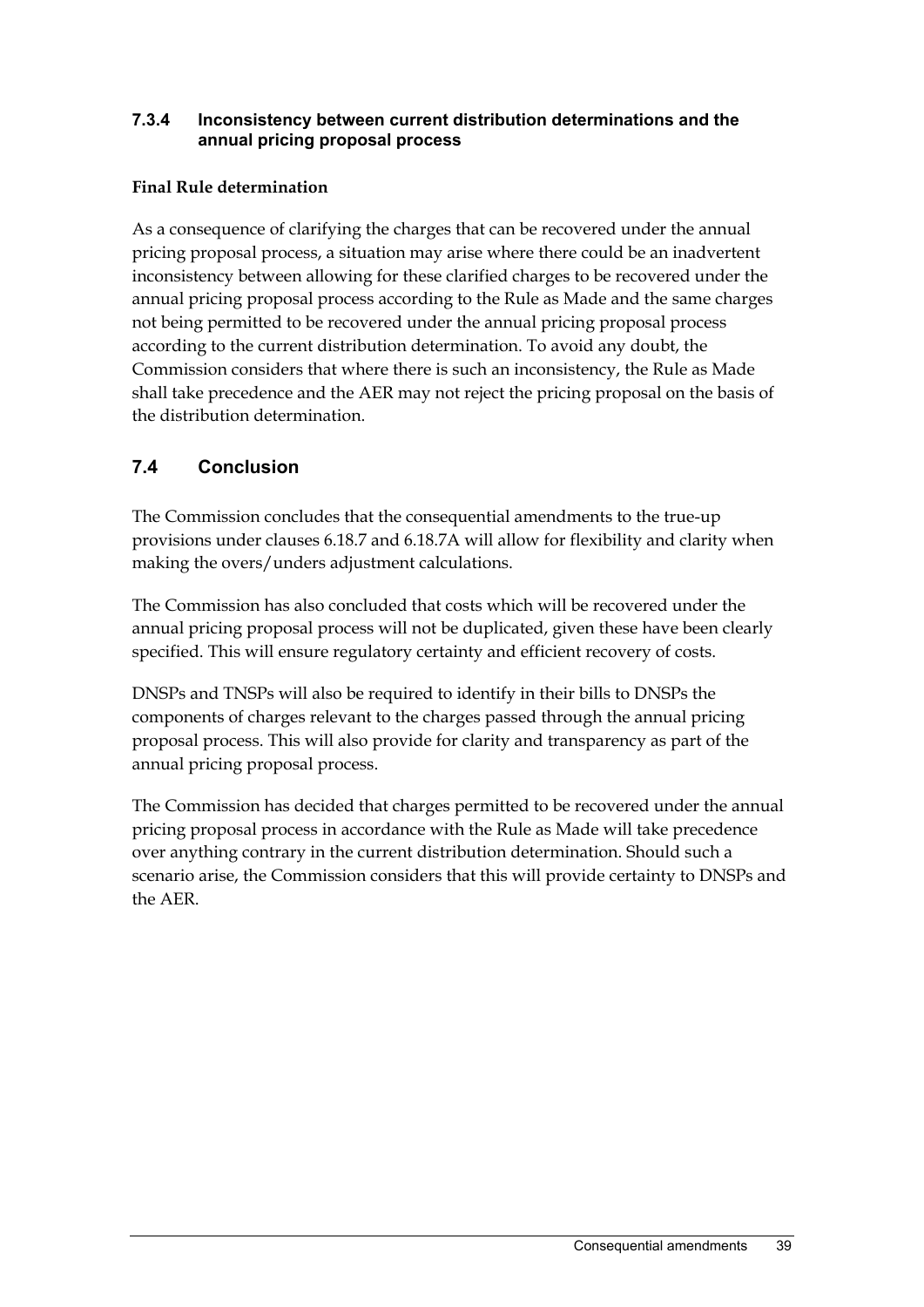## **Abbreviations**

| <b>AEMC</b> or Commission | <b>Australian Energy Market Commission</b>       |
|---------------------------|--------------------------------------------------|
| <b>AEMO</b>               | Australian Energy Market Operator                |
| <b>AER</b>                | Australian Energy Regulator                      |
| <b>DNSP</b>               | Distribution Network Service Provider            |
| <b>ESC</b>                | <b>Essential Services Commission of Victoria</b> |
| <b>NEL</b>                | National Electricity Law                         |
| <b>NEM</b>                | National Electricity Market                      |
| <b>NEO</b>                | National Electricity Objective                   |
| <b>NER</b>                | <b>National Electricity Rules</b>                |
| <b>NSP</b>                | Network Service Provider                         |
| <b>NTSC</b>               | Negotiated transmission service criteria         |
| <b>SENEs</b>              | Scale efficient network extensions               |
| <b>TNSPs</b>              | <b>Transmission Network Service Providers</b>    |
| <b>TUOS</b>               | Transmission use of system                       |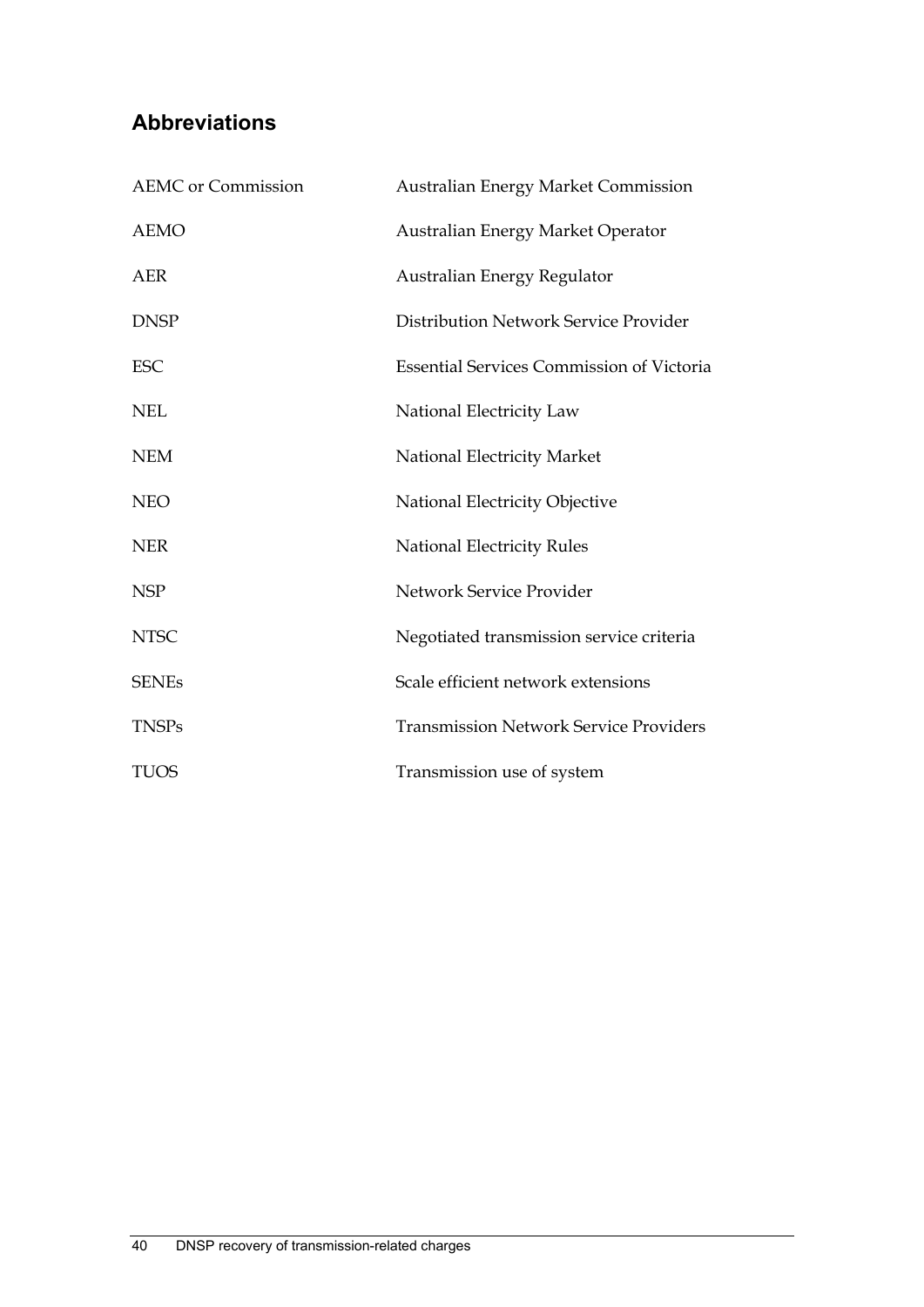# **A Summary of issues raised in submissions**

#### **A.1 First round of consultation**

| <b>Stakeholder</b>                                            | <b>Issue</b>                                                                                                                                                                                                                                                                                                        | <b>AEMC Response</b>                                                                                                                                                            |  |  |
|---------------------------------------------------------------|---------------------------------------------------------------------------------------------------------------------------------------------------------------------------------------------------------------------------------------------------------------------------------------------------------------------|---------------------------------------------------------------------------------------------------------------------------------------------------------------------------------|--|--|
| General                                                       |                                                                                                                                                                                                                                                                                                                     |                                                                                                                                                                                 |  |  |
| All submissions                                               | Supports the intent of the Rule change request,<br>which is to amend the NER, to clarify that<br>DNSPs should be able to recover any legitimate<br>costs for transmission-related services.                                                                                                                         | Noted.                                                                                                                                                                          |  |  |
| All submissions                                               | Transmission-related, inter-DNSP and avoided<br>TUOS costs have been recovered through a<br>mechanism similar to clause 6.18.7 of the NER<br>under previous distribution determinations by the<br>ESC and other jurisdictional regulators.                                                                          | Noted.                                                                                                                                                                          |  |  |
| <b>Transitional provisions</b>                                |                                                                                                                                                                                                                                                                                                                     |                                                                                                                                                                                 |  |  |
| AER(p. 2)                                                     | For Victoria, recommends the non-TUOS costs<br>to be recovered over the remaining years of the<br>regulatory control period (2012-2015), allowing<br>for the time value of money and to minimise the<br>potential for a price shock for consumers in<br>2012. These costs would not have been<br>recovered in 2011. | DNSPs should be able to recover their legitimate costs for the 2011<br>period and would spread this across the remainder of the regulatory<br>control period i.e. 2012 to 2015. |  |  |
| Victorian Department of<br>Primary Industries (DPI) (p.<br>1) | Strongly encourages that a resolution be<br>reached as soon as possible to provide certainty<br>on the treatment of costs for the 2011-2015                                                                                                                                                                         | Noted - savings and transitional provisions can be applied to mitigate<br>uncertainty.                                                                                          |  |  |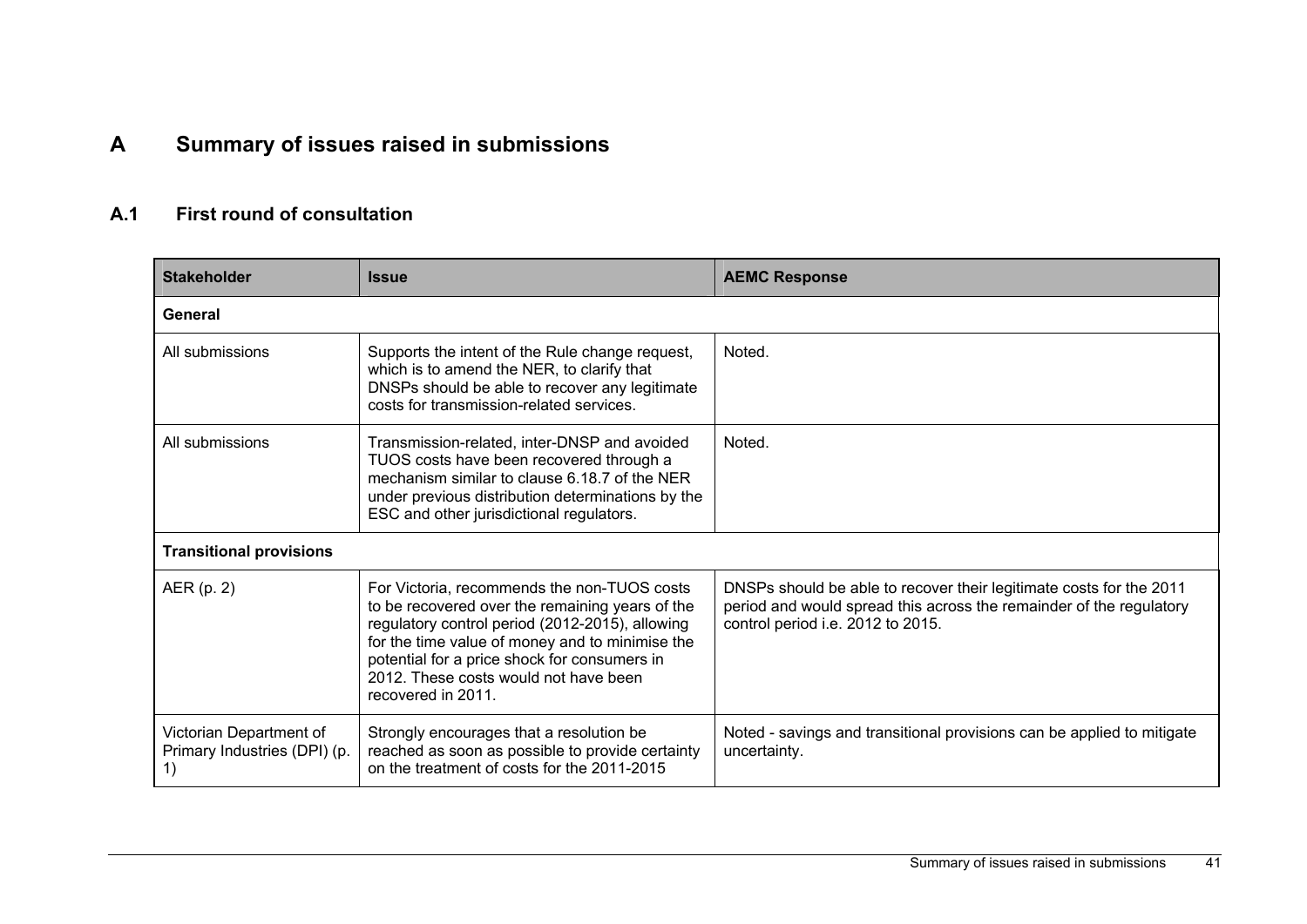| <b>Stakeholder</b>              | <b>Issue</b>                                                                                                                                                                                                                                                                                                                                                                                                                                                                   | <b>AEMC Response</b>                                                                                                                                                                                                                                                                 |
|---------------------------------|--------------------------------------------------------------------------------------------------------------------------------------------------------------------------------------------------------------------------------------------------------------------------------------------------------------------------------------------------------------------------------------------------------------------------------------------------------------------------------|--------------------------------------------------------------------------------------------------------------------------------------------------------------------------------------------------------------------------------------------------------------------------------------|
|                                 | regulatory control period for Victorian DNSPs.                                                                                                                                                                                                                                                                                                                                                                                                                                 |                                                                                                                                                                                                                                                                                      |
| DPI(p. 1)                       | Concerned that if the issue is not resolved<br>according to the proposed Rule, an alternative<br>approach may be adopted where DNSPs<br>transfer the risk associated with these charges to<br>Victorian electricity consumers who may have to<br>pay more than they would otherwise.                                                                                                                                                                                           | Noted - savings and transitional provisions can be applied to mitigate<br>uncertainty.                                                                                                                                                                                               |
| EnergyAustralia (pp. 6-7)       | Previous AER decisions on pricing proposals<br>with respect to transmission-related payments<br>should remain valid. These transitional Rules<br>would apply in the AER's next decision on a<br>pricing proposal. The proposed Rule should take<br>effect immediately to confirm the validity of the<br>AER's approach to this issue.                                                                                                                                          | Previously approved annual pricing proposals would remain valid until<br>the next regulatory year for non-Victorian DNSPs. For Victorian<br>DNSPs, transitional provisions have been provided as their distribution<br>determination was in progress during the Rule change process. |
| Ergon Energy (p. 4)             | The proposed Rule should take effect in the next<br>regulatory control period, given that the<br>Queensland distribution determinations have<br>already commenced and the AER has allowed<br>for the recovery of transmission-related<br>payments.                                                                                                                                                                                                                             | The proposed Rule would take effect in the next regulatory year.                                                                                                                                                                                                                     |
| Victorian DNSPs (pp. 13-<br>14) | Proposes that there be a limited re-opening of<br>the relevant distribution determinations only to<br>the extent necessary to make those<br>determinations consistent with the Rule<br>provisions that are amended as a consequence<br>of any Rule change. The AER and the relevant<br>Victorian DNSPs would agree on any<br>amendments to the distribution determination<br>and any approved pricing proposals required to<br>give effect to the amending Rule made as if the | Transitional provisions have been provided to allow Victorian DNSPs<br>to recover any relevant 2011 costs over the remainder of the<br>regulatory control period (2012-2015) that they would otherwise not<br>have been able to recover.                                             |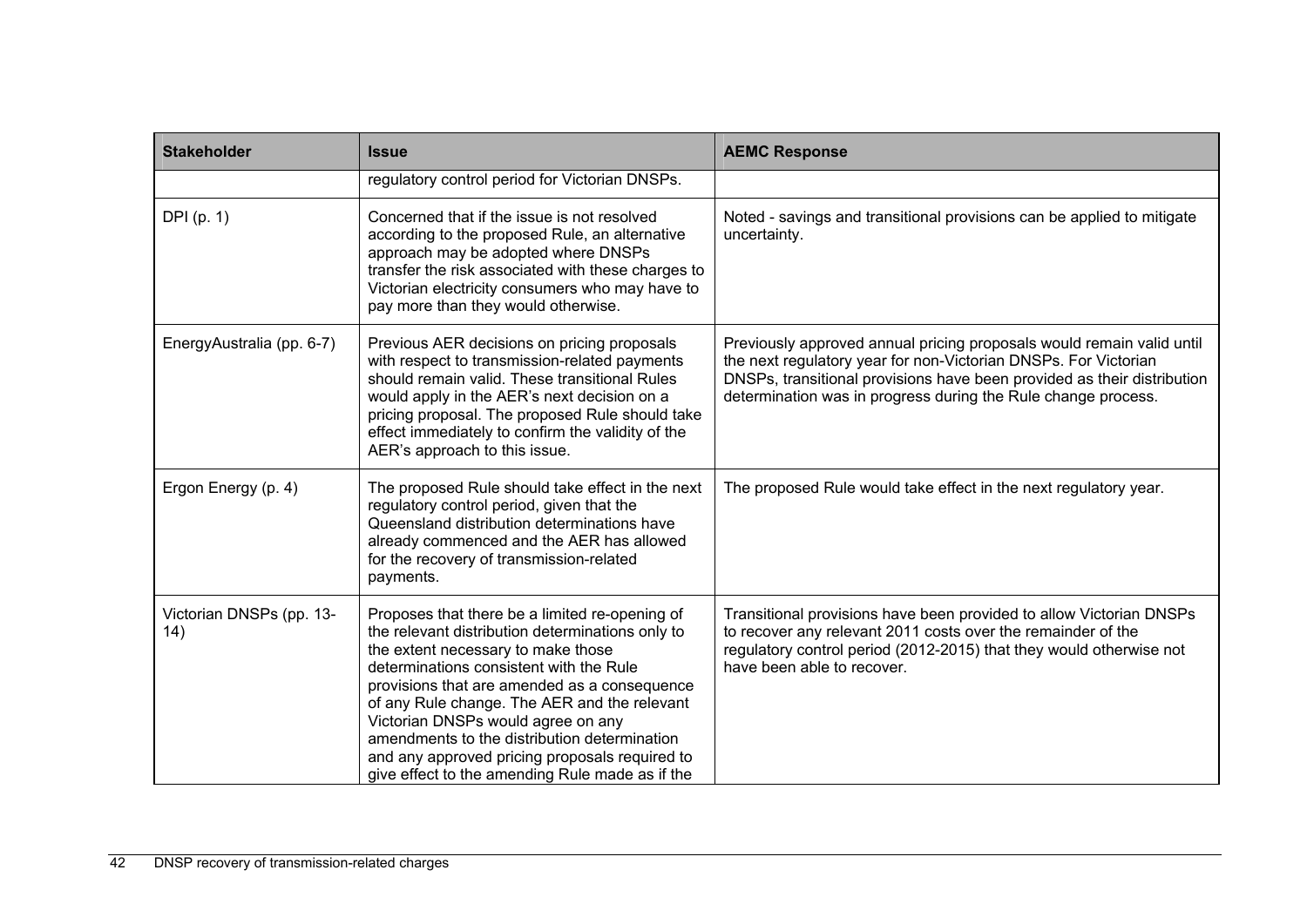| <b>Stakeholder</b>                                                                                                              | <b>Issue</b>                                                                                                                                                                                                                                                                                                                                                                                                                                                                                                                                                                                                                                                          | <b>AEMC Response</b>                                                                                                                                   |
|---------------------------------------------------------------------------------------------------------------------------------|-----------------------------------------------------------------------------------------------------------------------------------------------------------------------------------------------------------------------------------------------------------------------------------------------------------------------------------------------------------------------------------------------------------------------------------------------------------------------------------------------------------------------------------------------------------------------------------------------------------------------------------------------------------------------|--------------------------------------------------------------------------------------------------------------------------------------------------------|
|                                                                                                                                 | Rule change applied from 30 November 2009.<br>The distribution determination and approved<br>pricing proposals would be reopened only to the<br>extent necessary to give effect to the amending<br>Rule made agreed between the AER and the<br>relevant Victorian DNSP.                                                                                                                                                                                                                                                                                                                                                                                               |                                                                                                                                                        |
|                                                                                                                                 | Annual proposal pricing process versus distribution determination                                                                                                                                                                                                                                                                                                                                                                                                                                                                                                                                                                                                     |                                                                                                                                                        |
| AER (p. 2), Ergon Energy<br>(p. 3), EnergyAustralia (pp.<br>1,3-6), Integral Energy (p.<br>4), Victorian DNSPs (pp.<br>$10-12)$ | Recovery of transmission-related payments<br>through the annual pricing approval process is<br>appropriate. AER, EnergyAustralia and Victorian<br>DNSPs considers that forecast of costs under<br>the building block determination approach<br>creates a high risk of under or over recovery<br>from consumers. Most of the DNSPs consider<br>that these charges are also outside of the<br>DNSPs' control. The annual pricing approach<br>ensures that DNSPs will recover only their actual<br>charges and provides an assurance to end-users<br>that they will only pay for the actual expenses<br>incurred by DNSPs in respect of the relevant<br>cost components. | The draft Rule clarifies the existing annual pricing proposal process,<br>including clearly specifying the types of charges which can be<br>recovered. |
| Country Energy (p. 1)                                                                                                           | The current New South Wales arrangements<br>should be replicated for all regulatory<br>determinations and would enable appropriate<br>recovery of all transmission-related costs for<br>DNSPs.                                                                                                                                                                                                                                                                                                                                                                                                                                                                        | As above.                                                                                                                                              |
| Ergon Energy (pp. 3-4),<br>Victorian DNSPs (p. 9)                                                                               | The level of transparency in the calculation of<br>charges for transmission and distribution related<br>payments are appropriate. These charges are<br>subject to sufficient regulatory oversight through                                                                                                                                                                                                                                                                                                                                                                                                                                                             | Noted.                                                                                                                                                 |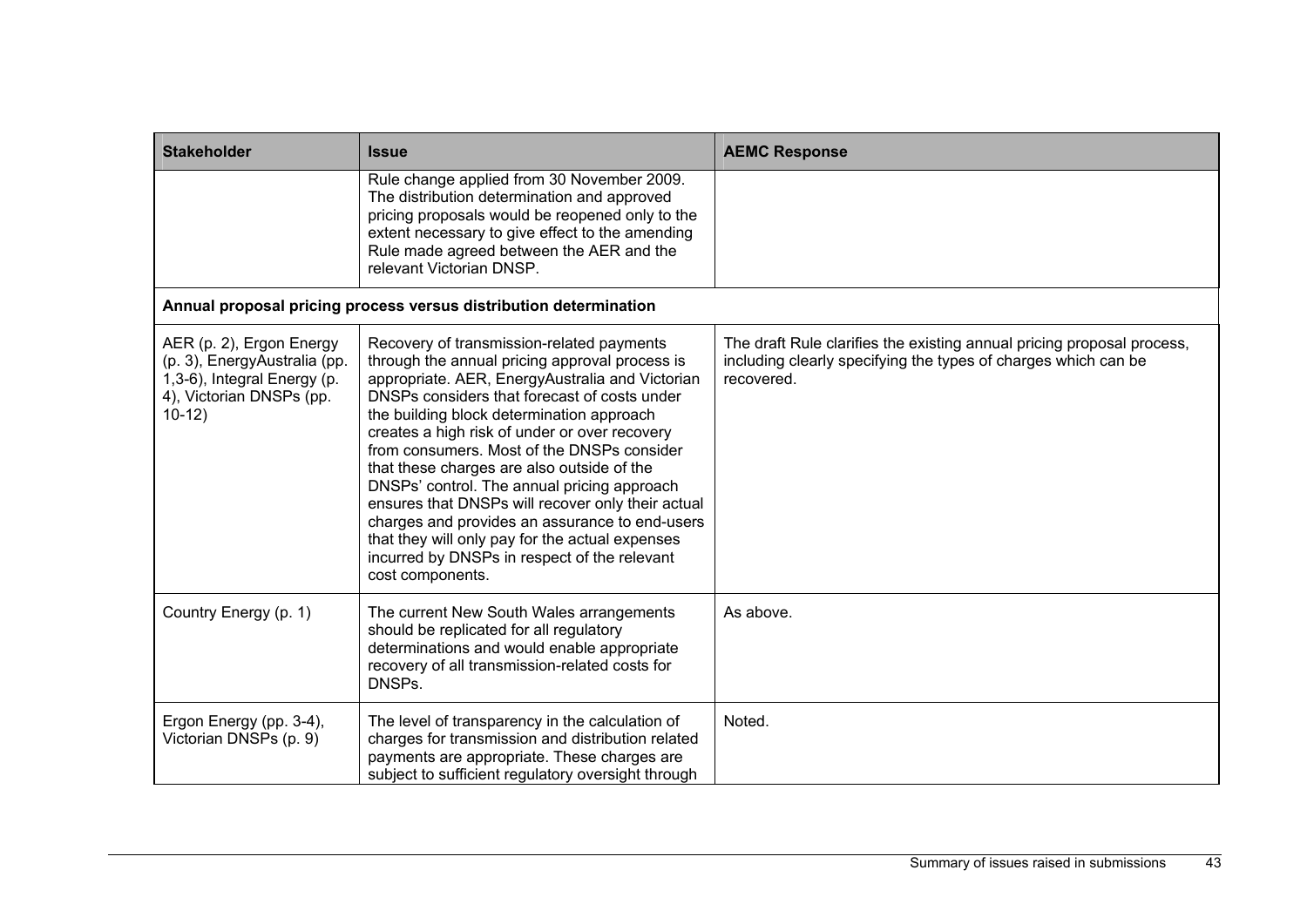| <b>Stakeholder</b>                                                     | <b>Issue</b>                                                                                                                                                                                                                                                                                                                                                     | <b>AEMC Response</b>                                                                                                                                                                                                                                                                                                                                                                    |  |  |  |
|------------------------------------------------------------------------|------------------------------------------------------------------------------------------------------------------------------------------------------------------------------------------------------------------------------------------------------------------------------------------------------------------------------------------------------------------|-----------------------------------------------------------------------------------------------------------------------------------------------------------------------------------------------------------------------------------------------------------------------------------------------------------------------------------------------------------------------------------------|--|--|--|
|                                                                        | regulatory processes managed by the AER.                                                                                                                                                                                                                                                                                                                         |                                                                                                                                                                                                                                                                                                                                                                                         |  |  |  |
| Integral Energy (p. 4),<br>AEMO(p. 1)                                  | The Proponent only seeks clarification on the<br>way it passes through these costs in a pricing<br>proposal approved by the AER, rather than<br>whether they should be included in an AER<br>distribution determination. Does not believe that<br>the broader matters raised in the Consultation<br>Paper are pertinent to objectives of the proposed<br>change. | To ensure the costs recovered are efficient costs and in the long term<br>interests of consumers, consideration of the different options to ensure<br>the appropriate level of regulatory oversight for these costs needs to<br>be taken into account, whether this would be achieved through the<br>annual pricing proposal process, distribution determination or another<br>process. |  |  |  |
|                                                                        | Types of recoverable transmission-related and other charges                                                                                                                                                                                                                                                                                                      |                                                                                                                                                                                                                                                                                                                                                                                         |  |  |  |
| All submissions                                                        | The transmission charges to be paid to TNSPs<br>for use of the transmission system, avoided<br>TUOS to be paid to embedded generators, and<br>payments made to other DNSPs for use of their<br>network (inter-DNSP payments) costs should be<br>recoverable.                                                                                                     | See section 5.3.                                                                                                                                                                                                                                                                                                                                                                        |  |  |  |
| AEMO (p. 1)                                                            | Rule change will clarify that costs identified in the<br>joint RIT-T assessments may be recovered by<br>DNSPs where they cover prescribed services.                                                                                                                                                                                                              | See above.                                                                                                                                                                                                                                                                                                                                                                              |  |  |  |
| ENERGEX (p. 1), Ergon<br>Energy (p. 2), Victorian<br>DNSPs (pp. 3,5-6) | Any transmission service charges regardless of<br>service classification (prescribed, negotiated or<br>non-regulated) incurred in the provision of<br>standard/direct control services should be<br>recoverable.                                                                                                                                                 | See above.                                                                                                                                                                                                                                                                                                                                                                              |  |  |  |
| EnergyAustralia (pp. 1,4-5)                                            | Current practice in New South Wales is to enable<br>the DNSP to recover the gross payments made<br>to another distributor. Propose changes to the<br>drafting of the proposed Rule, where the                                                                                                                                                                    | Noted - this issue is resolved by specifying charges for distribution<br>services provided by another DNSP but only to the extent those<br>charges comprise of charges incurred by that DNSP for prescribed<br>transmission services or charges for standard control services, which                                                                                                    |  |  |  |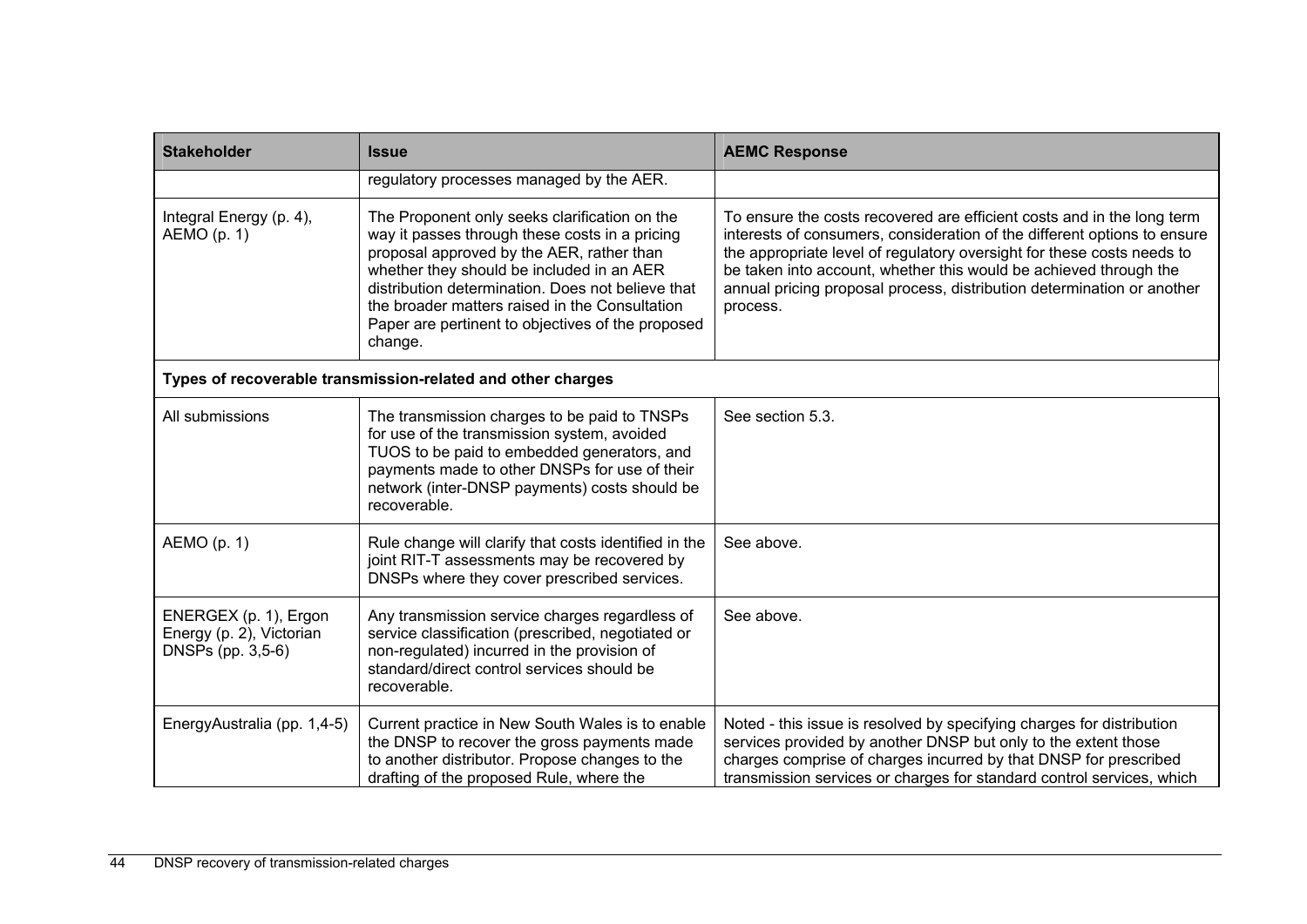| <b>Stakeholder</b>                                   | <b>Issue</b>                                                                                                                                                                                                                                                                                                                                                                                                                                                                   | <b>AEMC Response</b>                                                                                 |
|------------------------------------------------------|--------------------------------------------------------------------------------------------------------------------------------------------------------------------------------------------------------------------------------------------------------------------------------------------------------------------------------------------------------------------------------------------------------------------------------------------------------------------------------|------------------------------------------------------------------------------------------------------|
|                                                      | provision should only refer to payments made by<br>a DNSP and remove the reference to 'net' of<br>services provided to other distributors.<br>Otherwise, DNSPs would not be unable to<br>recover their annual revenue requirement.                                                                                                                                                                                                                                             | should be recoverable under the annual pricing proposal process. See<br>section 5.3.                 |
| EnergyAustralia (p. 4)                               | Without an ability to recover inter-DNSP<br>payments, a DNSP may have perverse<br>incentives to build additional network to service<br>the customers directly from its own distribution<br>network.                                                                                                                                                                                                                                                                            | Noted.                                                                                               |
| EnergyAustralia (p. 5)                               | Rules require DNSPs to make avoided customer<br>TUOS payments to embedded generators.<br>Under Clause 5.5 of the NER, a DNSP must<br>pass through to a Connection Applicant the<br>amount for the locational component of<br>prescribed TUOS services that would have been<br>payable by the DNSP to a TNSP had the<br>Connection Applicant not been connected to its<br>distribution network.                                                                                 | Avoided customer TUOS payments should be recoverable through the<br>annual pricing proposal process. |
| Ergon Energy (pp. 2-3),<br>Victorian DNSPs (pp. 6-8) | Any definition of 'inter-DNSP payments' should<br>cover all aggregate charges paid by one DNSP<br>to another DNSP which is associated with the<br>connection and use of its network. Given the<br>relatively wide nature of distribution services that<br>may potentially be provided by one DNSP to<br>another DNSP, it is preferable not to define inter-<br>DNSP; but if necessary, it could be "a payment"<br>between distributors for use of the distribution<br>system". | See above.                                                                                           |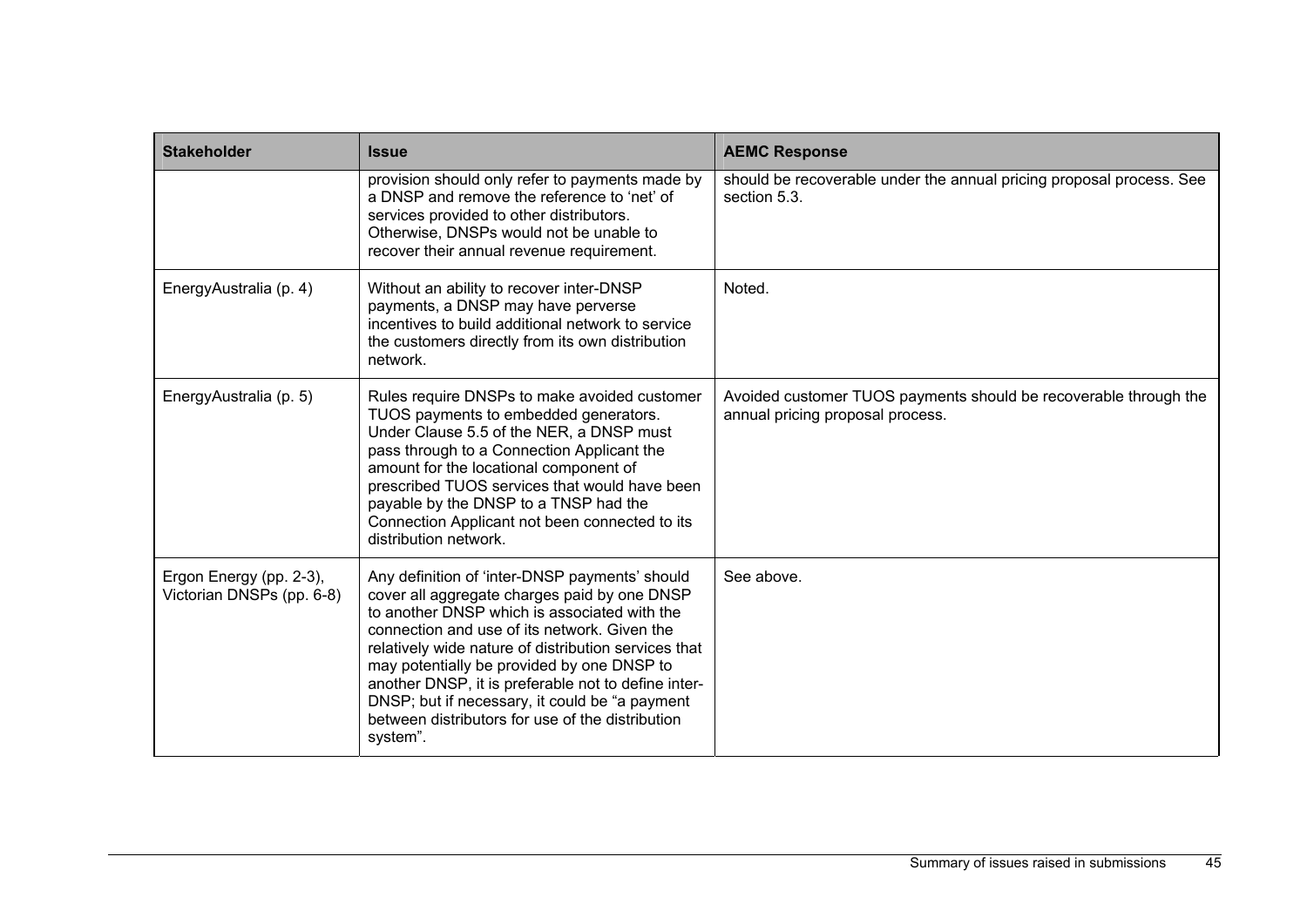| <b>Stakeholder</b>        | <b>Issue</b>                                                                                                                                                                                                                                                                                                                                                                                                                                                            | <b>AEMC Response</b> |
|---------------------------|-------------------------------------------------------------------------------------------------------------------------------------------------------------------------------------------------------------------------------------------------------------------------------------------------------------------------------------------------------------------------------------------------------------------------------------------------------------------------|----------------------|
| Victorian DNSPs (p. 4)    | The current definition for "transmission services"<br>under the NER should apply and charges<br>associated with transmission services should be<br>represented in the tariffs submitted as part of the<br>annual pricing proposal process.                                                                                                                                                                                                                              | See above.           |
| Victorian DNSPs (pp. 5-6) | Non-regulated transmission services are<br>transmission services that are neither prescribed<br>nor negotiated transmission services. Non-<br>regulated transmission services are not<br>regulated under Chapter 6A. Services that are<br>capable of being provided on a genuinely<br>competitive basis are non-regulated transmission<br>services. DNSPs would negotiate a charge for<br>such services directly with the unregulated<br>transmission service provider. | See above.           |
| Victorian DNSPs (p. 6)    | There may be a difference of opinion as to<br>whether any augmentation required to the<br>transmission network to facilitate the connection<br>is to be properly characterised as a prescribed<br>transmission service or a negotiated<br>transmission service. However, AEMO has<br>previously stated that negotiated services can be<br>inputs to standard control services. Therefore, it<br>should be recoverable.                                                  | See above.           |
| Victorian DNSPs (p. 8)    | Given the different approaches taken to<br>payments between DNSPs for use of the<br>distribution network in New South Wales and<br>Victoria, the proposed Rule should be amended<br>to require the pricing proposal to provide for<br>tariffs designed to pass on to customers the                                                                                                                                                                                      | See above.           |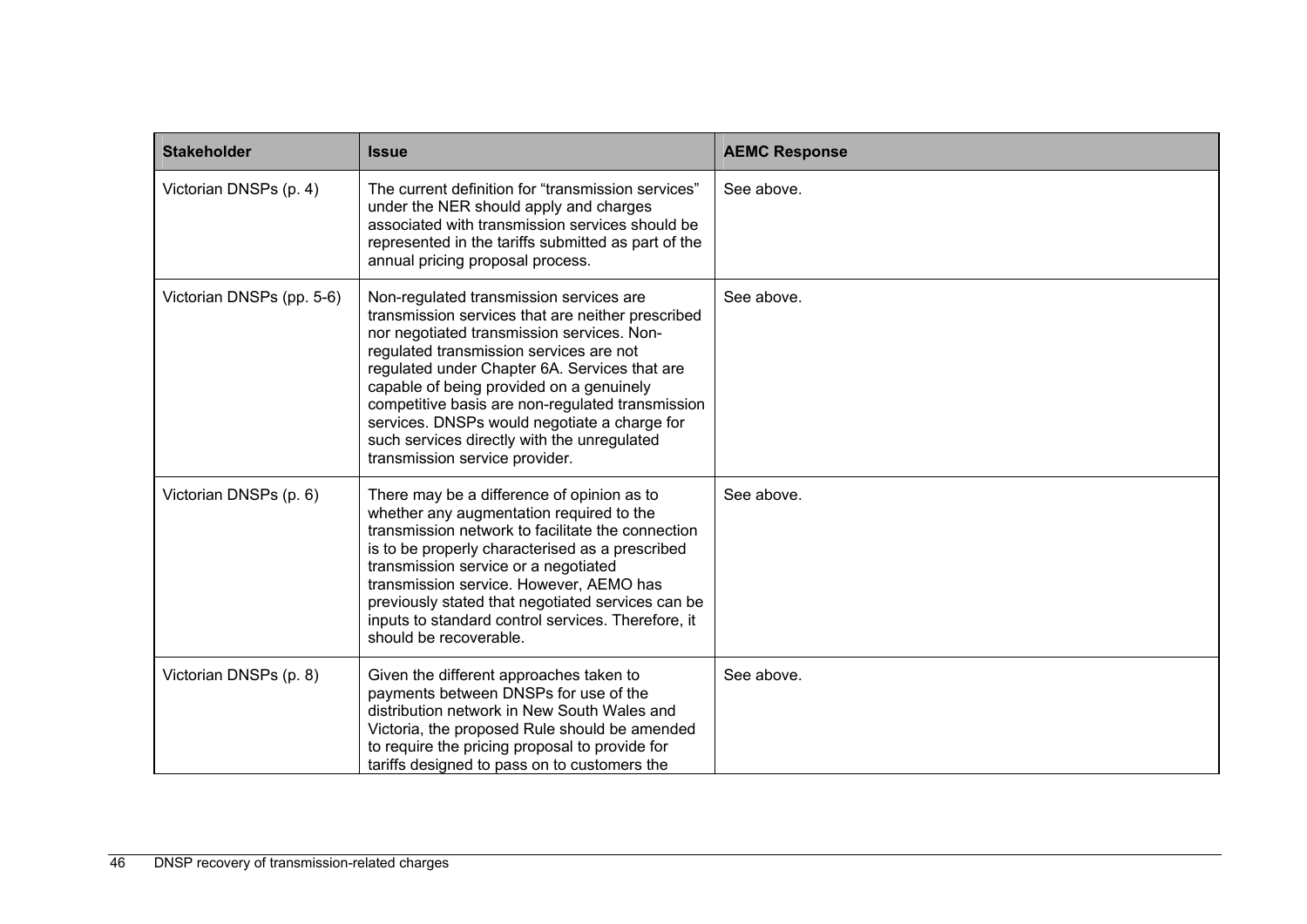| <b>Stakeholder</b>                              | <b>Issue</b>                                                                                                                                                                                                                                                                                                                                                                                                                                                                                                                                                                                                                                                                                                                                                                         | <b>AEMC Response</b>                                                                                                                                                                               |
|-------------------------------------------------|--------------------------------------------------------------------------------------------------------------------------------------------------------------------------------------------------------------------------------------------------------------------------------------------------------------------------------------------------------------------------------------------------------------------------------------------------------------------------------------------------------------------------------------------------------------------------------------------------------------------------------------------------------------------------------------------------------------------------------------------------------------------------------------|----------------------------------------------------------------------------------------------------------------------------------------------------------------------------------------------------|
|                                                 | charges to be incurred by the DNSP for<br>distribution services provided by other DNSPs.<br>The netting or otherwise of such charges is an<br>administrative process that can be dealt with in<br>the pricing proposal, which is subject to approval<br>by the AER.                                                                                                                                                                                                                                                                                                                                                                                                                                                                                                                  |                                                                                                                                                                                                    |
| Victorian DNSPs (pp. 4,8-<br>9)                 | Under clause 5.6.2(m), where an NSP<br>implements a generation option as an alternative<br>to network augmentation, the cost of the network<br>support is to be included in distribution service<br>prices. These are charges for network support<br>agreements which cannot be forecast accurately<br>as part of the distribution determination process.<br>These charges should be recovered through<br>tariffs as part of the annual pricing proposal<br>process.                                                                                                                                                                                                                                                                                                                 | See above                                                                                                                                                                                          |
| Victorian DNSPs - initial<br>submission (p. 10) | A significant component of 'other charges' is<br>avoided transmission costs. Two DNSPs<br>currently report charges in this category, Jemena<br>and SP AusNet. SP AusNet makes payments for<br>avoided transmission costs to the owners of the<br>Bairnsdale Power Station, in the context of a<br>network support agreement which was<br>negotiated and finalised in 2001. Avoided<br>transmission charges reflect the opportunity cost<br>of building a transmission link between Morwell<br>and Bairnsdale and are also representative of<br>the capital and operating costs that would have<br>been incurred in the construction and<br>commissioning of a terminal station in<br>Bairnsdale. This network support agreement was<br>approved by the ESC and is expected to remain | A specific transitional provision has been included to allow for SPI<br>Electricity to recover these costs associated to the Bairnsdale Power<br>Station which was previously approved by the ESC. |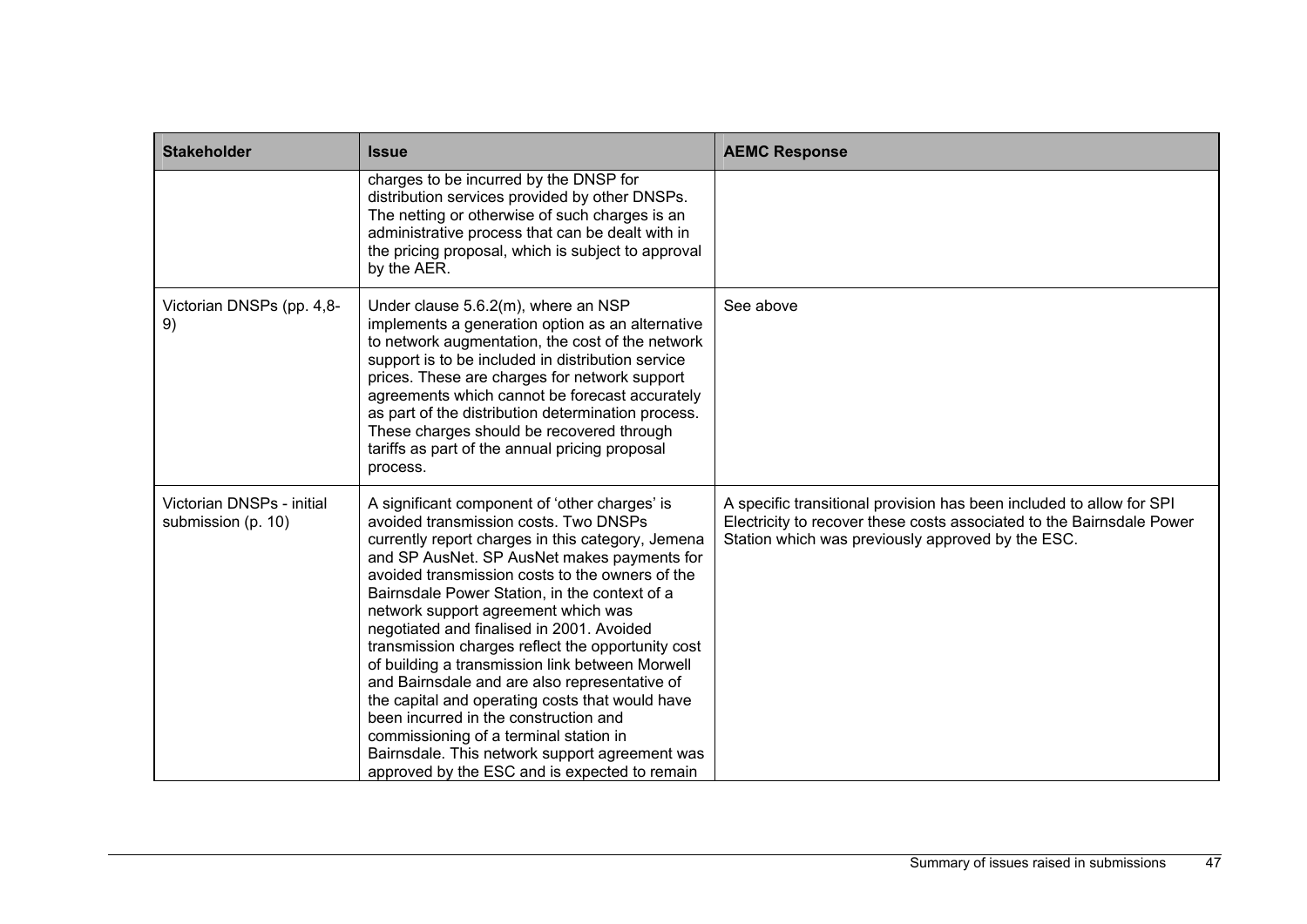| <b>Stakeholder</b>                                            | <b>Issue</b>                                                                                                                                                                                                                                                                                                                                                                                                            | <b>AEMC Response</b> |
|---------------------------------------------------------------|-------------------------------------------------------------------------------------------------------------------------------------------------------------------------------------------------------------------------------------------------------------------------------------------------------------------------------------------------------------------------------------------------------------------------|----------------------|
|                                                               | in place until 2020.                                                                                                                                                                                                                                                                                                                                                                                                    |                      |
| <b>Administrative efficiency</b>                              |                                                                                                                                                                                                                                                                                                                                                                                                                         |                      |
| EnergyAustralia (pp. 1,6),<br>Victorian DNSPs (pp. 12-<br>13) | There should be no administrative costs on the<br>AER and DNSPs with the proposed Rule as it<br>only codifies existing practice. However if the<br>Rule change is not made, there would be a<br>significant increase in administrative costs for all<br>DNSPs as they would have to seek recovery of<br>charges by other means that may create a<br>significant administrative burden.                                  | Noted.               |
| <b>Magnitude of costs</b>                                     |                                                                                                                                                                                                                                                                                                                                                                                                                         |                      |
| EnergyAustralia (pp. 2, 3,<br>5)                              | For EnergyAustralia, prescribed exit fees<br>accounted for approximately \$60m of the<br>charges were passed through to TNSPs in 2009-<br>10. It currently pays in the order of \$9m annually<br>as inter-DNSP payments to Integral. In 2009-10,<br>EnergyAustralia paid approximately \$2.2m for<br>avoided TUOS charges.                                                                                              | Noted.               |
| Victorian DNSPs - initial<br>submission (p. 9)                | Transmission-related service charges for<br>Victorian DNSPs ranged from \$6.9m to \$18.3m,<br>with an average of \$11.3m between 2006 to<br>2010. Inter-DNSP payments ranged from -\$4.2m<br>to \$4.7m, with an average of \$0.2m. Avoided<br>customer TUOS payments ranged from \$0 to<br>\$1.1m, with an average of \$0.2m. Avoided<br>transmission payments ranged from \$0 to \$9.3m,<br>with an average of \$1.9m. | Noted.               |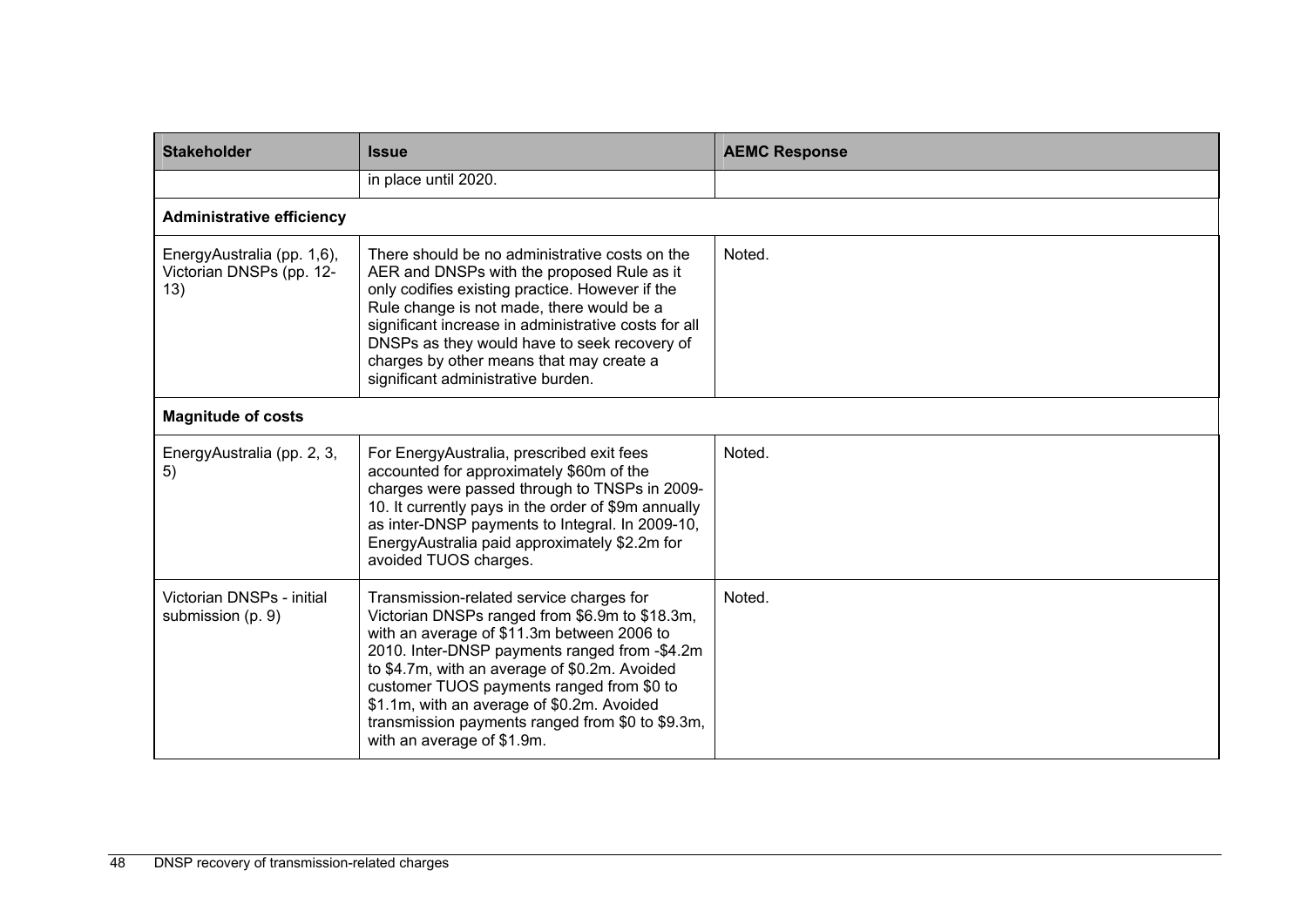| <b>Stakeholder</b>     | <b>Issue</b>                                                                                                                                                                                                                                                          | <b>AEMC Response</b>                                                                                 |
|------------------------|-----------------------------------------------------------------------------------------------------------------------------------------------------------------------------------------------------------------------------------------------------------------------|------------------------------------------------------------------------------------------------------|
| Level of prescription  |                                                                                                                                                                                                                                                                       |                                                                                                      |
| Victorian DNSPs (p. 9) | Given the regulatory practice in relation to the<br>pass through of transmission-related costs may<br>have developed differently in the various NEM<br>jurisdictions, and potentially different<br>approaches, this Rule change should not be<br>overly prescriptive. | Noted - prescription may be necessary where uncertainty may arise<br>that would not promote the NEO. |

#### **A.2 Second round of consultation**

| <b>Stakeholder</b>     | <b>Issue</b>                                                                                                                                                        | <b>AEMC Response</b> |  |
|------------------------|---------------------------------------------------------------------------------------------------------------------------------------------------------------------|----------------------|--|
| General                |                                                                                                                                                                     |                      |  |
| Country Energy (p. 1)  | Supports the draft Rule. Consistent with the way<br>NSW DNSPs currently prepare their annual pricing<br>proposals and the NER will be consistent across<br>the NEM. | Noted.               |  |
| EnergyAustralia (p. 1) | Strongly supports the draft Rule, with suggested<br>changes to improve outcomes consistent with the<br>AEMC's draft determination.                                  | Noted.               |  |
| Ergon Energy (p. 1)    | Does not support the draft Rule.                                                                                                                                    | Noted.               |  |
| ETSA Utilities (p. 1)  | Supports the Victorian DNSPs' submission.                                                                                                                           | Noted.               |  |
| Victorian DNSPs (p. 1) | Agrees that all of the charges specified by the<br>AEMC should be provided for in the annual pricing                                                                | See below.           |  |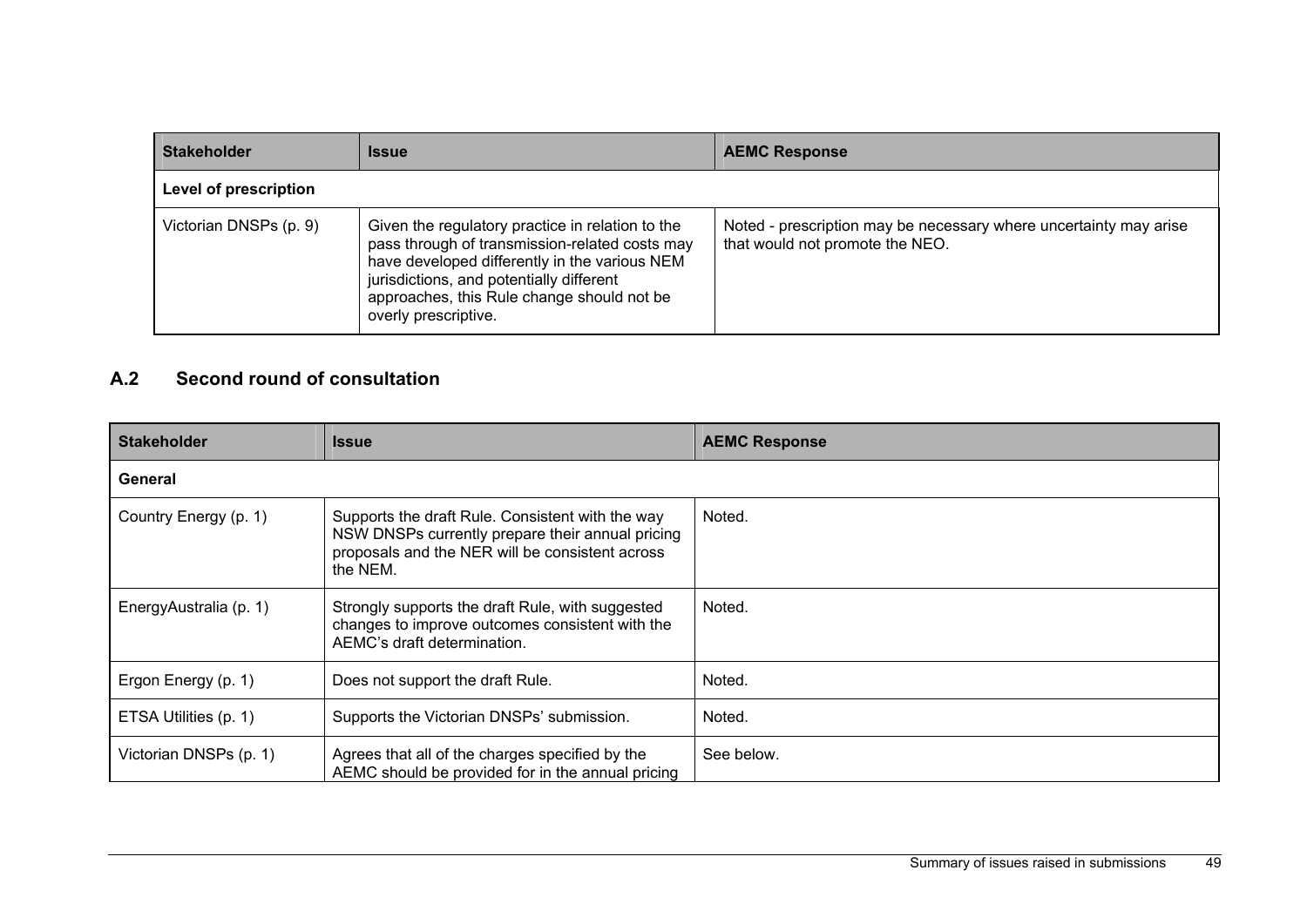| <b>Stakeholder</b>                                                             | <b>Issue</b>                                                                                                                                                                                                                                                                                                                                                                                                                                                                                                                                                                                                                                                                                                                                                                                                   | <b>AEMC Response</b>                                                                                                                                                                                                                                                                                                                                                                                                                                                                                                                                                                                                                                                                                                                             |
|--------------------------------------------------------------------------------|----------------------------------------------------------------------------------------------------------------------------------------------------------------------------------------------------------------------------------------------------------------------------------------------------------------------------------------------------------------------------------------------------------------------------------------------------------------------------------------------------------------------------------------------------------------------------------------------------------------------------------------------------------------------------------------------------------------------------------------------------------------------------------------------------------------|--------------------------------------------------------------------------------------------------------------------------------------------------------------------------------------------------------------------------------------------------------------------------------------------------------------------------------------------------------------------------------------------------------------------------------------------------------------------------------------------------------------------------------------------------------------------------------------------------------------------------------------------------------------------------------------------------------------------------------------------------|
|                                                                                | proposal process, but concerned that the draft Rule<br>does not sufficiently address recovery of all<br>transmission services that may be inputs into the<br>provision of standard control services by DNSPs.                                                                                                                                                                                                                                                                                                                                                                                                                                                                                                                                                                                                  |                                                                                                                                                                                                                                                                                                                                                                                                                                                                                                                                                                                                                                                                                                                                                  |
| <b>Other charges</b>                                                           |                                                                                                                                                                                                                                                                                                                                                                                                                                                                                                                                                                                                                                                                                                                                                                                                                |                                                                                                                                                                                                                                                                                                                                                                                                                                                                                                                                                                                                                                                                                                                                                  |
| EnergyAustralia (p. 6),<br>ETSA Utilities (p. 1),<br>Victorian DNSPs (pp. 4-6) | "Other charges" may be specified in a distribution<br>determination and then be dealt with as part of the<br>annual pricing proposal process. This would give<br>the AER the flexibility to decide whether any other<br>applicable charges and payments can be<br>recovered by a DNSP as part of the annual pricing<br>proposal process. This will allow for new types of<br>charges and payments that may likely arise in the<br>future, and make better allowance for different<br>types of arrangements between DNSPs and<br>between DNSPs and TNSPs in different<br>jurisdictions. Unique circumstances in Victoria<br>where certain services have the potential to be<br>classified as negotiated transmission services and<br>the Victorian DNSPs would incur transmission<br>charges for such services. | The proposed inclusion of "other charges" is too broad. The appropriate<br>charges need to be clarified and defined.                                                                                                                                                                                                                                                                                                                                                                                                                                                                                                                                                                                                                             |
| EnergyAustralia (p. 6)                                                         | Another example of other charges is for SENEs<br>services where a coordinating TNSP would need to<br>levy charges on DNSPs to recover the residual<br>amount that is not paid for by generators.                                                                                                                                                                                                                                                                                                                                                                                                                                                                                                                                                                                                               | The draft Rule for SENEs no longer requires customers to underwrite the<br>cost of spare network capacity for the purpose of connecting future<br>generation. According to the draft Rule for SENEs, TNSPs would<br>therefore not be passing through network costs associated with SENEs to<br>DNSPs. While the draft Rule for SENEs does require DNSPs to<br>cooperate with TNSPs for the purpose of conducting a SENE design and<br>costing study, the TNSP would have to meet the reasonable costs of the<br>DNSP in complying with any request for information (clause 5.5A.4(b) of<br>the draft Rule for SENEs). In addition to this, given that the SENEs Rule<br>change process is still underway, it would not be appropriate to include |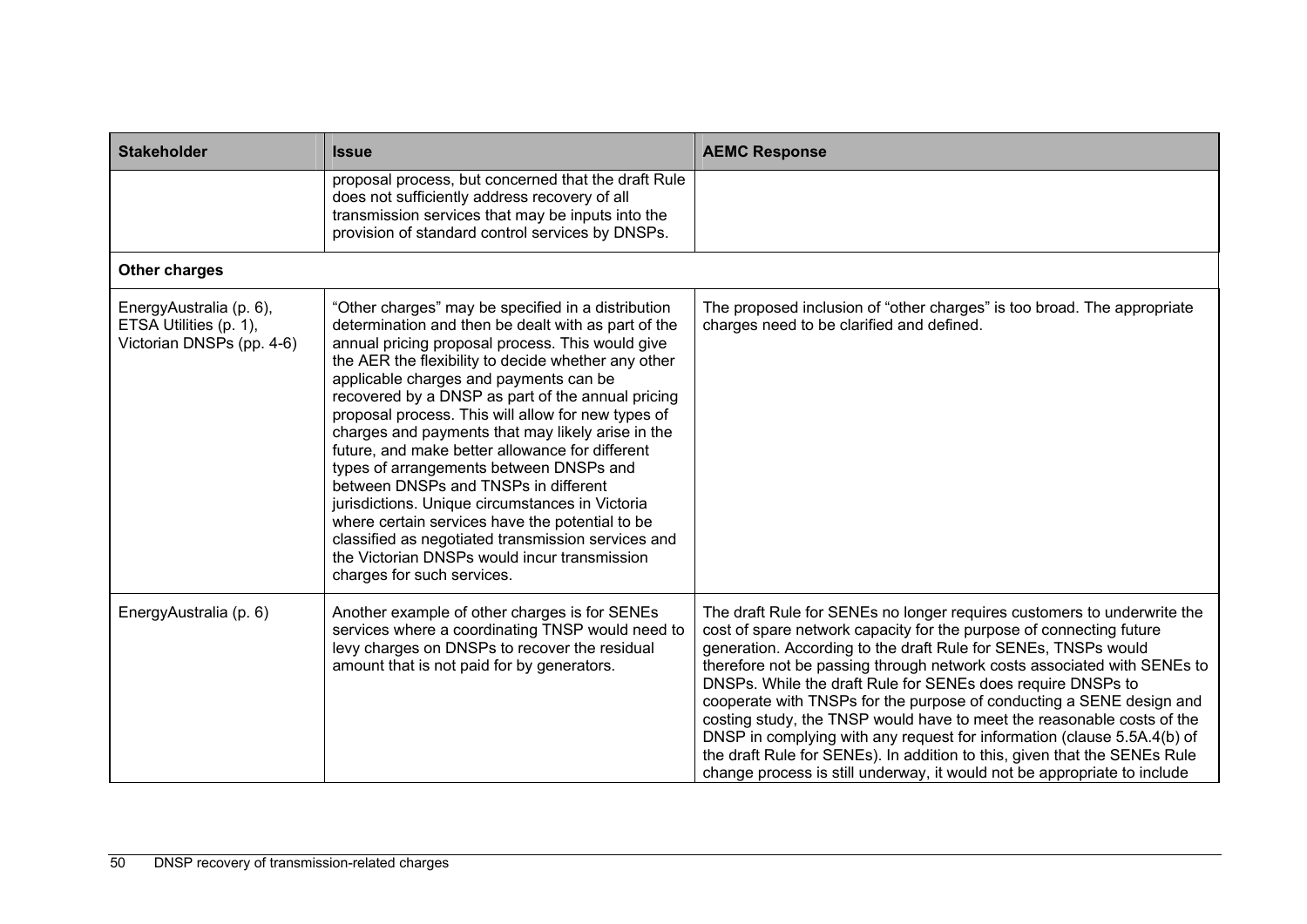| <b>Stakeholder</b>               | <b>Issue</b>                                                                                                                                                                                                                                                                                                                                                                                                                                                                                                                            | <b>AEMC Response</b>                                                                                                                                                                                                                                                                                                                                                                                                                                                                                                          |
|----------------------------------|-----------------------------------------------------------------------------------------------------------------------------------------------------------------------------------------------------------------------------------------------------------------------------------------------------------------------------------------------------------------------------------------------------------------------------------------------------------------------------------------------------------------------------------------|-------------------------------------------------------------------------------------------------------------------------------------------------------------------------------------------------------------------------------------------------------------------------------------------------------------------------------------------------------------------------------------------------------------------------------------------------------------------------------------------------------------------------------|
|                                  |                                                                                                                                                                                                                                                                                                                                                                                                                                                                                                                                         | any charges related to SENEs for the purposes of this Rule<br>determination.                                                                                                                                                                                                                                                                                                                                                                                                                                                  |
| EnergyAustralia (p. 6)           | There would be sufficient regulatory oversight if the<br>AER was required to make its decision as part of a<br>regulatory determination, subject to the following<br>guiding principles: recovery of charges or<br>payments must be for legitimate costs that a DNSP<br>incurs in providing distribution standard control<br>services; and charges or payments to be recovered<br>under the annual pricing proposal process should<br>be those largely outside the control of the DNSP<br>and/or subject to other regulatory processes. | See above.                                                                                                                                                                                                                                                                                                                                                                                                                                                                                                                    |
| Victorian DNSPs (p. 4)           | Suggests that other charges would not be<br>numerous, in most circumstances no additional<br>categories would be nominated and would be<br>limited to unique circumstances. Therefore, there<br>would be no additional administrative burden on<br>the AER.                                                                                                                                                                                                                                                                             | See above.                                                                                                                                                                                                                                                                                                                                                                                                                                                                                                                    |
| Victorian DNSPs (p. 6)           | Legitimate charges potentially excluded under the<br>draft Rule includes: negotiated transmission<br>services and non-regulated transmission services<br>that are inputs for standard control services by<br>DNSPs, distribution services charges from another<br>DNSP for negotiated or non-regulated transmission<br>services, and network support agreements.                                                                                                                                                                        | Other than the charges specified under the annual pricing proposal<br>process, other charges incurred by DNSPs may well be legitimate<br>business costs that DNSPs should be allowed to recover. However, some<br>of these costs could be within the DNSPs' control and should be subject<br>to sufficient rigour, which the annual pricing proposal process would not<br>provide, and hence could be assessed under the distribution<br>determination process or, in certain circumstances, as a cost pass<br>through event. |
| Victorian DNSPs (pp. 5-6,<br>17) | Confirms that there are no similar network support<br>agreements currently in existence. Although<br>network support agreements are not common for<br>DNSPs, it is more likely in Victoria because they                                                                                                                                                                                                                                                                                                                                 | Given the broad nature of such agreements, and only the Bairnsdale<br>network support agreement being in existence which was previously<br>approved by the ESC, only the Bairnsdale network support agreement<br>payments should be included under the annual pricing proposal process.                                                                                                                                                                                                                                       |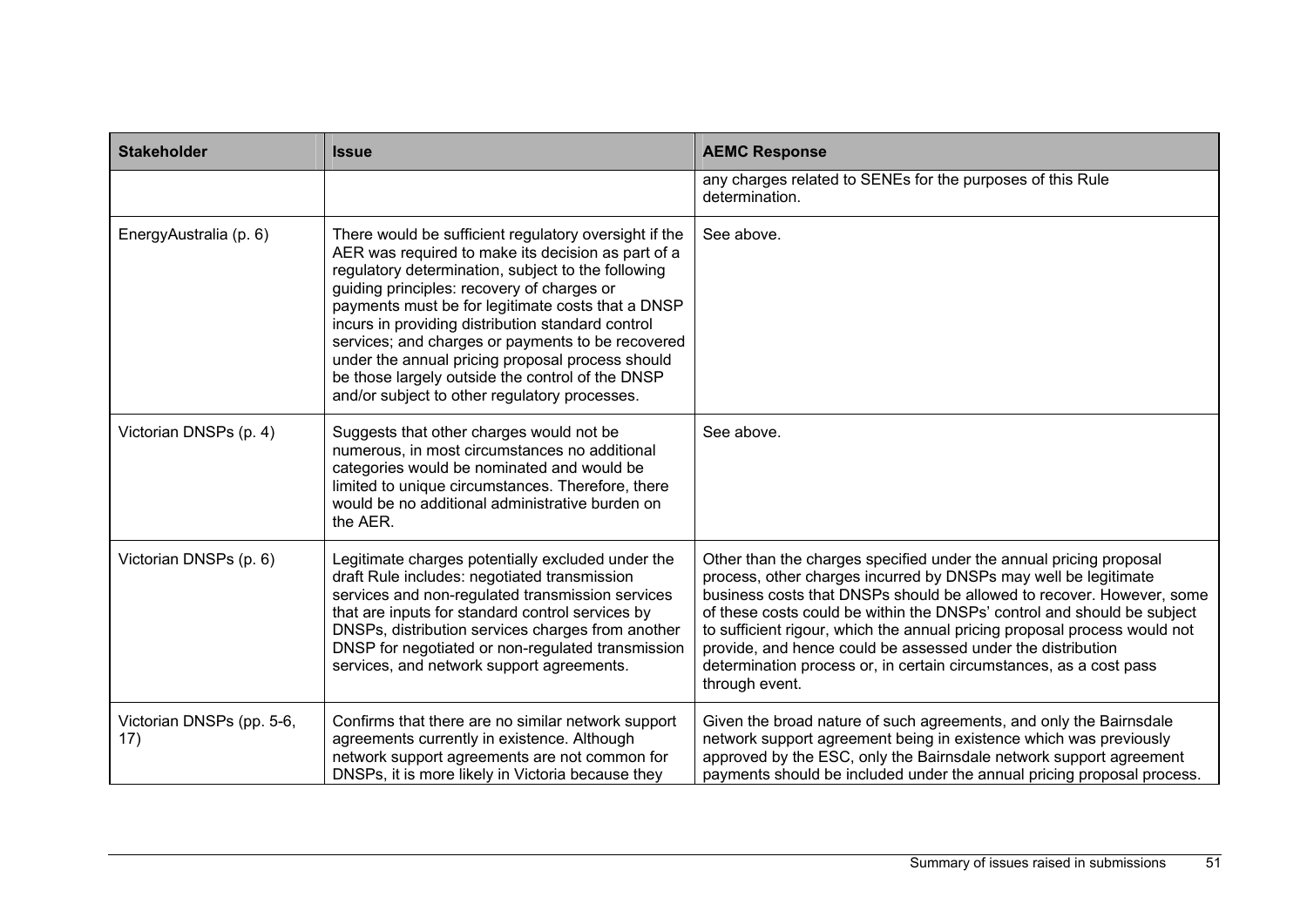| <b>Stakeholder</b>                  | <b>Issue</b>                                                                                                                                                                                                                                                                                                                                                                                                                                                                                                                                                                                                                                                               | <b>AEMC Response</b>                                                                                                                                                                                                                                                                              |
|-------------------------------------|----------------------------------------------------------------------------------------------------------------------------------------------------------------------------------------------------------------------------------------------------------------------------------------------------------------------------------------------------------------------------------------------------------------------------------------------------------------------------------------------------------------------------------------------------------------------------------------------------------------------------------------------------------------------------|---------------------------------------------------------------------------------------------------------------------------------------------------------------------------------------------------------------------------------------------------------------------------------------------------|
|                                     | have a transmission connection planning role.<br>These costs cannot be forecast as operating<br>expenditure for the purposes of the distribution<br>determination process. Such costs should be more<br>efficiently passed on to end users through the<br>annual pricing proposal process as other charges.<br>If not included as other charges, then network<br>support agreements should be another category of<br>charges under the annual pricing proposal process<br>provisions. This should provide sufficient regulatory<br>oversight and flexibility to the AER.                                                                                                   | If there are any new network support agreements in the future, then this<br>should be submitted to the AER in the distribution determination process<br>or, in certain circumstances, as a cost pass through event.                                                                               |
| <b>Transmission service charges</b> |                                                                                                                                                                                                                                                                                                                                                                                                                                                                                                                                                                                                                                                                            |                                                                                                                                                                                                                                                                                                   |
| ETSA Utilities (p. 1)               | Charges associated to transmission services<br>generally should be dealt through the annual<br>pricing proposal process. At a minimum, this<br>should include prescribed and negotiated<br>transmission services as opposed to designated<br>pricing proposal services.                                                                                                                                                                                                                                                                                                                                                                                                    | The proposed inclusion of "transmission service charges" is too broad.<br>The appropriate charges need to be clarified and defined.                                                                                                                                                               |
| Ergon Energy (pp. 1-2)              | Definition of designated pricing proposal charges is<br>too narrow and does not capture non-regulated<br>transmission service charges and other<br>transmission-related charges that DNSPs incur in<br>providing standard control services and currently<br>recovered as TUOS charges passed through to<br>customers. These costs are already recoverable<br>through the current distribution determination<br>process. These include non-regulated transmission<br>service charges in relation to four non-regulated<br>connection points between Ergon Energy's<br>distribution network and Powerlink's transmission<br>network, and charges for Ergon Energy to use the | For Ergon Energy and ENERGEX's non-regulated transmission-related<br>charges, this was allowed for in their current distribution determinations.<br>In the interim, these charges could be recovered under the annual pricing<br>proposal process for only the current regulatory control period. |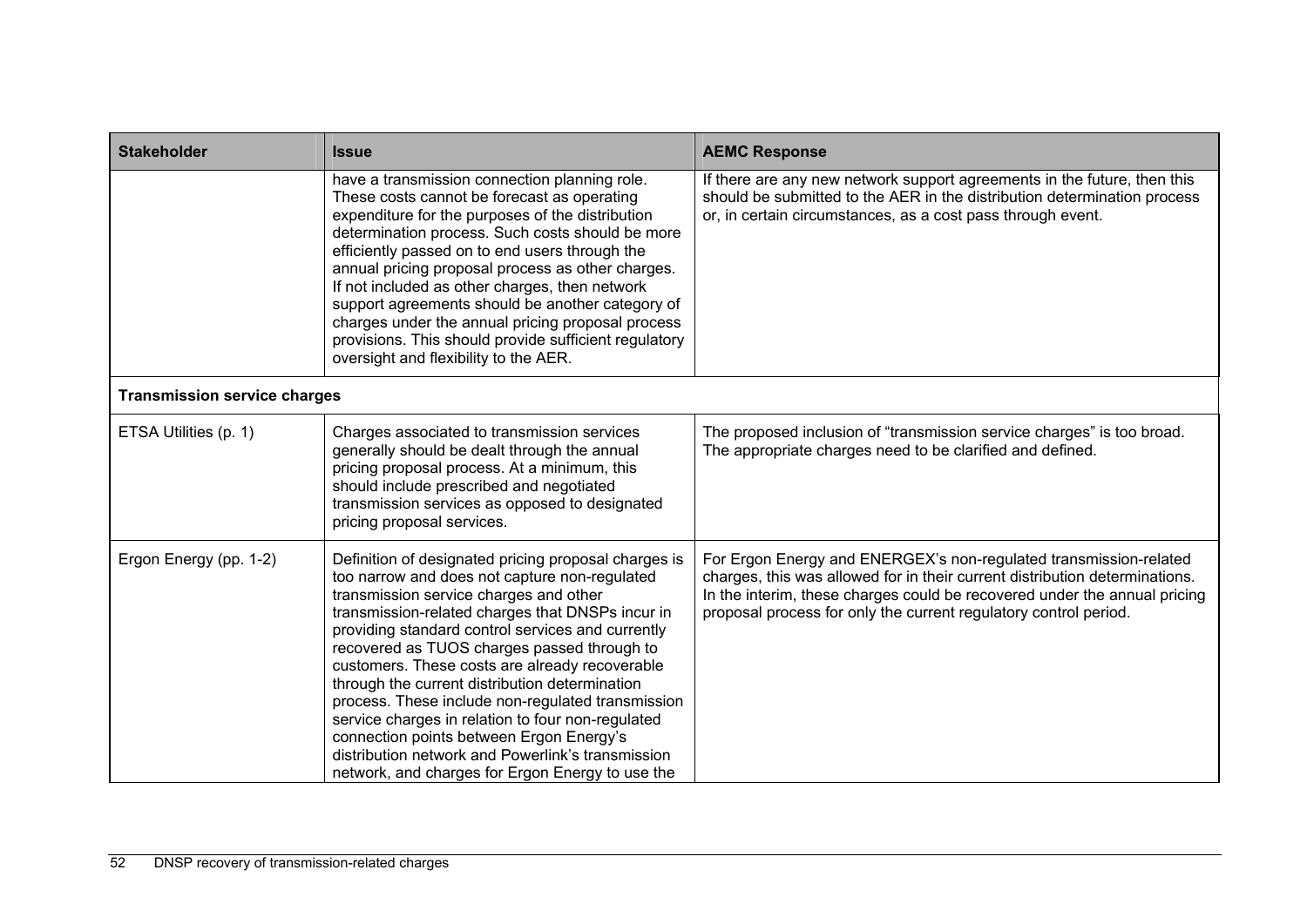| <b>Stakeholder</b>                         | <b>Issue</b>                                                                                                                                                                                                                                                                                                                                                                                                                                                                                                                                                                                                                                                                                      | <b>AEMC Response</b>                                                                                                                                                                                                                                                                                                                                                                                                                                                                                                                                                                                                                                                                                                                                                                                                                                                                                                                                                                                                                                                                                                                                                                                                                                                                                                                                                                                                                                                                                                                                                   |
|--------------------------------------------|---------------------------------------------------------------------------------------------------------------------------------------------------------------------------------------------------------------------------------------------------------------------------------------------------------------------------------------------------------------------------------------------------------------------------------------------------------------------------------------------------------------------------------------------------------------------------------------------------------------------------------------------------------------------------------------------------|------------------------------------------------------------------------------------------------------------------------------------------------------------------------------------------------------------------------------------------------------------------------------------------------------------------------------------------------------------------------------------------------------------------------------------------------------------------------------------------------------------------------------------------------------------------------------------------------------------------------------------------------------------------------------------------------------------------------------------------------------------------------------------------------------------------------------------------------------------------------------------------------------------------------------------------------------------------------------------------------------------------------------------------------------------------------------------------------------------------------------------------------------------------------------------------------------------------------------------------------------------------------------------------------------------------------------------------------------------------------------------------------------------------------------------------------------------------------------------------------------------------------------------------------------------------------|
|                                            | non-regulated 220kV network which supplies the<br>Cloncurry Township.                                                                                                                                                                                                                                                                                                                                                                                                                                                                                                                                                                                                                             |                                                                                                                                                                                                                                                                                                                                                                                                                                                                                                                                                                                                                                                                                                                                                                                                                                                                                                                                                                                                                                                                                                                                                                                                                                                                                                                                                                                                                                                                                                                                                                        |
| Victorian DNSPs (pp. 7, 12,<br>$14-15, 20$ | In the absence of an "other charges" category<br>under the annual pricing proposal process, all<br>transmission charges (prescribed, negotiated and<br>non-regulated) should be recoverable. DNSPs do<br>not have direct control over transmission services<br>they may incur for inputs to providing standard<br>control services and should therefore be recovered<br>through the annual pricing proposal process. In the<br>absence of all transmission service charges being<br>recoverable under the annual pricing proposal<br>process, the amending Rule should at least include<br>charges for prescribed and negotiated transmission<br>services in the annual pricing proposal process. | For negotiated transmission service charges (in general), there is not<br>sufficient regulatory oversight under the annual pricing proposal process<br>in protecting small customers. The negotiating framework and NTSC<br>assumes that the negotiation for these charges is between TNSPs and<br>large customers, where there is some bargaining power and the customer<br>has a commercial interest in minimising the negotiated charge. Permitting<br>DNSPs to pass through negotiated transmission service charges (in<br>general) through the annual pricing proposal process (where the AER<br>does not have ability to assess the efficiency of such charges) could<br>remove any incentive on the DNSP to minimise those charges.<br>DNSPs may apply to the AER to seek recovery of negotiated<br>transmission service charges (in general) under the distribution<br>determination process or, in certain circumstances, as a cost pass<br>through event.<br>For Victorian DNSPs, given that AEMO is subject to a different regulatory<br>process compared to other TNSPs and Victorian DNSPs did not have the<br>opportunity to seek recovery for such costs through the distribution<br>determination process because of the timing of the Rule as Made,<br>negotiated transmission service charges which are levied by AEMO for<br>augmenting the relevant declared shared network to facilitate a network<br>to network connection service can be recovered under the annual pricing<br>proposal process for only the current regulatory control period. |
| Victorian DNSPs (p. 8)                     | If transmission services charges are restricted to<br>prescribed transmission services, the current NER<br>defined term "prescribed transmission services"<br>should be used instead of "designated pricing<br>proposal services" to ensure that any new<br>categories or sub-categories of prescribed                                                                                                                                                                                                                                                                                                                                                                                            | The proposed inclusion of "prescribed transmission service charges" is<br>too broad. The appropriate charges need to be clarified and defined.                                                                                                                                                                                                                                                                                                                                                                                                                                                                                                                                                                                                                                                                                                                                                                                                                                                                                                                                                                                                                                                                                                                                                                                                                                                                                                                                                                                                                         |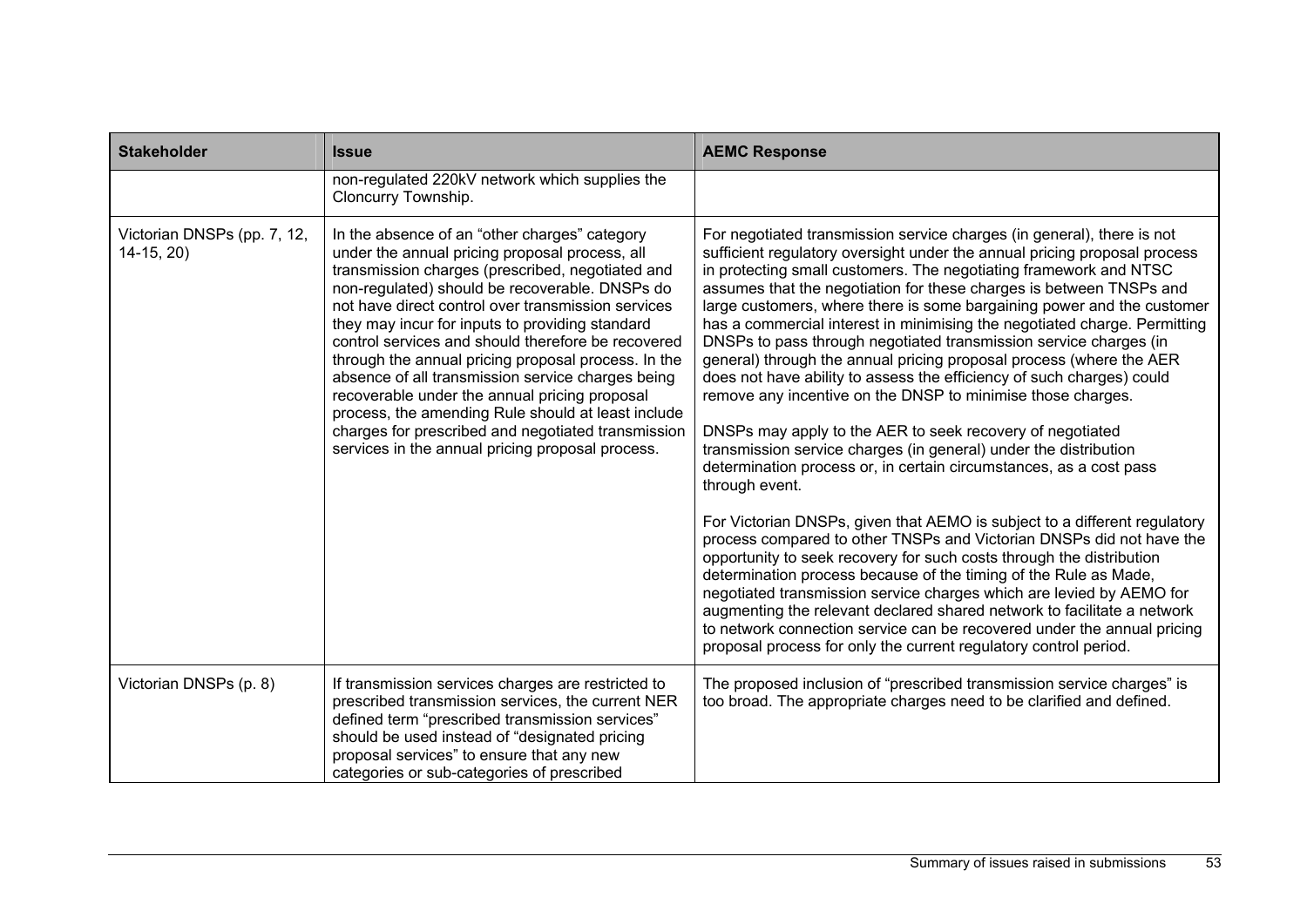| <b>Stakeholder</b>          | <b>Issue</b>                                                                                                                                                                                                                                                                                                                                                                                                                                                                                                                                                                                                                                                                                                                                                                                                                                                                                                                                                                                                                                                                                                                                                                                                      | <b>AEMC Response</b> |
|-----------------------------|-------------------------------------------------------------------------------------------------------------------------------------------------------------------------------------------------------------------------------------------------------------------------------------------------------------------------------------------------------------------------------------------------------------------------------------------------------------------------------------------------------------------------------------------------------------------------------------------------------------------------------------------------------------------------------------------------------------------------------------------------------------------------------------------------------------------------------------------------------------------------------------------------------------------------------------------------------------------------------------------------------------------------------------------------------------------------------------------------------------------------------------------------------------------------------------------------------------------|----------------------|
|                             | transmission services can be recovered by DNSPs<br>when providing standard control services. This<br>would reduce the administrative burden or<br>regulatory uncertainty.                                                                                                                                                                                                                                                                                                                                                                                                                                                                                                                                                                                                                                                                                                                                                                                                                                                                                                                                                                                                                                         |                      |
| Victorian DNSPs (pp. 8-11)  | Negotiated transmission services issue has not<br>been sufficiently addressed and why the current<br>regulatory regime and regulatory oversight is not<br>sufficient. These charges are inputs to providing<br>standard control services and should be<br>recoverable, regardless of their service<br>classification. Current regulatory oversight is<br>adequately provided for by Part D and Part K of<br>Chapter 6A. The transmission determination<br>process under Chapter 6A also provides significant<br>regulatory oversight for charges for negotiated<br>transmission services. These charges are largely<br>outside of the control of DNSPs, given the roles of<br>the negotiating framework and NTSC, and subject<br>to the transmission determination process. If these<br>charges are not recoverable, there would be a<br>distortion or incentive in favour of prescribed<br>transmission services, which may not be as<br>effective or cost-efficient as available negotiated<br>transmission services, and be inconsistent with the<br>intention of Chapter 6A to encourage classification<br>of negotiated transmission services over<br>prescribed transmission services where<br>appropriate. | See above.           |
| Victorian DNSPs (pp. 11-12) | AEMO has previously stated that negotiated<br>transmission services can be inputs to standard<br>control services. For shared network<br>augmentations resulting from a new or modified                                                                                                                                                                                                                                                                                                                                                                                                                                                                                                                                                                                                                                                                                                                                                                                                                                                                                                                                                                                                                           | See above.           |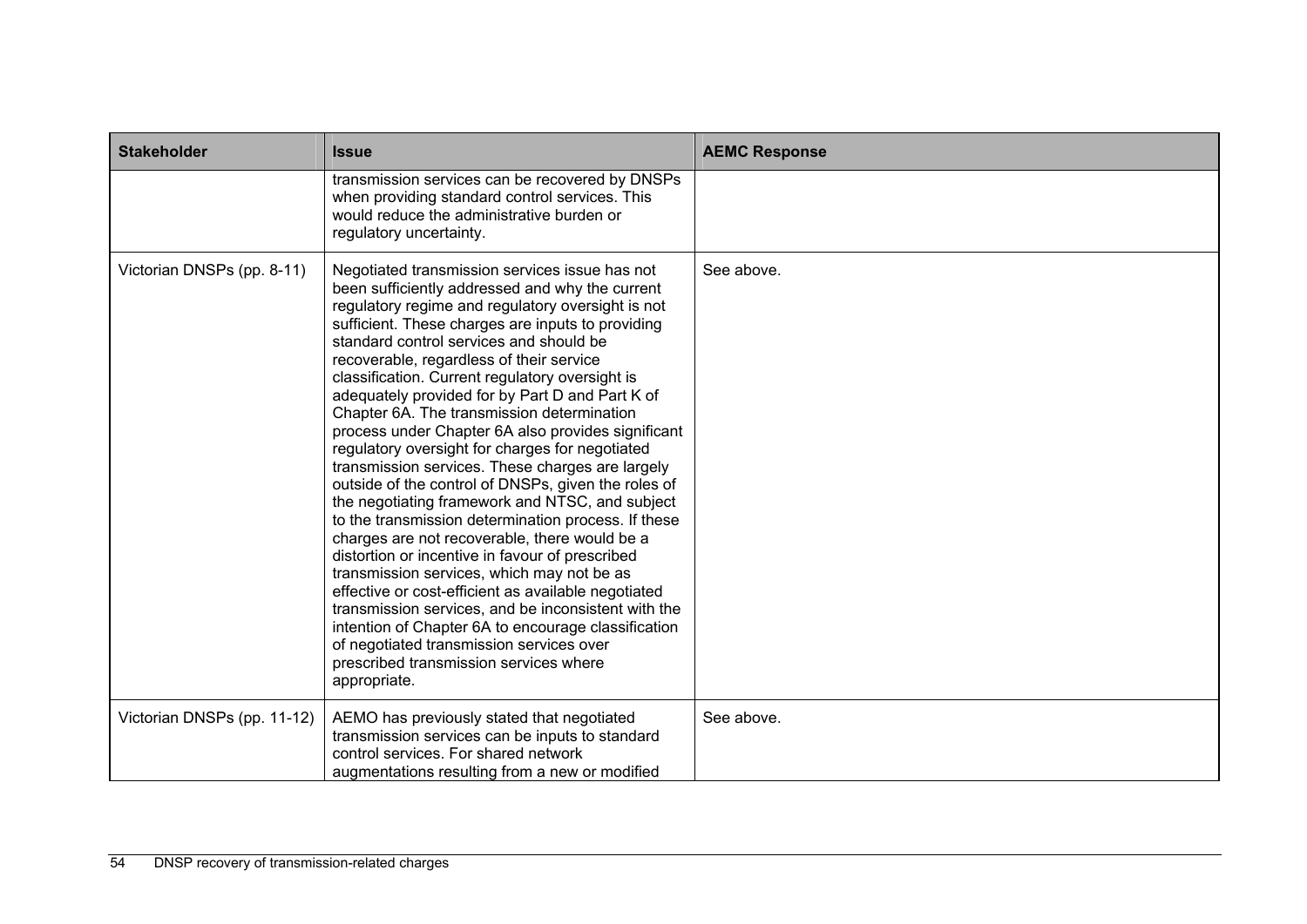| <b>Stakeholder</b>                                              | <b>Issue</b>                                                                                                                                                                                                                                                                                                                                                                                                                                   | <b>AEMC Response</b>                                                                                                                                                                                                                                                                                                                    |
|-----------------------------------------------------------------|------------------------------------------------------------------------------------------------------------------------------------------------------------------------------------------------------------------------------------------------------------------------------------------------------------------------------------------------------------------------------------------------------------------------------------------------|-----------------------------------------------------------------------------------------------------------------------------------------------------------------------------------------------------------------------------------------------------------------------------------------------------------------------------------------|
|                                                                 | connection, AEMO would more likely classify these<br>as negotiated transmission services. The NER<br>should not be overly restrictive in this respect due<br>to AEMO's different interpretation for the<br>classification of this service.                                                                                                                                                                                                     |                                                                                                                                                                                                                                                                                                                                         |
| Victorian DNSPs (pp. 12-13)                                     | For the same reasons as negotiated transmission<br>service charges, non-regulated transmission<br>service charges should be recoverable. AEMC has<br>not sufficiently addressed this. Additionally, risks of<br>inappropriate or inefficient costs being recovered<br>are limited for non-regulated transmission services<br>because they are provided on a competitive basis,<br>which provides the regulatory oversight for such<br>charges. | See above.                                                                                                                                                                                                                                                                                                                              |
| <b>Inter-DNSP charges</b>                                       |                                                                                                                                                                                                                                                                                                                                                                                                                                                |                                                                                                                                                                                                                                                                                                                                         |
| EnergyAustralia (p. 7)                                          | Query whether the definition of prescribed<br>transmission services within the definition of inter-<br>DNSP payments was intended as prescribed<br>transmission services contains more categories<br>than that defined for designated pricing proposal<br>services.                                                                                                                                                                            | For consistency, the Commission has amended the list of charges in<br>relation to payments between DNSPs for use of the distribution system<br>more specifically relate to charges for prescribed exit services, prescribed<br>common transmission services and prescribed TUOS services (as well as<br>for standard control services). |
| Victorian DNSPs (pp. 12-13)                                     | Agrees with how the draft Rule addressed inter-<br>DNSP payments.                                                                                                                                                                                                                                                                                                                                                                              | Noted.                                                                                                                                                                                                                                                                                                                                  |
| <b>Commencement of the Rule as Made/Transitional provisions</b> |                                                                                                                                                                                                                                                                                                                                                                                                                                                |                                                                                                                                                                                                                                                                                                                                         |
| Country Energy (p. 1)                                           | Imperative that the Rule change commences<br>before the end of April 2011 because Country<br>Energy is scheduled to submit its annual pricing                                                                                                                                                                                                                                                                                                  | Noted.                                                                                                                                                                                                                                                                                                                                  |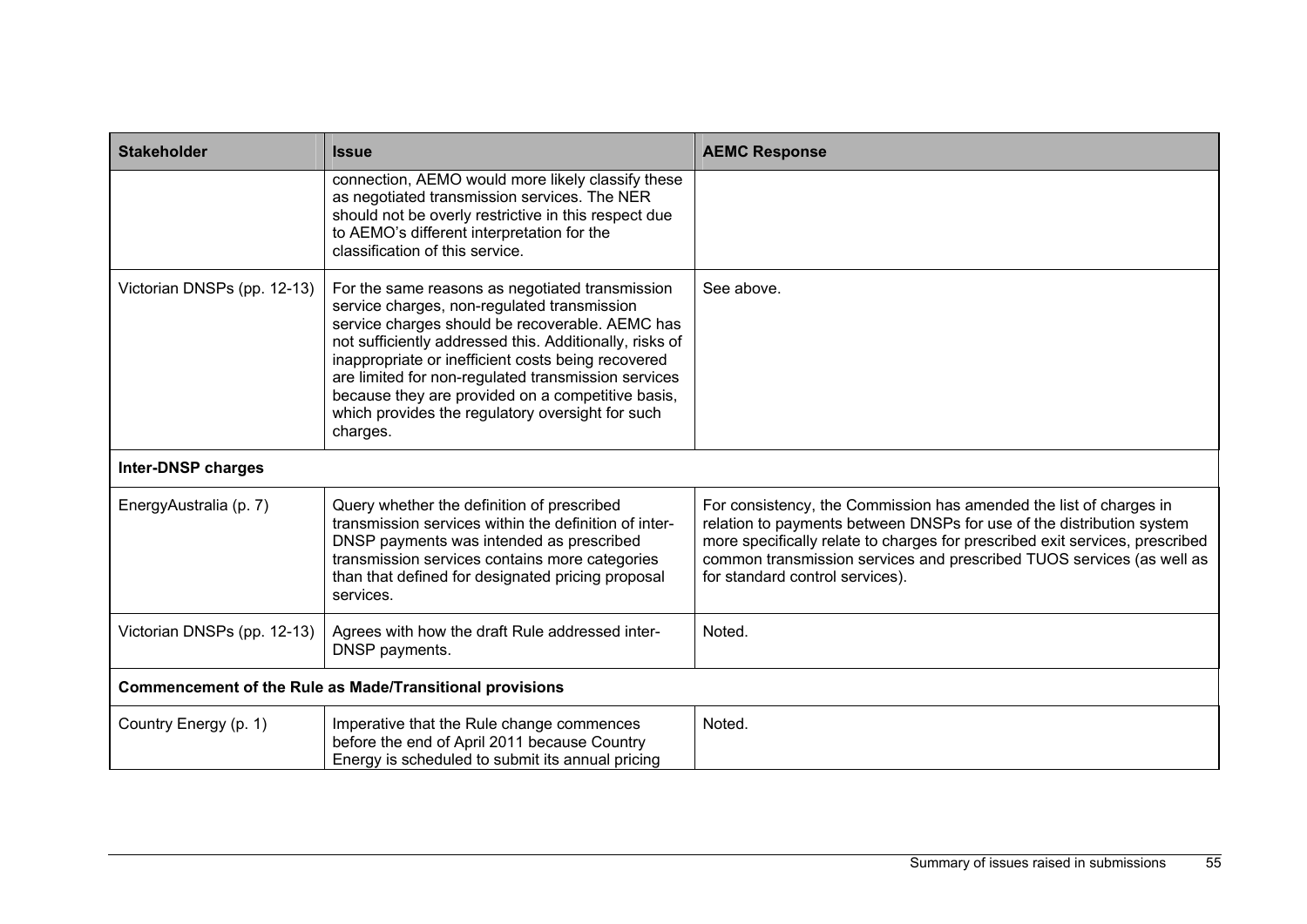| <b>Stakeholder</b>                                     | <b>Issue</b>                                                                                                                                                                                                                                                                                                                                                                                                                                                                                                                                                                            | <b>AEMC Response</b>                                                                                                                                                                                                                                                                                                                                                                                                                                                                                                                                                                                                                        |
|--------------------------------------------------------|-----------------------------------------------------------------------------------------------------------------------------------------------------------------------------------------------------------------------------------------------------------------------------------------------------------------------------------------------------------------------------------------------------------------------------------------------------------------------------------------------------------------------------------------------------------------------------------------|---------------------------------------------------------------------------------------------------------------------------------------------------------------------------------------------------------------------------------------------------------------------------------------------------------------------------------------------------------------------------------------------------------------------------------------------------------------------------------------------------------------------------------------------------------------------------------------------------------------------------------------------|
|                                                        | proposal for 2011-12.                                                                                                                                                                                                                                                                                                                                                                                                                                                                                                                                                                   |                                                                                                                                                                                                                                                                                                                                                                                                                                                                                                                                                                                                                                             |
| EnergyAustralia (pp. 2-3)                              | Express provision in Transitional Chapter 6 should<br>be included to clarify the amending Rules applies<br>from the commencement date of the Rules. This<br>level of certainty is clear for Victorian DNSPs. This<br>should be done similarly for Transitional Chapter 6<br>so that the amending Rule will apply to the first<br>pricing proposal submitted by a NSW or ACT<br>DNSP and should also be applied to subsequent<br>pricing proposals of the current regulatory period.                                                                                                     | Noted.                                                                                                                                                                                                                                                                                                                                                                                                                                                                                                                                                                                                                                      |
| EnergyAustralia (p. 2)                                 | The application of the distribution determination to<br>future pricing proposals should be excluded to the<br>extent that the determination currently applies to<br>the pass through of designated pricing proposal<br>charges. Making consequential amendments to<br>Transitional Chapter 6 so that the amendment<br>referred to in the previous point can flow through to<br>the other provisions i.e. transitional clause 6.18.8<br>will need to be amended so that the AER cannot<br>reject the pricing proposal because it does not<br>comply with the distribution determination. | Noted.                                                                                                                                                                                                                                                                                                                                                                                                                                                                                                                                                                                                                                      |
| Victorian DNSPs (pp. 15-<br>16), ETSA Utilities (p. 2) | The draft Rule would lead to a heightened price<br>shock as the time over which recovery of charges<br>would occur would be over a shorter period. AEMC<br>does not explain why Victorian DNSPs' proposal is<br>not appropriate. Amendments would require<br>transitional provisions to allow Victorian DNSPs to<br>submit revised 2011 pricing proposals within four<br>weeks of any final Rule determination being made.<br>The AER would then be required to publish and<br>assess these pricing proposals. As the relevant                                                          | Permitting a change to DNSPs' 2011 distribution prices within the 2011<br>regulatory year would be an extreme market intervention. In addition, it is<br>not the practice to allow prices to be amended mid-year e.g. in cases of a<br>natural emergency event, terrorism, or a favourable ruling to the regulated<br>service provider from the Australian Competition Tribunal, regulated<br>service providers have to wait until the following regulatory year to amend<br>their tariffs.<br>However, the AER will be given the flexibility to determine at the next<br>annual pricing proposal process to determine how Victorian DNSPs' |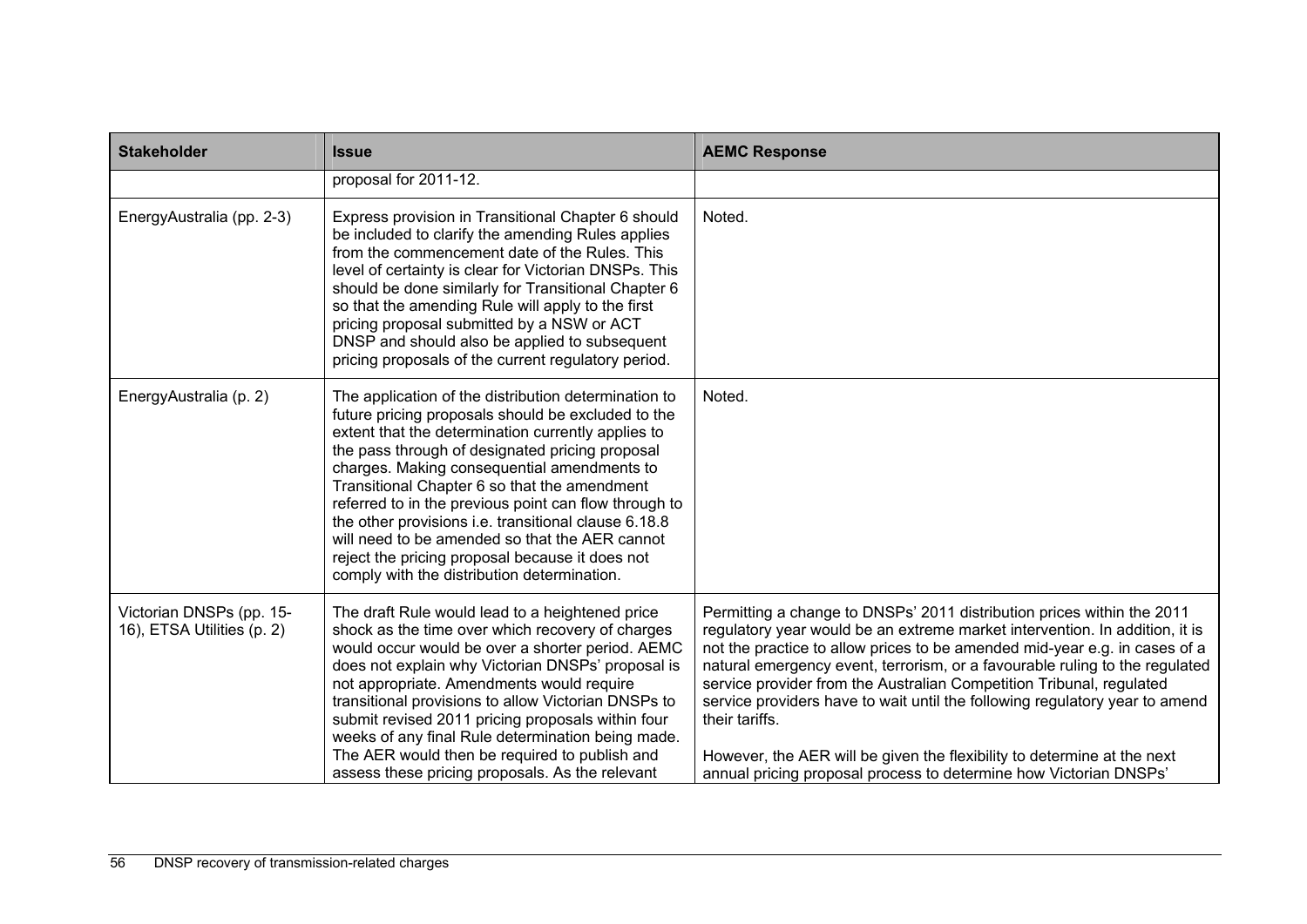| <b>Stakeholder</b>        | <b>Issue</b>                                                                                                                                                                                                                                                                                                                                                                                                                                                                                                                                                                                                                                                                                                                                                                                                                          | <b>AEMC Response</b>                                                                                                                                                                     |
|---------------------------|---------------------------------------------------------------------------------------------------------------------------------------------------------------------------------------------------------------------------------------------------------------------------------------------------------------------------------------------------------------------------------------------------------------------------------------------------------------------------------------------------------------------------------------------------------------------------------------------------------------------------------------------------------------------------------------------------------------------------------------------------------------------------------------------------------------------------------------|------------------------------------------------------------------------------------------------------------------------------------------------------------------------------------------|
|                           | amount to be recovered will vary between Victorian<br>DNSPs, Victorian DNSPs should be able to elect to<br>recover the relevant amounts over the remaining<br>four years of the Victorian regulatory control period<br>as opposed to resubmitting their pricing proposals<br>for the AER's approval. Price shocks and<br>administrative burden could be further minimised<br>by Victorian DNSPs by aligning the effective date<br>of the new prices following any reopening of the<br>Victorian distribution determinations with Victorian<br>retailers' variation of their licensee standing offers<br>in July 2011 (assuming Victorian DNSPs can<br>incorporate any changes resulting from the<br>amending Rule by April/May 2011). The price<br>shock would then be spread over four and a half<br>years as opposed to four years. | under-recovered permitted charges in 2011 should be recovered, as<br>opposed to requiring these costs to be automatically spread over the<br>remainder of the regulatory control period. |
| <b>True-up provisions</b> |                                                                                                                                                                                                                                                                                                                                                                                                                                                                                                                                                                                                                                                                                                                                                                                                                                       |                                                                                                                                                                                          |
| Ergon Energy (p. 2)       | The true-up provisions should be amended so that<br>DNSPs can appropriately adjust its prices for any<br>over and under recovery in 2009-10. This would<br>allow for consistency with the historical treatment<br>of overs/unders adjustments by regulators in<br>Queensland. The draft Rule only allows for 2011-<br>12 prices to be adjusted for 2010-11.                                                                                                                                                                                                                                                                                                                                                                                                                                                                           | The true-up provision has been amended to include high level principles<br>which takes into account the differences in making true-up adjustments<br>between DNSPs.                      |
| EnergyAustralia (pp. 2-5) | The draft Rule does not include a time value of<br>money adjustment to recognise inflation and<br>opportunity cost of capital related to the over-under<br>amount, and uses different terminology compared<br>to the AER's distribution determination. This can be<br>addressed by providing that the amending Rules<br>applies to the exclusion of the distribution                                                                                                                                                                                                                                                                                                                                                                                                                                                                  | See above.                                                                                                                                                                               |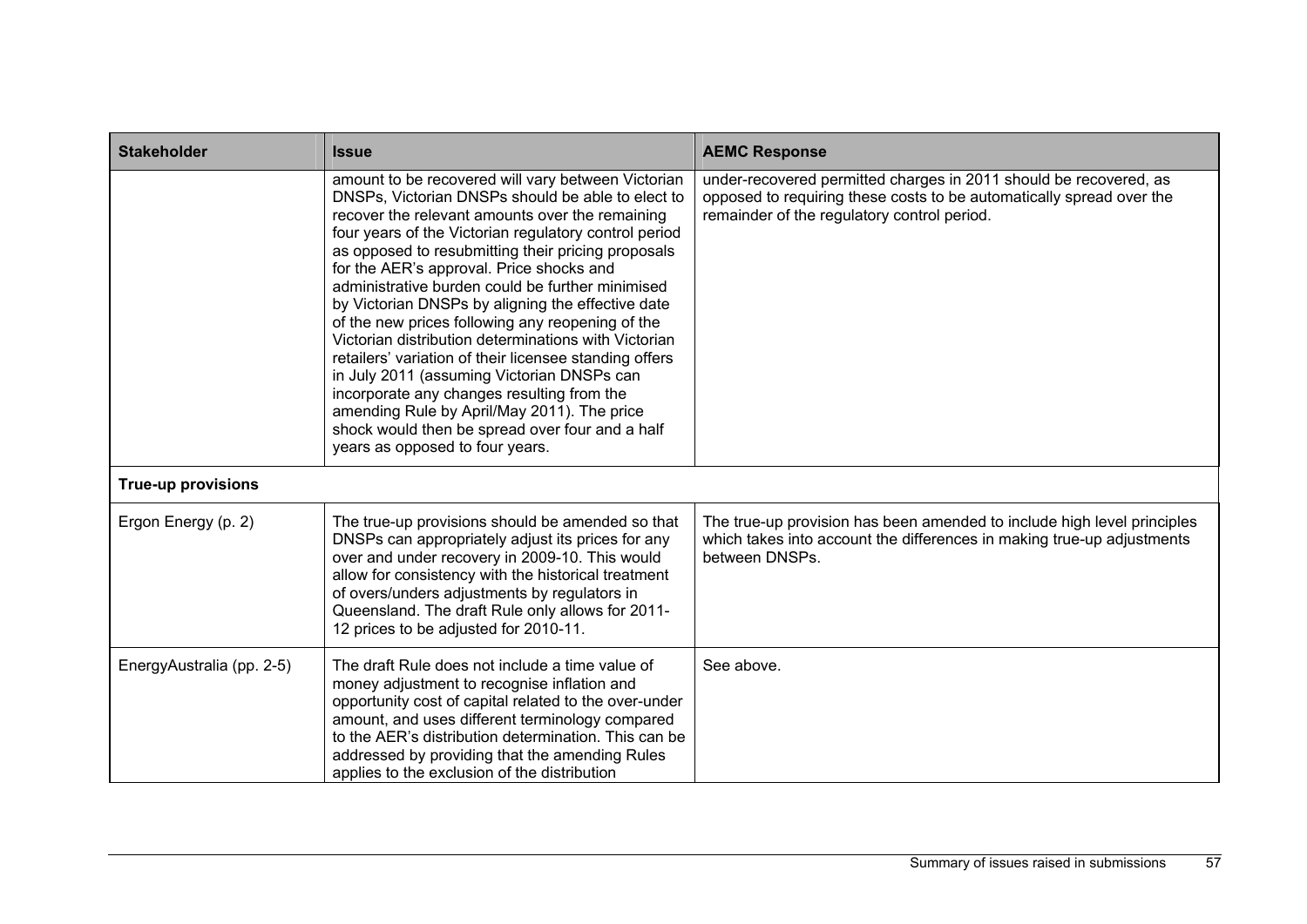| <b>Stakeholder</b>                                    | <b>Issue</b>                                                                                                                                                                                                                                                                                                                                                                                                                                                                                                                                                                                                       | <b>AEMC Response</b> |
|-------------------------------------------------------|--------------------------------------------------------------------------------------------------------------------------------------------------------------------------------------------------------------------------------------------------------------------------------------------------------------------------------------------------------------------------------------------------------------------------------------------------------------------------------------------------------------------------------------------------------------------------------------------------------------------|----------------------|
|                                                       | determination to the extent it addresses the same<br>matters, with consequential amendments e.g.<br>clause 6.18.8. A new clause 6.18.7(c) may also be<br>required to address under-over recovery amount<br>being appropriately adjusted for inflation and time<br>value of money. Further, new clause 11.[XX].4 of<br>the draft Rule should be replicated in Transitional<br>Chapter 6 to ensure that calculation for under-over<br>recovery amounts in the first pricing proposal after<br>the commencement of the amending Rule does not<br>refer to previous pricing proposals made under the<br>amending Rule. |                      |
| Victorian DNSPs (p. 17)                               | The draft Rule does not provide for adjustments to<br>account for time value of money, a term equivalent<br>to $K(t-1)$ which is used as part of the correction<br>factor in the Victorian distribution determination,<br>and the revenue amount proposed in clause<br>6.18.7(c)(3) should be properly deducted rather<br>than added to the expense amount in clause<br>6.18.7(b). If the AEMC decides to continue to have<br>this explicitly defined in the amending Rule, then it<br>needs to take these into account and consult<br>further with DNSPs on the appropriate drafting.                             | See above.           |
| ETSA Utilities (p. 1);<br>Victorian DNSPs (pp. 17-18) | The current arrangements whereby the AER<br>decides as part of its distribution determination the<br>adjustments to be made to subsequent pricing<br>proposals to account for over or under recovery<br>should be retained, as the draft Rule contains<br>errors which would require further revision and<br>consultation.                                                                                                                                                                                                                                                                                         | See above.           |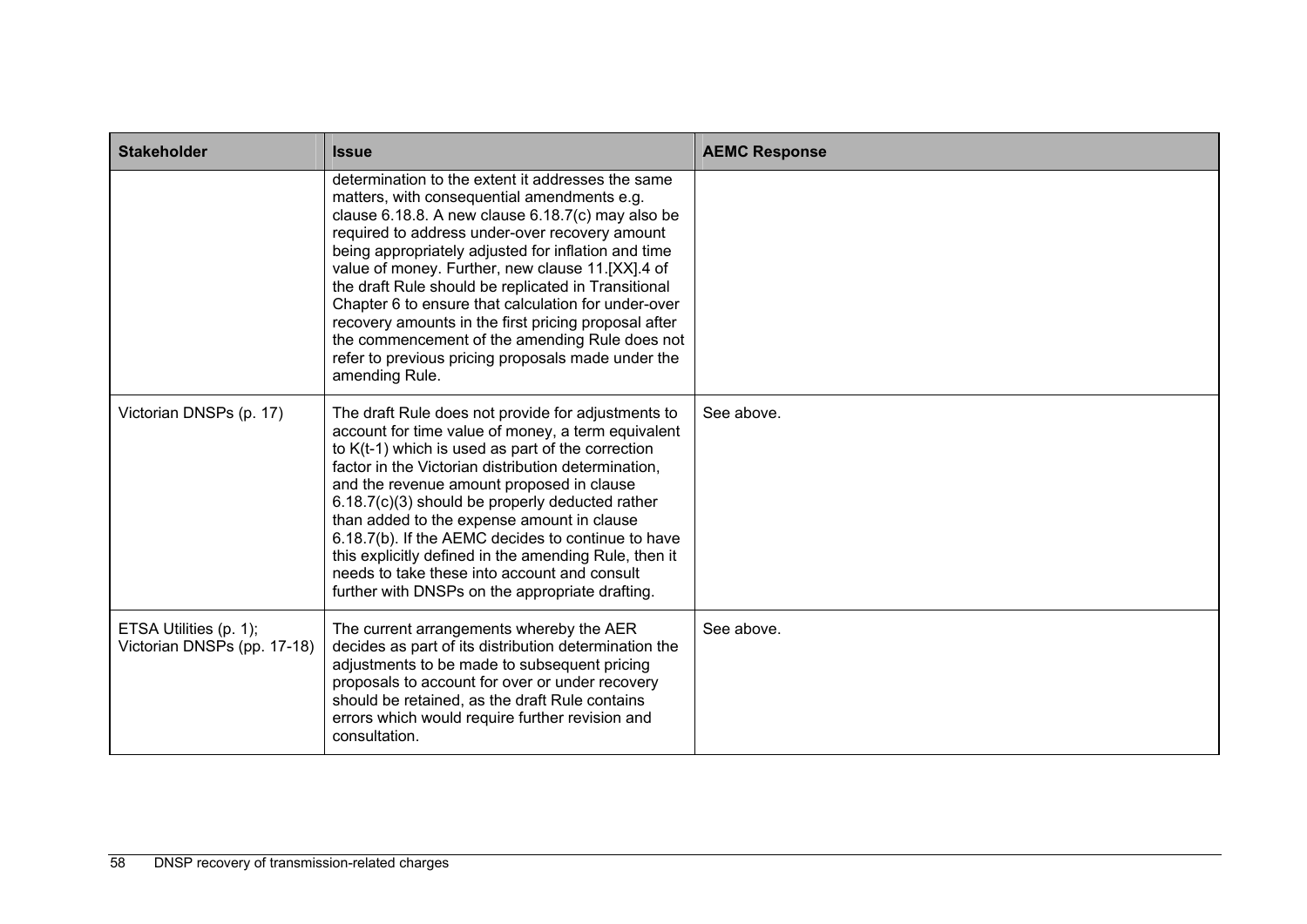| <b>Stakeholder</b>        | <b>Issue</b>                                                                                                                                                                                                                                                                                                                                                                                                                                                                                                                                                      | <b>AEMC Response</b>                                                                                                           |
|---------------------------|-------------------------------------------------------------------------------------------------------------------------------------------------------------------------------------------------------------------------------------------------------------------------------------------------------------------------------------------------------------------------------------------------------------------------------------------------------------------------------------------------------------------------------------------------------------------|--------------------------------------------------------------------------------------------------------------------------------|
| Victorian DNSPs (p. 17)   | If the AER continues to include in its distribution<br>determinations a decision on the adjustments to be<br>made to subsequent pricing proposals to account<br>for over or under recovery of those charges,<br>amendments should also be made to the NER:<br>clauses $6.18.7(b)$ , $c(1)-(2)$ to allow for t-2<br>adjustments to be made; and amendment to clause<br>6.18.7(c) to provide for adjustments to be made to<br>the under or over recovery amounts to account for<br>time value of money, being a CPI adjustment and a<br>cost of capital adjustment. | See above.                                                                                                                     |
| Victorian DNSPs (p. 19)   | The proposed true-up provision amendment adopts<br>the current wording in clause 6.18.7A(c). If it is<br>appropriate to do so, as a consequential change,<br>clause 6.18.7A could be amended to provide<br>explicitly for adjustments for CPI and the time value<br>of money, as well as considering whether the<br>amount in clause 6.18.7A(c)(3) should properly be<br>deducted from the amount in $6.18.7A(c)(2)$ .                                                                                                                                            | The true-up provision under clause 6.18.7A has been amended for<br>consistency with the true-up provision under clause 6.18.7. |
| <b>Other issues</b>       |                                                                                                                                                                                                                                                                                                                                                                                                                                                                                                                                                                   |                                                                                                                                |
| EnergyAustralia (p. 4)    | Does not support a consequential amendment to<br>Transitional Chapter 6 because the amended<br>provision: is not necessary for the Rule to operate<br>for the remaining pricing proposals of the current<br>regulatory period; has no meaningful application as<br>the AER cannot remake its determination to be<br>consistent with the amended provision; and creates<br>unnecessary ambiguity.                                                                                                                                                                  | Noted.                                                                                                                         |
| EnergyAustralia (pp. 6-7) | Concerned that the current billing provisions under                                                                                                                                                                                                                                                                                                                                                                                                                                                                                                               | For clarity and transparency, the Rule as Made includes a requirement for                                                      |